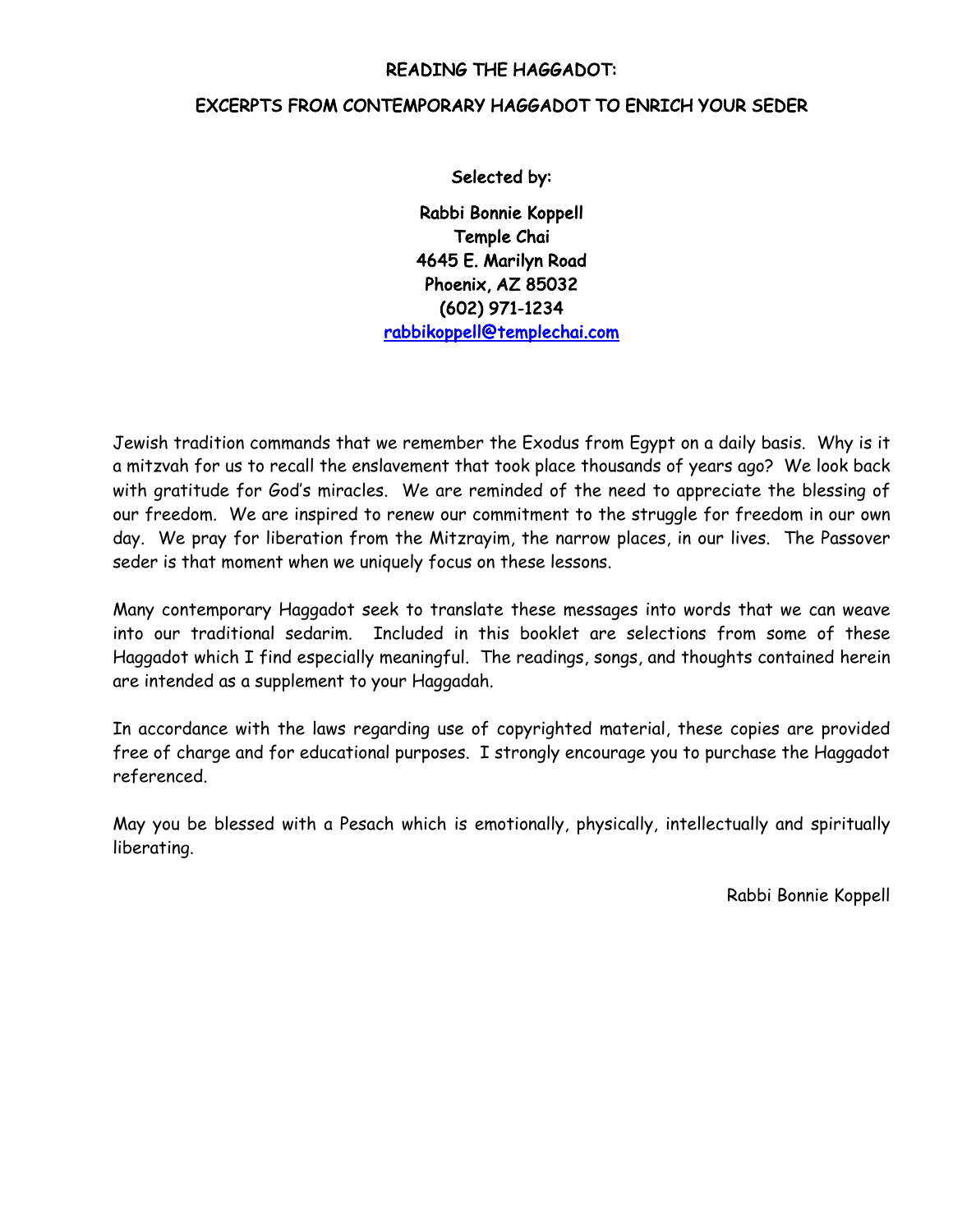# BEDIKAT CHAMETZ

# 1. READING-

Rabbi Moshe Isserles (16<sup>TH</sup> century, Poland) required that the search for chametz include checking one's pockets. The Kabbalist Isaiah Horowitz added an ethical dimension to this internal audit: check carefully that your pockets contain no funds deriving from theft, robbery or fraud. <sup>1</sup>

# 2. READING-

Meditation on the Spiritual Yeast: Removing the Evil Inclination from our Hearts

GOD, MAY IT BE Your will, that just as we remove all the chametz from our house and from all that we control, so may You help us to remove all the impure forces from the earth and our evil inclinations from within us and renew our heart of flesh. May all negative forces disappear like smoke. Remove tyrannical governments from the world and all who cause anguish to the Divine Presence. Blow them, away with a spirit of justice, just as you did to Egypt and their idols in those days long ago. <sup>2</sup>

#### 3. READING-

Last Passover we took from our homes the leaven, and doubtless most of us resolved to take it from our hearts. The words of the rabbi had impressed us; he had awakened old memories, recalled broken resolutions, and even as he spoke the ferment of the leaven went on within us. How this same old leaven had time and again bothered us, but this time we intended to make sure that the chometz had left our lives. Our temporal abode

<sup>1</sup> quoted in Zion, Noam and Dishon, David, The Family Participation Haggadah: A Different Night, Jerusalem: The Shalom Hartman Institute, 1997, p. 13

 $^{2}$  ibid., p. 14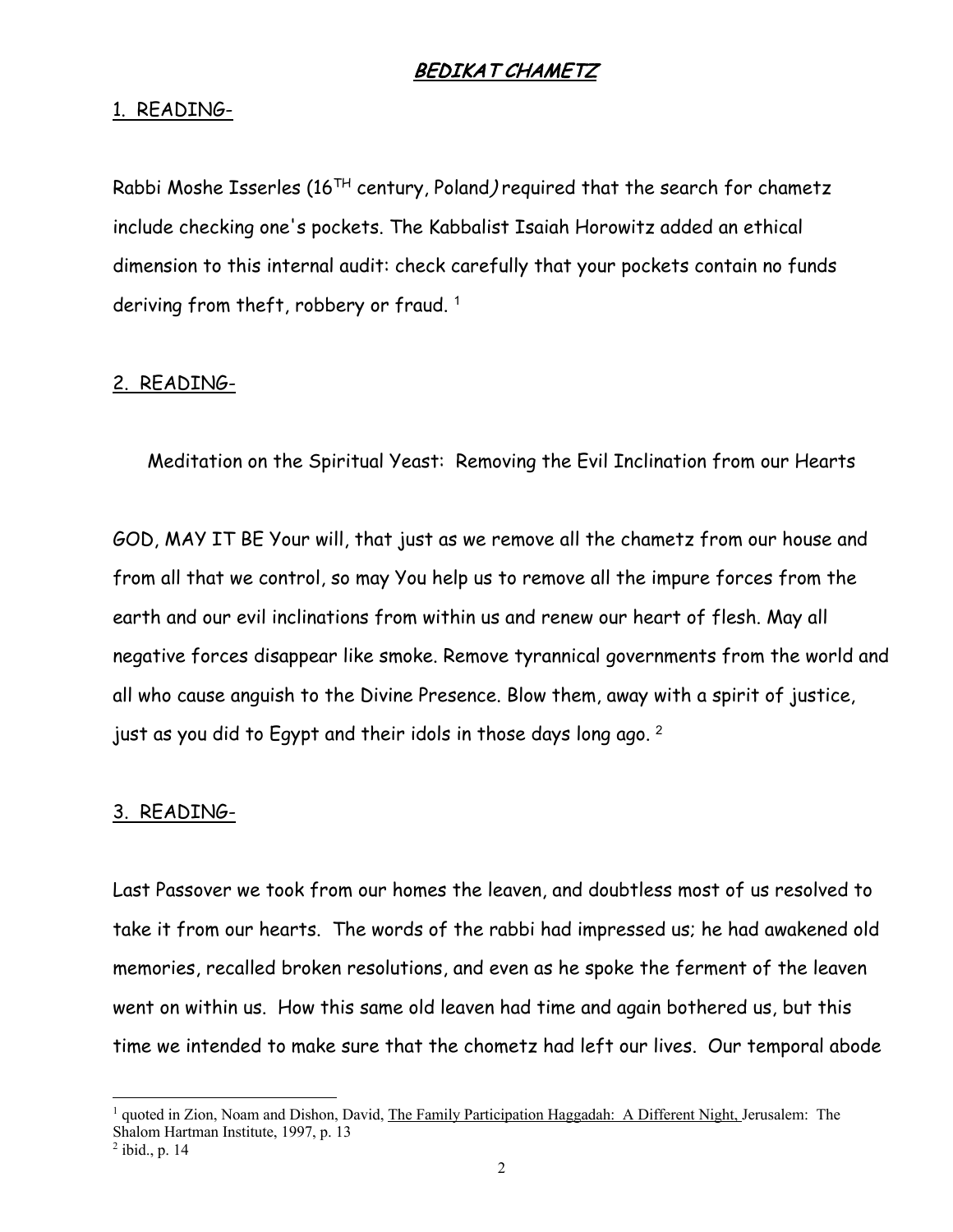might realize the high density for which it has been ordained. Our suffering brothers learn how near at heart we have their weal or woe. The troubled should find us with a ready ear and responsive voice and hand. Our children should know that to be a Jew is to be the ideal creature of mankind and the real man of God. . . Our children, however, are deaf to our prayers, adamant to our persuasions, but we have been likewise. It has been business, business, all the year round, how much we could earn, how much we could save. The hour that will not return to us so much of the coin of the country is to us an hour lost. On one side of the earth millions are in bondage to a despotic tyrant, fettered hand and foot, but still soul free, loyal in spirit, as loyalty is understood. Here in America, thousands are in soul slavery, bound body and spirit to business; understanding their duty, but deliberately neglecting it. And is this the way we are preparing for our grand mission?

Ray Frank*<sup>3</sup>*, Passover sermon 1894 (Ray Frank was one of the first women to preach in an American synagogue when she addressed a congregation in Spokane, Washington in 1890)

#### 4. READING-

The Search for Hametz is not simply a search for leavened bread, but rather an opportunity for us to examine ourselves. On the night before Pesach, when each of us is at home within our walls, where there is no one else around, and we are not troubled by daily affairs, it is then that we can sit alone and confront all of our outstanding obligations to God, saying to our soul: "Let us awaken and arise. . . let us examine our ways and turn away from all our sins. Let us cleanse and purify ourselves and remove our evil ways from God's sight. Let us become allies, my soul, and stand guard together. We will abjure slumber from our eyes day and night. We will not rest, rather, we will be as

<sup>3</sup> Geffen, David, editor, American Heritage Haggadah: The Passover Experience, NY: Gefen Books, 1992, p. 3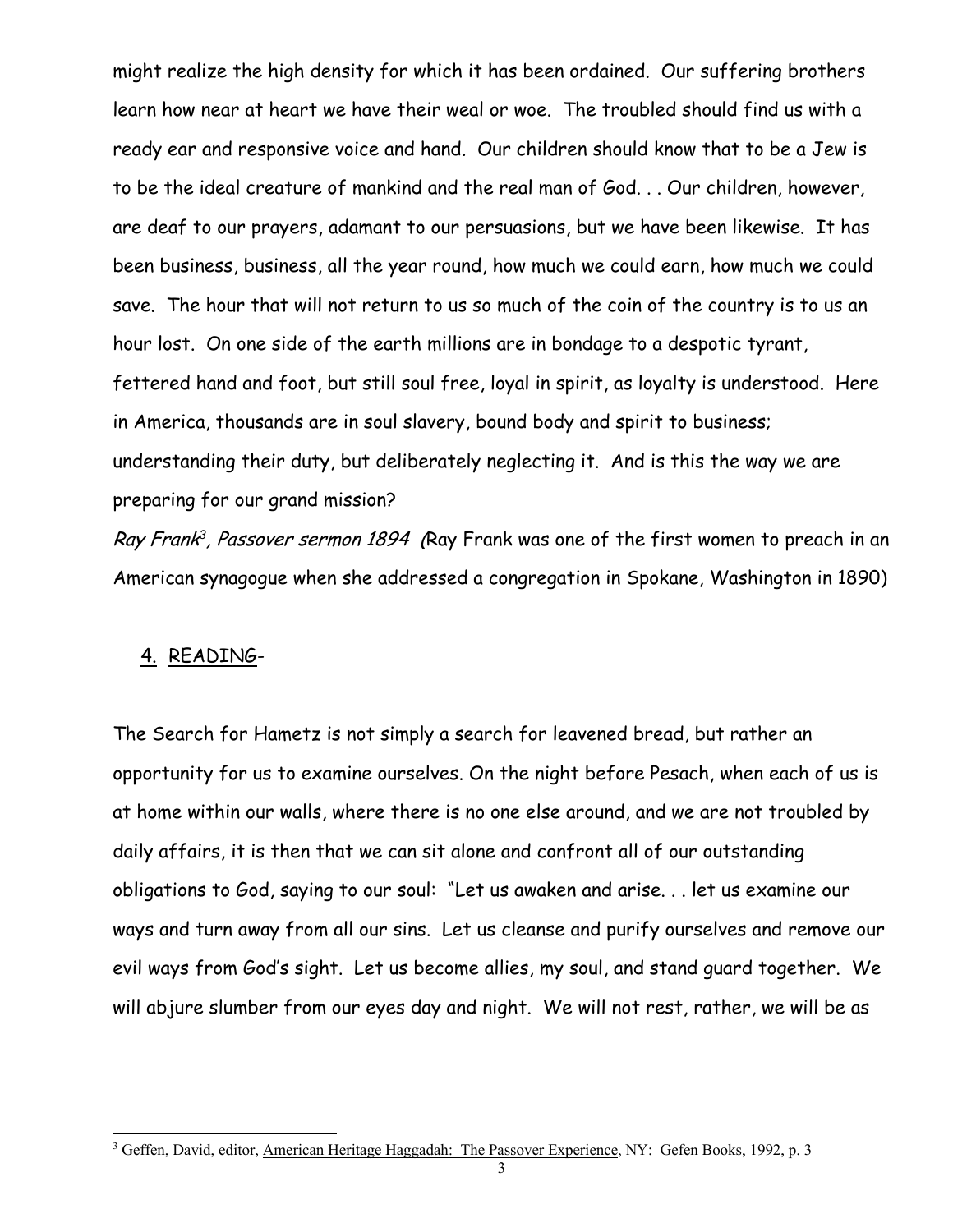gatekeepers lest we return to our evil ways. May God be with us as God was with our mothers and fathers".<sup>4</sup>- Rabbi Moshe Alsheikh, 16<sup>th</sup> century Kabbalist,

# 5. READING-

May it be your will, Adonai our God and God of our ancestors, that just as we burned the hametz out of our homes today, so You will help us to burn out the evil inclination from our hearts. Please God, remove from our hearts the bad part of our ego, and purify us lovingly, empowering the good sides or our ego. Let our souls shine and be empowered with your light, and be connected to You in the highest holiness, which shall be with us always.- Rabbi Yosef Hayim, Baghdad, 19th century*<sup>5</sup>*

# 6. READING-

The Ari (Rabbi Isaac Luria, 1534-1572, Safed) hid ten pieces of matzah, symbolic of the ten *s'firot* that constitute the divine emanations by which the universe was formed and that parallel the universe we inhabit. The  $R'ma$  disagreed, on the grounds that one does not need to worry if no *chamets* is found, because the *mitzvah* is the *searching* not the finding.<sup>6</sup>

<sup>&</sup>lt;sup>4</sup> quoted in Zion, Michael and Zion, Noam, <u>A Night to Remember</u>, 2007: Jerusalem, Zion Holiday Publications, p. 3  $<sup>5</sup>$  ibid., p. 4</sup>

<sup>6</sup> Hoffman, Rabbi Lawrence A. and Arnow, David, My People's Passover Haggadah Volume One, VT: Jewish Lights Publishing, 2008, p. 102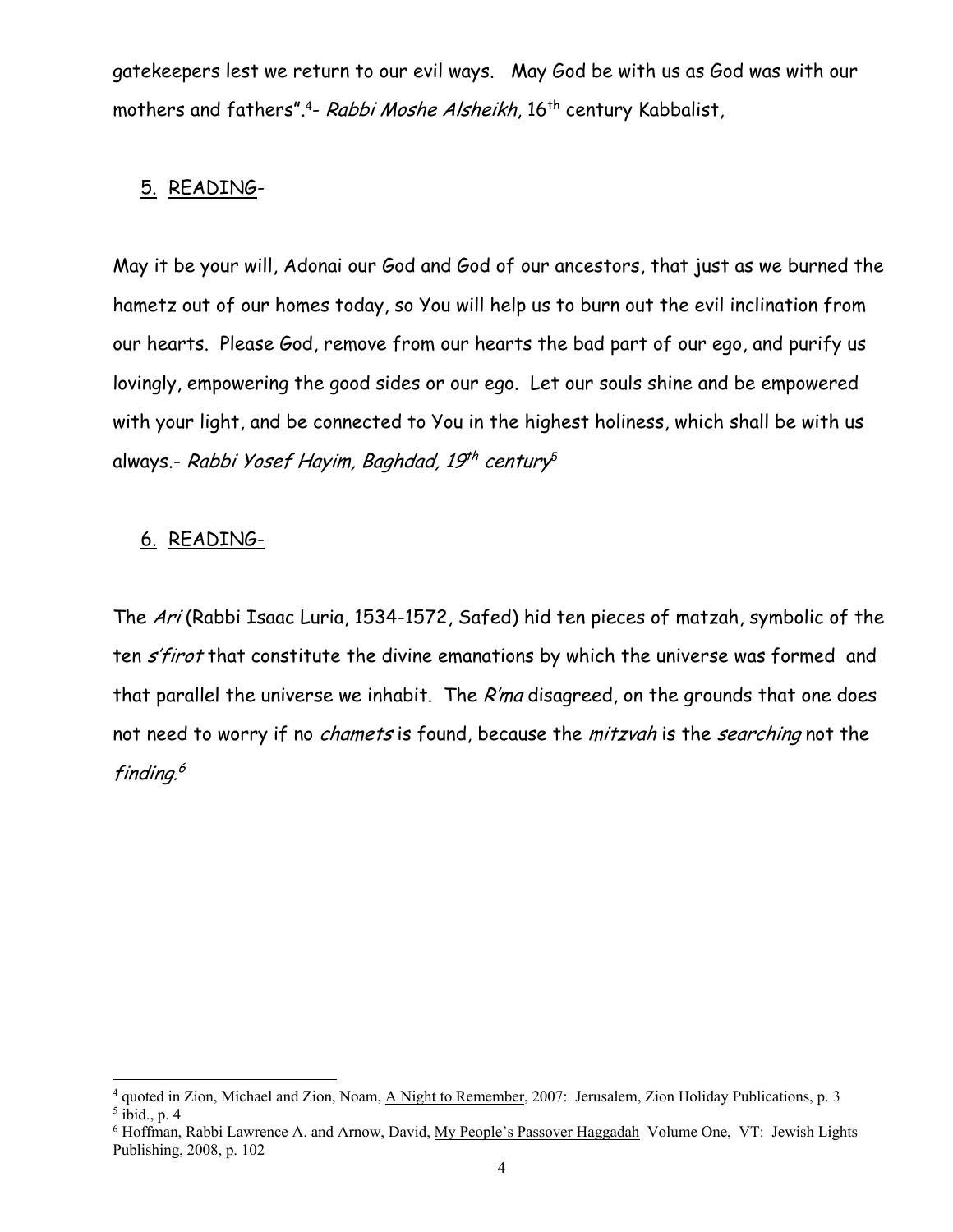# OPENING SONGS

### 1. SONG-

A PASSOVER SONG- (to the tune of "My Favorite Things")

Cleaning and cooking and so many dishes Out with the khametz, no pasta, no knishes Fish that's gefillted, horseradish that stings These are a few of our Passover things.

Matza and karpas and chopped up kharoset Shankbones and Kiddush and Yiddish neuroses Tante who kvetches and uncle who sings These are a few of our Passover things.

Motzi and maror and troubles with Pharaohs Famines and locusts and slaves with wheelbarrows Matza balls floating and eggshell that clings These are a few of our Passover things.

When the plagues strike When the lice bite When we're feeling sad We simply remember our Passover things And then we don't feel so bad.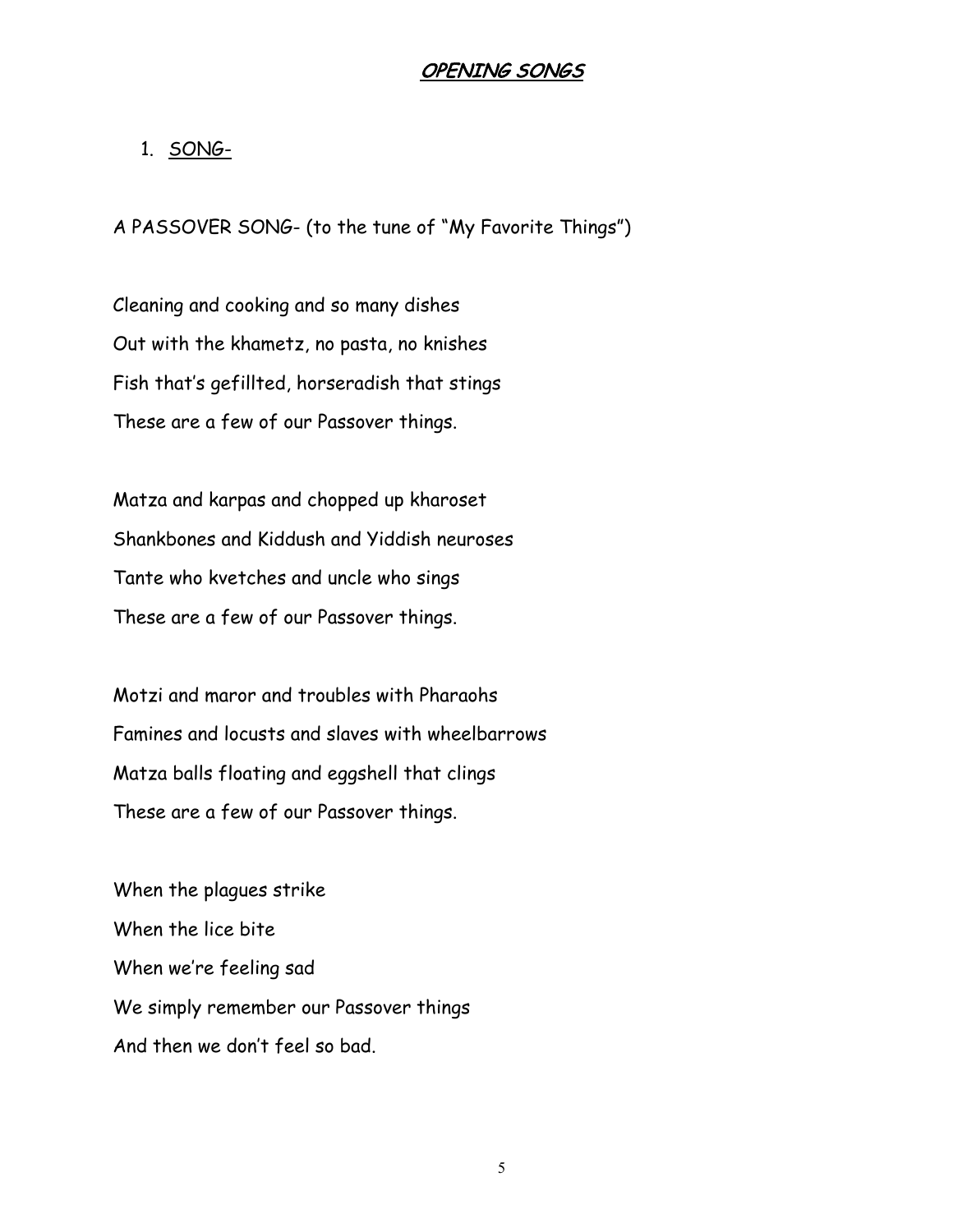2. SONG-

THERE'S NO SEDER LIKE OUR SEDER- (to the tune of "There's No Business Like Show Business)

There's no seder like our seder, There's no seder I know. Everything about it is halakhic Nothing that the Torah won't allow. Listen how we read the whole Haggada, it's all in Hebrew 'Cause we know how.

There's no seder like our seder, We tell a tale that is swell Moses took the people out into the heat. They baked the matza while on their feet. Now isn't that a story that just can't be beat? Let's go on with the show!  $(2x)$ 

# KADESH

# 1. READING-

Passover in its most obvious interpretation is a celebration of the liberation of the Israelite people from their bondage in Mitzrayim, the ancient Egypt. Passover at its essence is a celebration of the great mystery of HASHEM as it flows through us and around us: the power of oneness and of wholeness, the truth of the physical and psychospiritual liberation that comes to those who acknowledge WHAT IS, and then ASK and DO and LET GO and TRUST.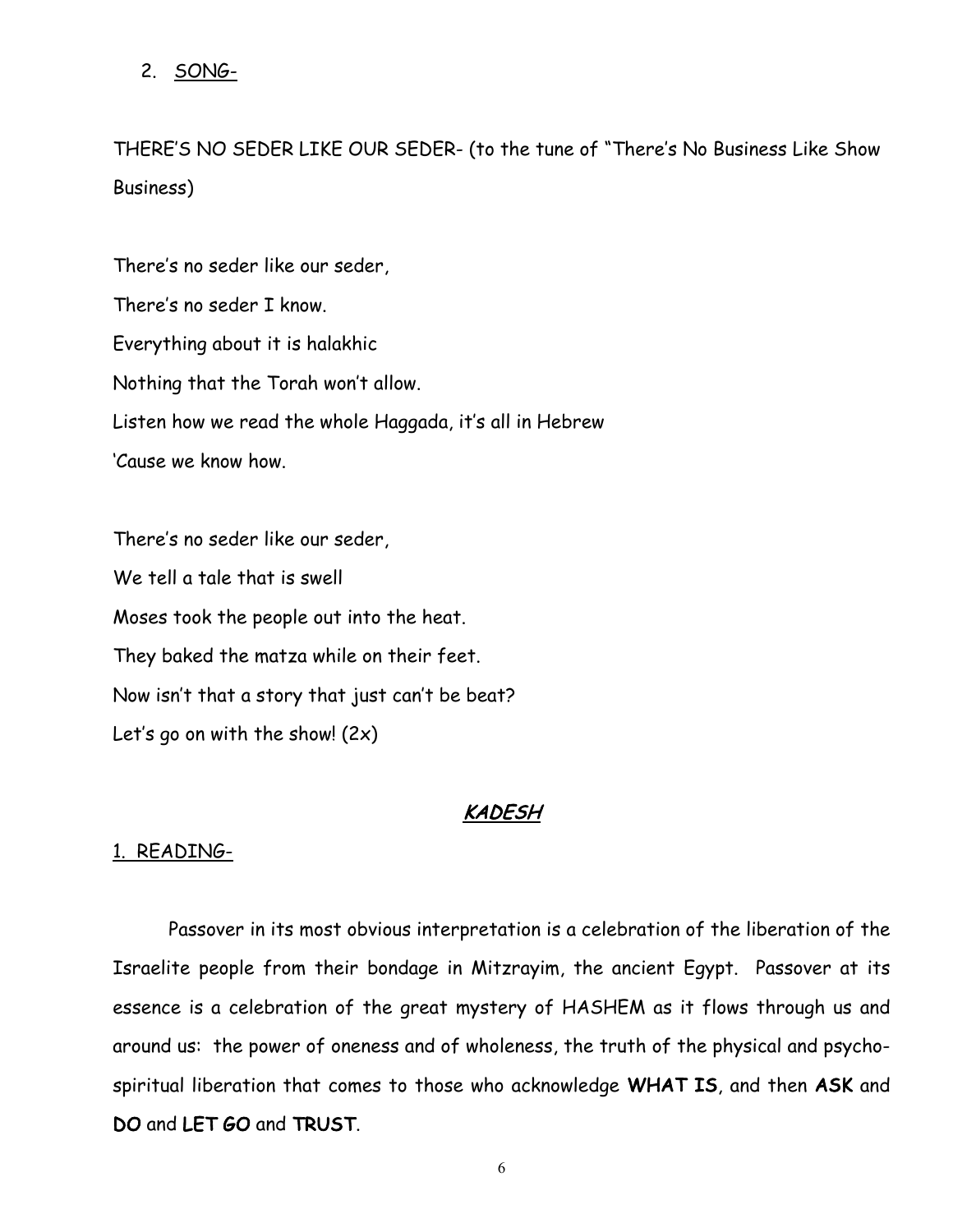Our bodies were slaves in Mitzrayim, Bayamim HaHem, in those days, and there may be ways in which we feel as if our physical beings are entrapped now, Ba Ziman Hazeh, in a place where we do not want to be: maybe a city or a job or a relationship that doesn't feel right anymore; maybe an illness or a political situation or a style of life.

Our souls were trapped in Mitzrayim, Bayamim HaHem, in bodies that were enslaved. And it may be that Ba Ziman Hazeh our souls feel entrapped: maybe by our belief systems or by a need to project blame or by the parts of ourselves that we have not yet integrated: maybe an angry part or a jealous part, or a hurt child part or a part that feels controlled or controlling.

And each of us knows our own internal soul reality; each of us knows what our own, personal, body-soul place of bondage, our Mitzrayim, looks like. Each of us knows the ways in which we enslave ourselves, our Chometz. Each of us knows the places in our lives and the parts of our being wherein we would like to have more freedom, more choices. Thus we can have some sense of knowing, Ba Ziman Hazeh, right now, what slavery feels like, even if we have never defined it to ourselves in this way.

Each of us can evolve to a place of Acknowledging What Is and of Asking For Guidance and then Doing and Letting Go and Trusting in HASHEM, in the One, in wholeness. And each of us can then emerge from our own, self-generated Mitzrayim, as beings with greater freedom of body and greater freedom of soul.

(Leader) Take a few minutes to relax and to orient yourself to your heart and to the voice of your truth, a voice that can only be heard from within. Look to become better acquainted with the ways in which you enslave yourself, your 'Chometz', and with the parts of yourself that seem enslaved but whose bonds on your heart, you would like to loosen or to shift.<sup>7</sup>

<sup>7</sup> Roekard, Karen G. R., The Santa Cruz Haggadah, CA: Capitola, The Hineni Consciousness Press, 1991, pp. 7-8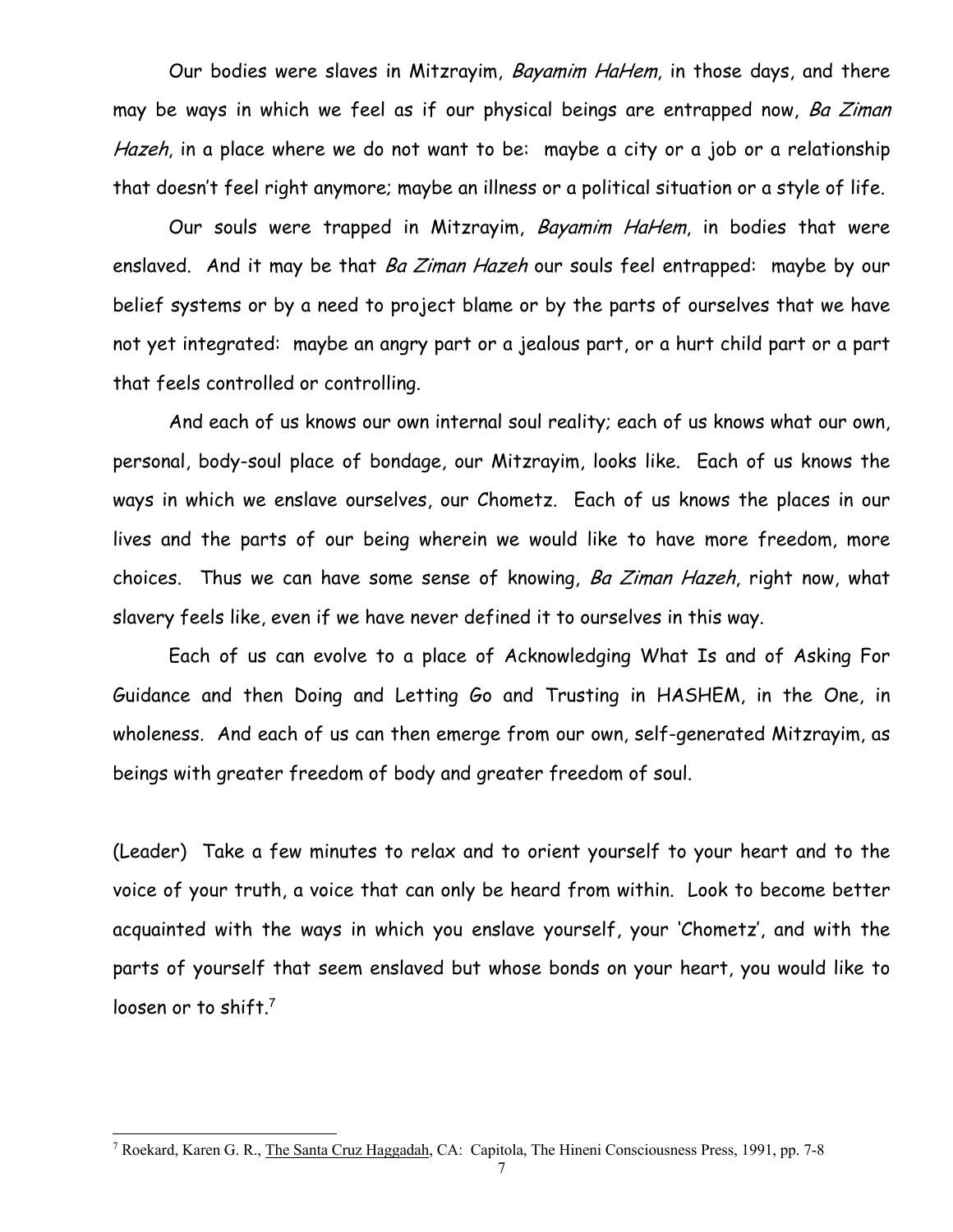Why lean on the left side? Why not the right side? In the kabbalistic understanding of the Tree of Life, the left side is associated with constriction while the right side is associated with expansion; the left side with judgment while the right side with grace; the left side with tension while the right side with ease. Mitzraim means "The Place of Constriction." God leaned on the Mitzrim and had to put the squeeze on them to release the children of Israel. On the other hand, the Children of Israel were eased out of Mitzraim by the gentle, loving hand of God.<sup>8</sup>

#### 3. READING-

Tonight we drink four cups of wine. Why four? Some say the cups represent our matriarchs— Sarah, Rebecca, Rachel, and Leah—whose virtue caused God to liberate us from slavery. Another interpretation is that the cups represent the Four Worlds: physicality, emotions, thought, and essence. Still a third interpretation is that the cups represent the four promises of liberation God makes in the Torah: I will bring you out, I will deliver you, I will redeem you, I will take you to be my people (Exodus 6:6-7.) The four promises, in turn, have been interpreted as four stages on the path of liberation: becoming aware of oppression, opposing oppression, imagining alternatives, and accepting responsibility to act.<sup>9</sup>

#### 4. READING-

Redemption is the means by which we "buy back" or "reclaim" something that was originally ours. In this case, we redeem or "take back possession" of our souls, our integrity, and our unique existence. And the only reason we redeem ourselves is because we are worth it. God found the Israelites worth it then and God finds each

<sup>8</sup> Kagan, Michael L., The Holistic Haggadah, NY: Lambda Publishers, 2004, pp. 40-41

<sup>&</sup>lt;sup>9</sup> The Velveteen Rabbi's Haggadah for Pesach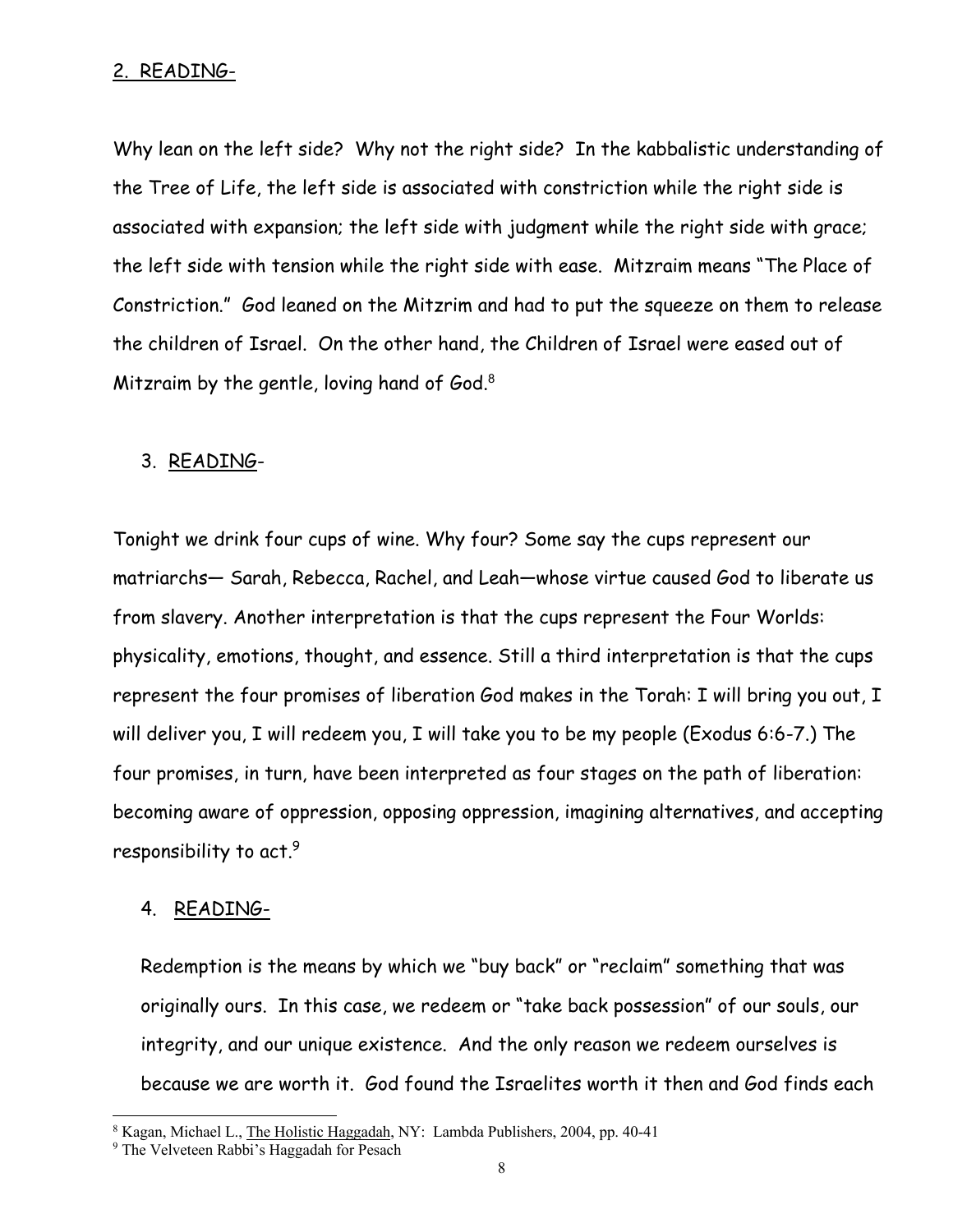one of us worth it now. this is why we imagine and act like our enslaved ancestors- to remind us that we are worth redeeming."<sup>10</sup>

# KARPAS- THE GREEN VEGETABLE

### 1. Commentary on Karpas-

What is the spiritual symbolism of Karpas? The Yismach Yisrael tells us that the fruits of the earth that are used to symbolize Karpas originate underground. This Karpas can be compared to people who may be sunk so low that they despair; they assume that they cannot aspire to higher spiritual planes- it is as if they are underground. He believed that in the same way that the plants that become our Karpas sprout from the depths and end up in a holy place, on our Seder table, so too can people rise up even to a place of redemption and holiness.<sup>11</sup>

# 2. READING-

- Let the saltwater point to the tears that we have shed to earn our seat at this Seder table
- Let the salt point to the eternal bond of God's covenant with Abraham and us
- Let the saltwater point to the profoundest spiritual longing, the element of water, the ocean. It is the clutching sensation in our stomach that we experience in our longing for fulfillment. It is this, which has been driving us onwards.<sup>12</sup>

<sup>&</sup>lt;sup>10</sup> Steinberg, Rabbi Paul, Recovery, the 12 Steps and Jewish Spirituality, VT: Jewish Lights Publishing, 2014, p. 106 <sup>11</sup> Roekard, op.cit., Leader's Guide

<sup>&</sup>lt;sup>12</sup> Worch, J. Hershy, The Kabbalist Haggadah, AZ: Spirit of the Desert Productions, 2004, pp. 38-39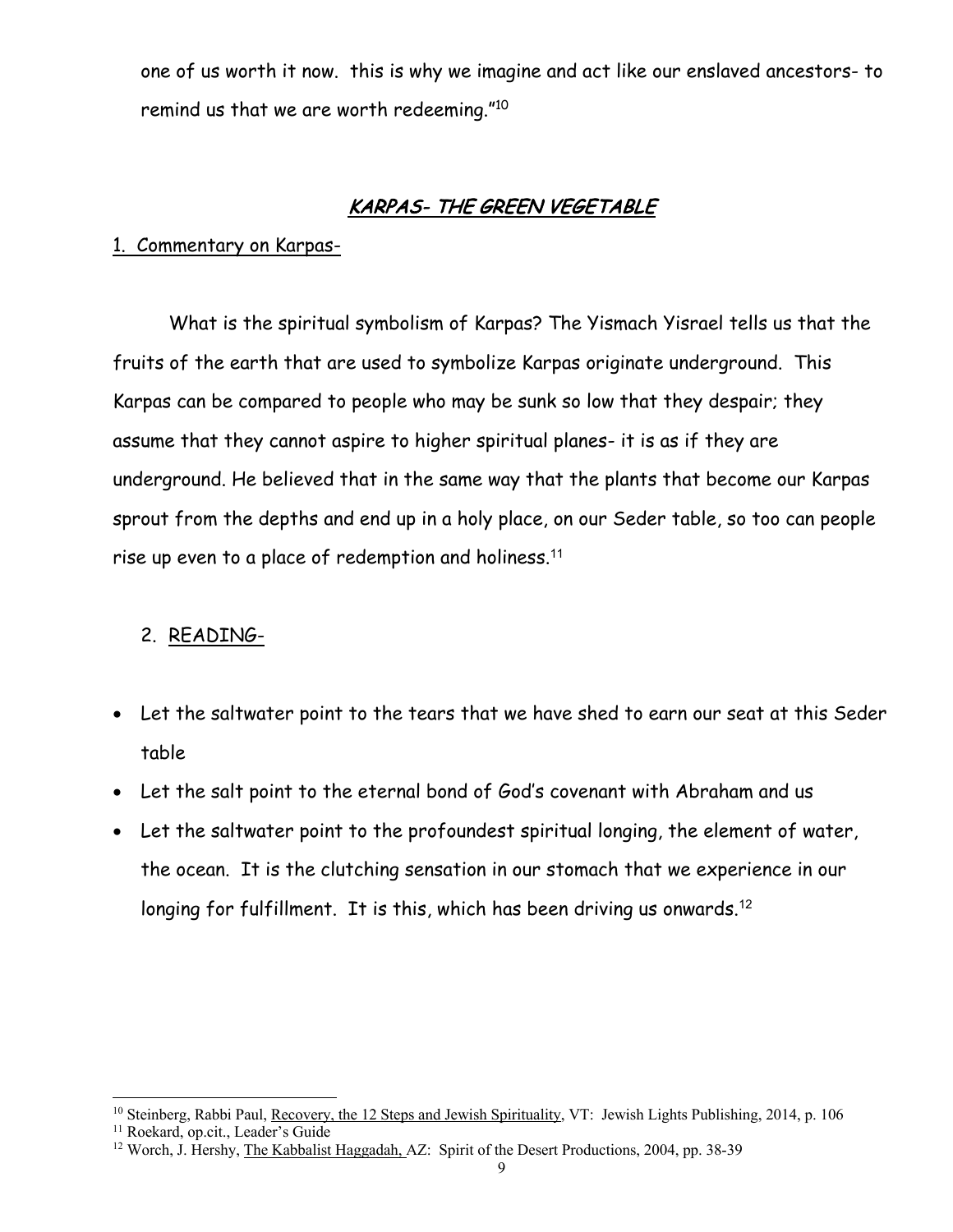At seders past, I have felt that the salt water in which I dipped the sprigs of parsley was made from my tears. The bondage of illness has seemed at times so overwhelming that tears were the only possible response. But salt is also a thing of value; because it is a preservative, it is a symbol of permanence, like the covenant that Adonai has made with all of us. The salt water has a marvelous taste.<sup>13</sup>

# 4. READING-

Karpas (parsley that is dipped in salt water during the seder) kavannah (spiritual focus)- time for spring awakening, new directions--renewal and bursting forth of new ideas.

We take this time to honor others who travel with us from other faiths and cultural traditions. We acknowledge the fact that they bring a new perspective to our lives and a legacy of their own that enriches ours. We are grateful for the growth that we have experienced because they are in our lives.

As a plant bursts forth with new energy to bloom, so too we recognize that at this time of Jewish history we are blossoming in different ways. As the garden needs tending, so, too, do our relationships with spouses, in-laws and families of other traditions. Weeding out all that is not necessary and loving, we make room for fresh insight and respect. Welcome those who sit around this table for the first time or the twentieth, bringing new understanding to our discussion.<sup>14</sup>

<sup>&</sup>lt;sup>13</sup> Green, Tamara M., "The Outstretched Arm: A Passover Journal", Spring 1995, p. 1

<sup>&</sup>lt;sup>14</sup> Rabbi Geela Rayzel Raphael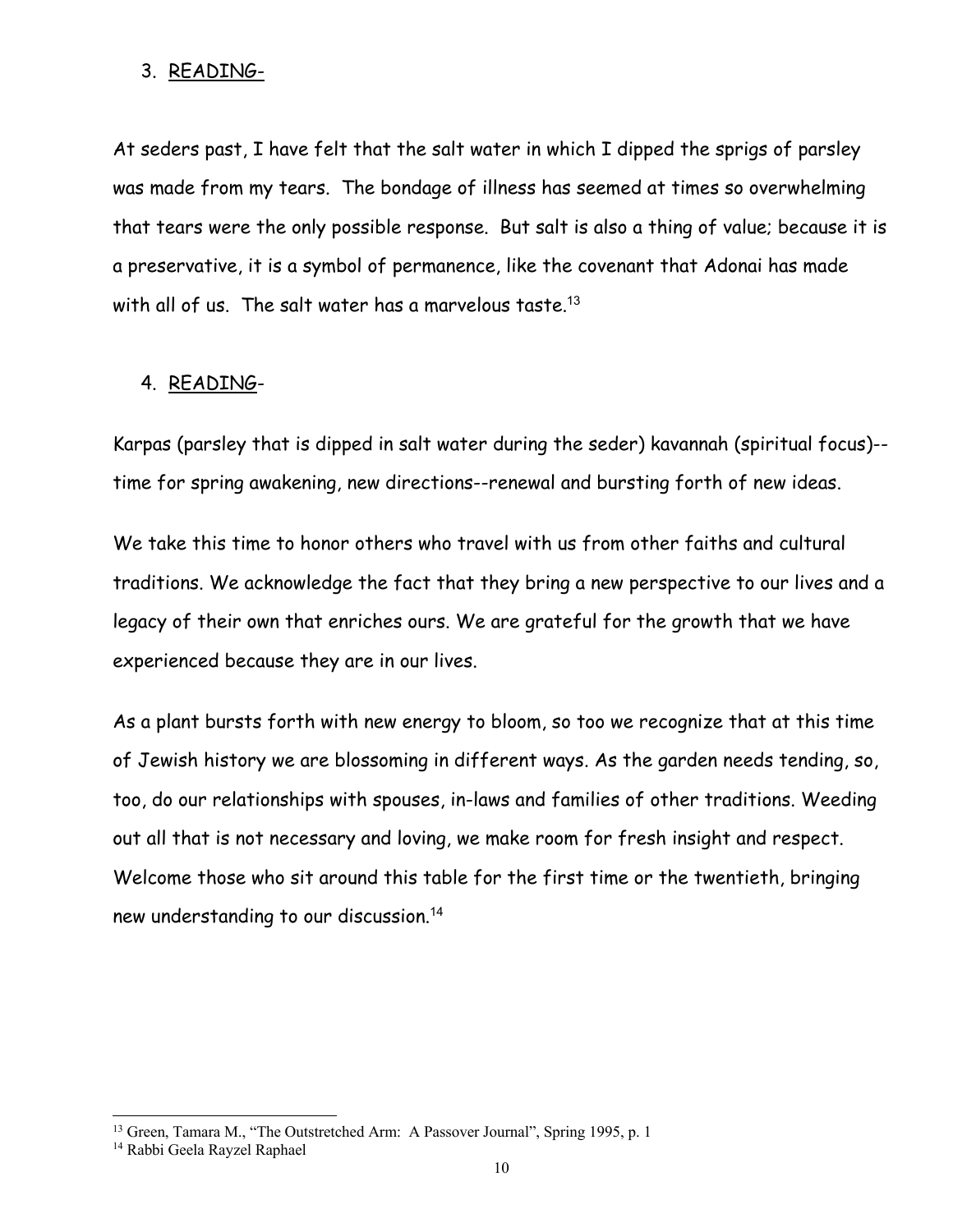# YACHATZ- BREAKING THE MIDDLE MATZA

#### 1. READING-

These words, "Let all who are hungry come and eat," must serve as a reminder of our obligation to work for those who cannot participate with us tonight. We remember those in our own community who are homeless, shunned by us as we step around them. We remember those whose lives are oppressed by poverty and who are all too often ignored. We remember those in Africa stricken by drought and famine, unable to provide food for their families. We remember the children who in a world which produces food sufficient to feed all of its inhabitants, continue to die from starvation. All these we remember tonight, and we set aside this empty chair for them as a symbol of our awareness of their suffering. Our freedom is diminished by their continued bondage and desperation. <sup>15</sup>

#### 2. READING-

No prayer is recited before we break the middle matzah on the plate. This is a silent act. We realize that, like the broken matzah, we are all incomplete, with prayers yet to be fulfilled promises still to be redeemed. We hide part of this broken matzah and hope it will be found by the end of our seder meal, for we recognize that parts of ourselves are yet unknown. We are still discovering what makes us whole. We hide the larger of the two parts of the middle matzah because we know that more is hidden than is revealed. We prepared for Pesach in the night, searching for the hidden leavened bread; we will end the seder in the night, searching the unleavened bread. With the generations that have come before us and with one another, our search begins.

<sup>15</sup> source unknown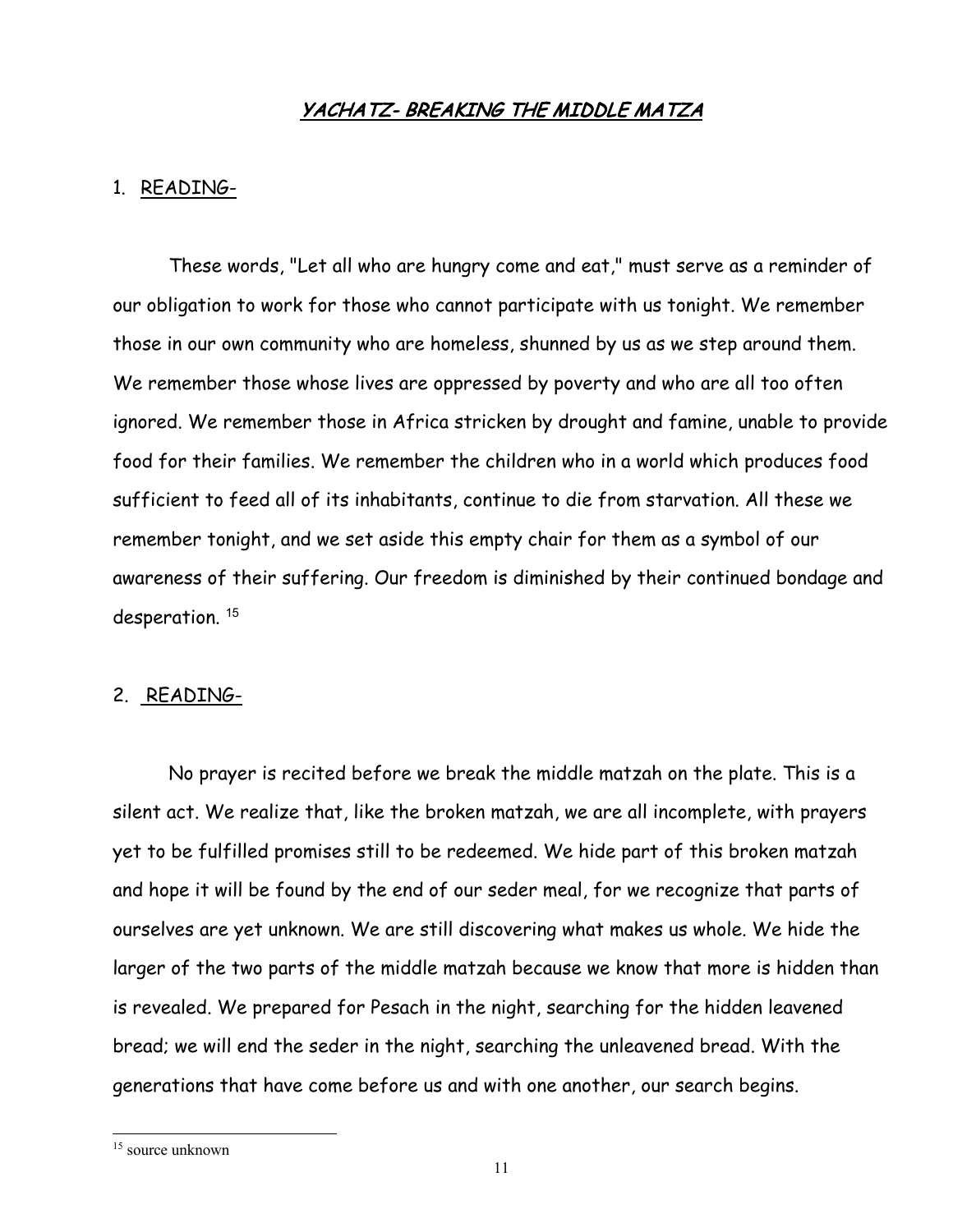# 3. A THOUGHT-

We do not have to decide at this point whether Matzah is a symbol of this or that, for we are about to expand upon the paradox. Not only is it at once so and not so, but in breaking the middle Matzah we also about to split the metaphor, and make a break with all the different forms of known symmetry. There is, impossibly, a 'bigger half' and a 'smaller half'.

A 'bigger' and 'smaller' half, you say?

The Universe is not fair. This unpalatable truth is almost a preamble to the Haggadah. The universe is not symmetrical; all is not evenly divided. There is a richer and poorer half. The distribution of assets is not equal. This is one of the mysteries that persist, omnipresent, throughout time. Life, the universe, and everything is not fair. We cannot balance this sorry scheme of things entire, and so it goes. What then was our response as children to the dawning realization that the universe was not fair? Did we have coping mechanisms? We survived, we are here so we must have coped, but did we sacrifice our health or sanity in order to do so? Are we aware how badly we are split? How have we internalized the lop-sidedness of the universe? Or do we see asymmetry as symmetry, the ultimate insanity?

Most probably, as infants, as children we split. We broke into pieces. We hid ourselves away. And this is how we prepared ourselves for life.

<sup>&</sup>lt;sup>16</sup> quoted in Levitt, Rabbi Joy, and Strassfeld, Rabbi Michael, editors, A Night of Questions, PA: The Reconstructionist Press, 2000, p. 40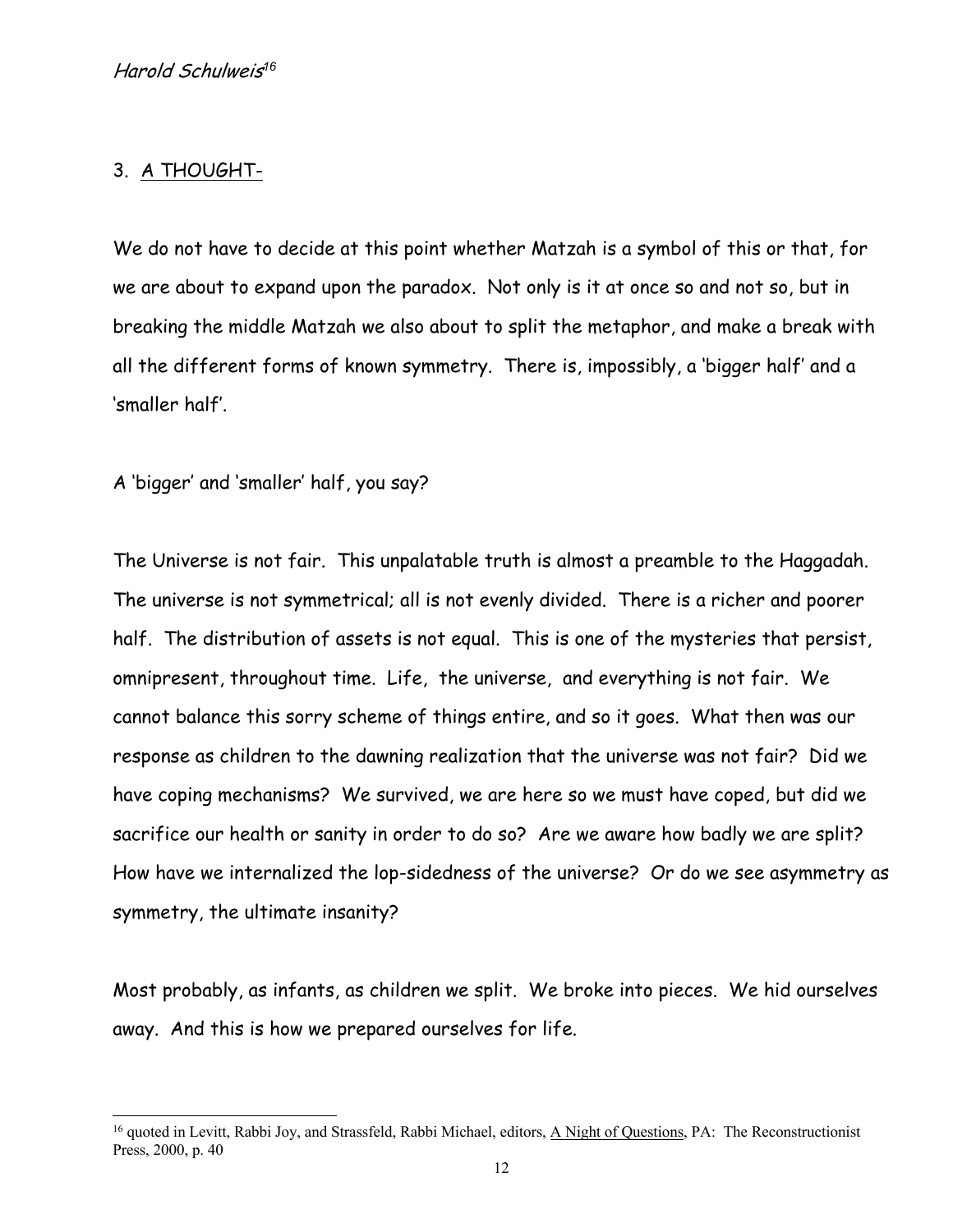Like the hungriest of paupers eating only what we absolutely must, laying aside the greater part for later – when 'time is riper' – we compromised. We accepted this imbalance, bowing to the 'Law of Unfairness' which we were told, must prevail.

Instead of admitting how sad this made us we found ways to rationalize the horrible state of things. We explained our place in Egypt as a natural event. Our alienation and self-loathing was all seen as perfectly natural. The Exile of Da'at - Knowing was exactly that. We didn't trust our own readings of things as unfair, so instead we rationalized the world our parents presented as the only possible world. Rather than believe their world insane we accepted our own internal world as flawed. Eventually we too began to accept that things were as they ought to be. We didn't know any more that we didn't know any more. We grew satisfied with the expression of a mere fraction of our personalities. We went into 'survival mode', subsisting on crumbs of humanness, hiding the greater part of ourselves from ourselves. This is exactly we do with the Afikomen.

But spiritual hungers have ways of expressing themselves disallowing the body to ignore them. If I do not acknowledge the God shaped hole in me; I will end up with some ravenous soul and body destroying habit, an addiction to some behavior instead. And so it was in Egypt. The focus of our lives grew narrower as our preoccupation with gnawing hunger grew stronger. We had nothing to spare for our emotional or spiritual growth when all we had went to feed our selfish habits. There were fewer and fewer opportunities to do any fixing, as we chased the 'fix' with growing desperation. In the end it became obvious that we had developed a pathological relationship with the 'bread of our affliction'

We break the middle Matzah because the middle Matzah represents the Great Mothering Principle of the Kabbalistic Sephirah of Binah – Understanding. We break it

13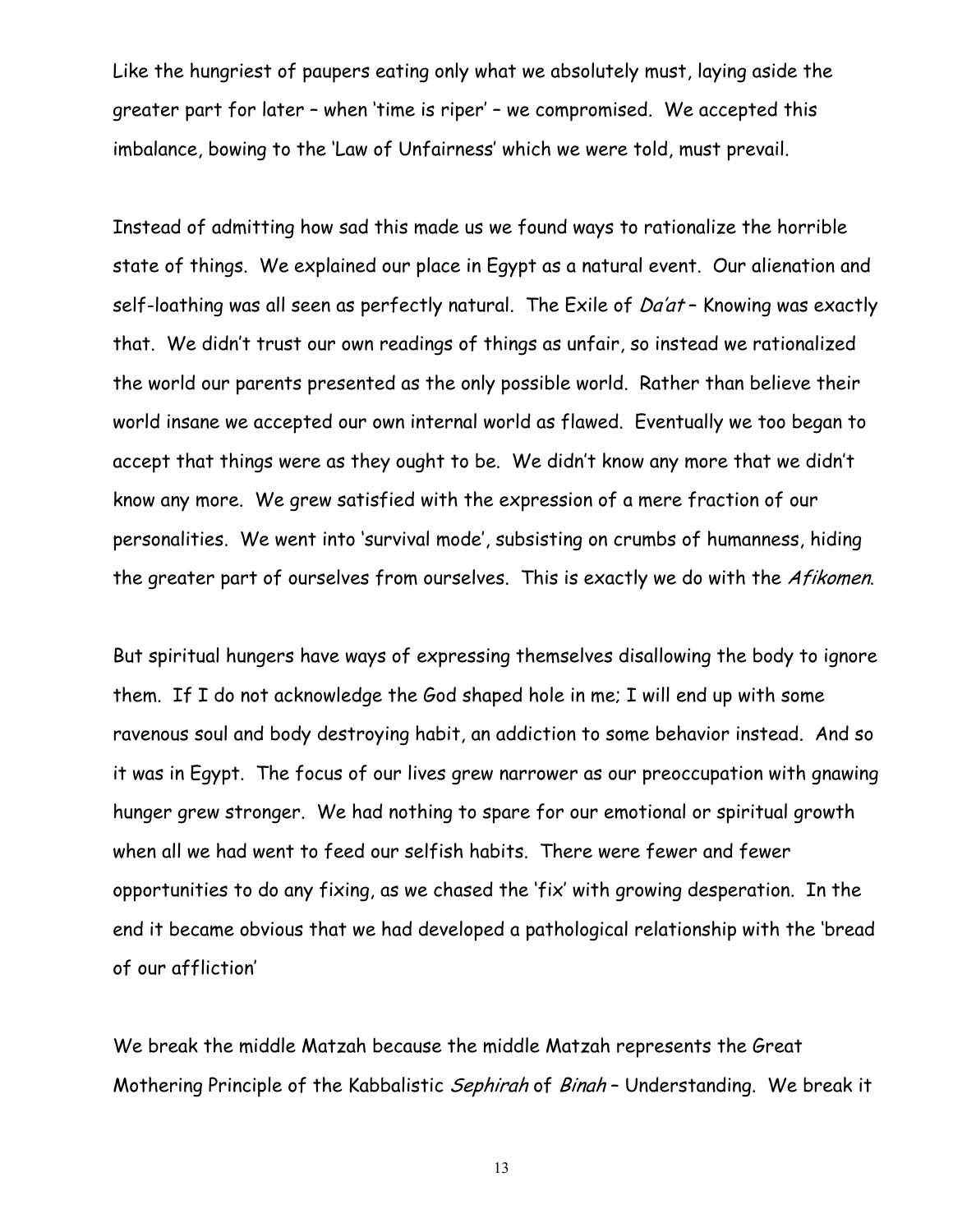to show that in Egypt we had lost the ability to take care of our most basic needs, to 'mother' ourselves.

So, why now? The answer is heartbreaking. The reason this happens before the Haggadah is recited, is because the splitting of the self almost always occurs when we are still in a pre-verbal state. The disorder of our personalities, the shaming and abandonment of ourselves happens when we are still babies, infants. What follows is the story of our lives after the rupture. Since words cannot adequately describe our inevitable, inexorable descent into the blast furnace that was our Egypt, we act it out in this short ritual, we simply break the Matzah, leaving the smaller section on the Seder Plate; we wrap the larger piece in a pillowcase and put it away for Afikomen.

Redemption is a lifelong process, but tonight we are gifted with *Mochin D'Gadlut* - Large Mindedness, we are able to take giant steps in our recovery. We have the opportunity to realize, actualize and integrate the whole of ourselves into ourselves. We can do this by eating the Afikomen as a symbolic 'last-act' of the Seder. When it is all over we will have achieved reclamation of the 'Self' we abandoned.<sup>17</sup>

# 4. READING-

The Pesach story begins in a broken world, amidst slavery and oppression. The sound of the breaking of the matza sends us into that fractured existence, only to become whole again when we find the broken half, the afikoman, at the end of the Seder. The brokenness is not just a physical or political situation. In Hebrew, Egypt is called Mitzrayim, reminding us of the word tzar, narrow. Thus, in Hassidic thought, Mitzrayim symbolizes the inner straits that trap our souls. Yet even here we can find a unique value, as the Hassidic saying teaches us: 'There is nothing more whole- than a broken

 $17$  Worch, op.cit., pp. 43-44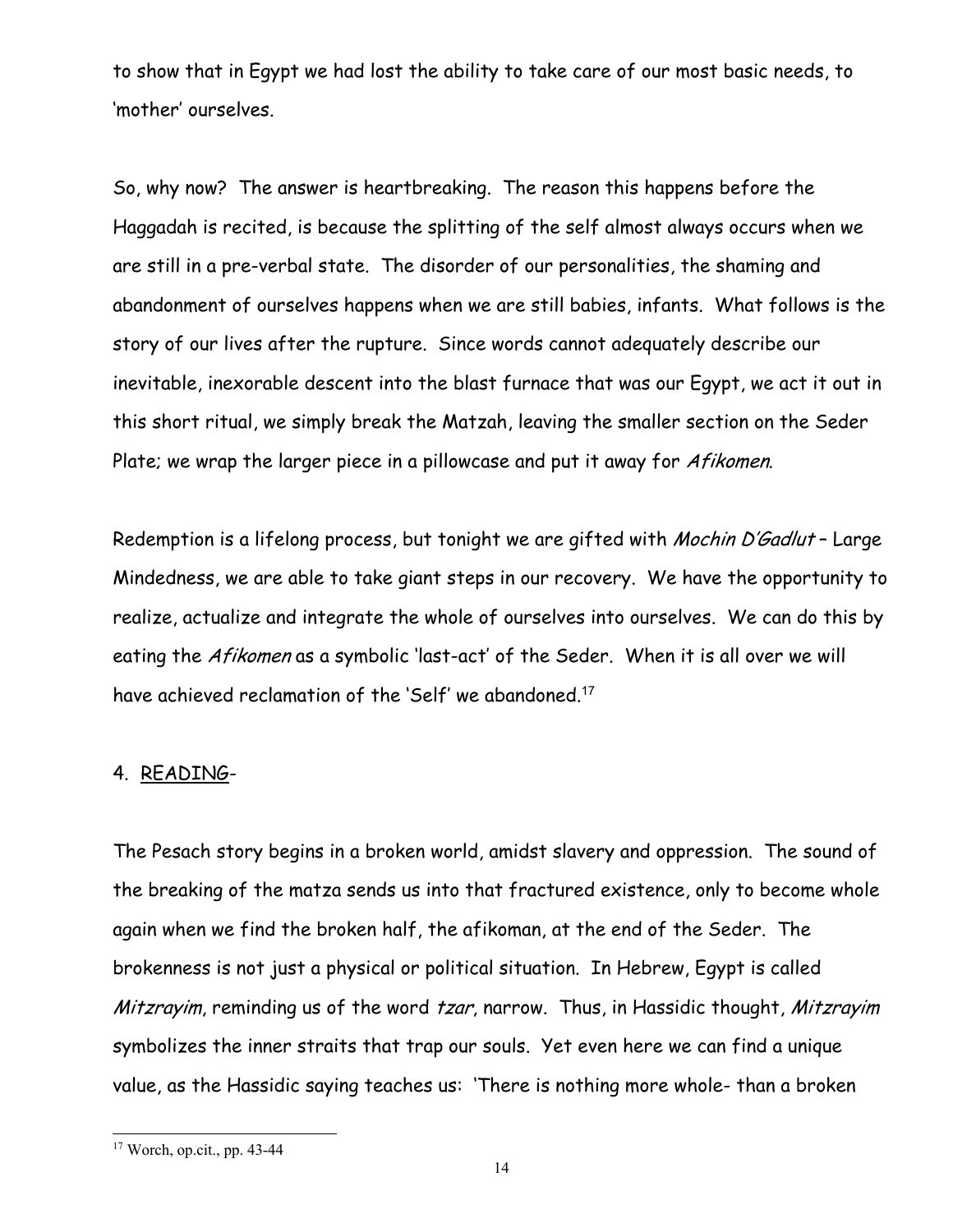heart.' Or as Leonard Cohen wrote: 'There's a crack in everything/That's where the light comes in.'<sup>18</sup>

# 5. READING-

As a social symbol, hiding the middle matzah can also be seen as representative of the ways in which we hide aspects of ourselves, fearing punishment at the hands of an intolerant society. We look forward, therefore, to finding the *afikoman*, to sharing with our community what we've hidden away, and to restoring wholeness.<sup>19</sup>

# 6. READING-

I heard from Rabbi Shlomo Carlebach (of blessed memory), 'We break this matzah and hide a part of our selves. Only we know which part we are hiding. It is the part that is our broken heart that we hide and protect as we travel through the Haggadah. And the end of the Seder, we bring out this precious part that has become healed. At this moment we eat the broken piece.' This means we integrate the healing of liberation into our daily lives.<sup>20</sup>

# 7. READING-

We divide the matzah, therefore, to show that it has two symbolisms, not one. Now, at the beginning of the seder, it is the bread of affliction. Later, once we have relived the exodus, it becomes the bread of freedom. The difference between freedom and slavery does not lie in the quality of bread we eat, but the state of mind in which we eat it.<sup>21</sup>

<sup>&</sup>lt;sup>18</sup> Zion and Zion, op. cit., p. 14

<sup>19</sup> Hoffman and Arnow, Volume One, op. cit., p. 144

<sup>20</sup> Klein, Rabbi Eliahu, A Mystical Haggadah, CA: North Atlantic Books, 2008, p. 45

<sup>21,</sup> Jonathan, Rabbi Jonathan Sacks's Haggadah, NY: Continuum International Publishing House, 2007, p. 10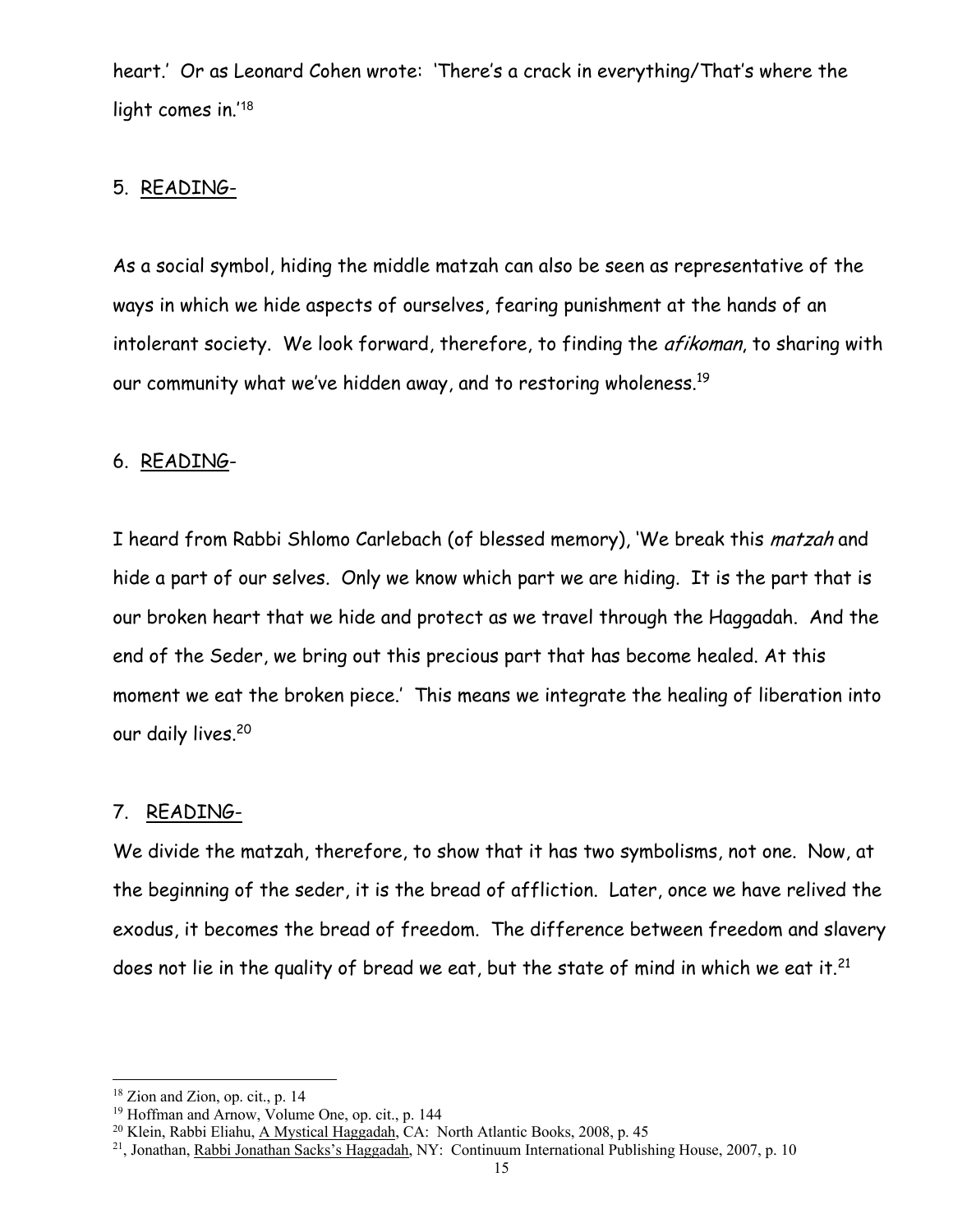What hospitality is it to offer the hungry the taste of suffering?

What transforms the bread of affliction into the bread of freedom is the willingness to share it with others. Sharing food is the first act through which slaves become free human beings. One who fears tomorrow does not offer his bread to others. But one who is willing to divide his food with a stranger has already shown himself capable of fellowship and faith, the two things from which hope is born. That is why we begin the seder by inviting others to join us. Bread shared is no longer the bread of affliction. Reaching out to others, giving help to the needy and companionship to those who are alone, we bring freedom into the world, and with freedom, God.<sup>22</sup>

# 9. READING-

Reader: To our plate that held three pieces of matzah, we now return the second half of the middle matzah. For the oppressed, it is a symbol of hope. For free persons, it is a symbol of the responsibilities of freedom.

The story of the Exodus has brought hope to many peoples as they faced their own struggle for freedom. Dr. Martin Luther King Jr. (1929-1968), in the speeches, rallies, and marches of the American civil rights movement, explicitly invoked the story of the Exodus.

(The Exodus) is something of the story of every people struggling for freedom. It is the first story of man's explicit quest for freedom. And it demonstrates the stages that seem to inevitably follow the quest for freedom.

This is the power of the story of the Exodus: it is both a historical story and a contemporary symbol of hope.

Reader: Having washed away the remnants of slave mentality, we acknowledge that, blessed with freedom, we have responsibilities as free persons. As articulated by the great twentieth-century philosopher Rabbi Abraham Joshua Heschel:

Freedom means more than mere emancipation…Freedom presupposes the capacity for sacrifice…The glory of a free society lies not only in the consciousness of my

 $22$  ibid., p. 11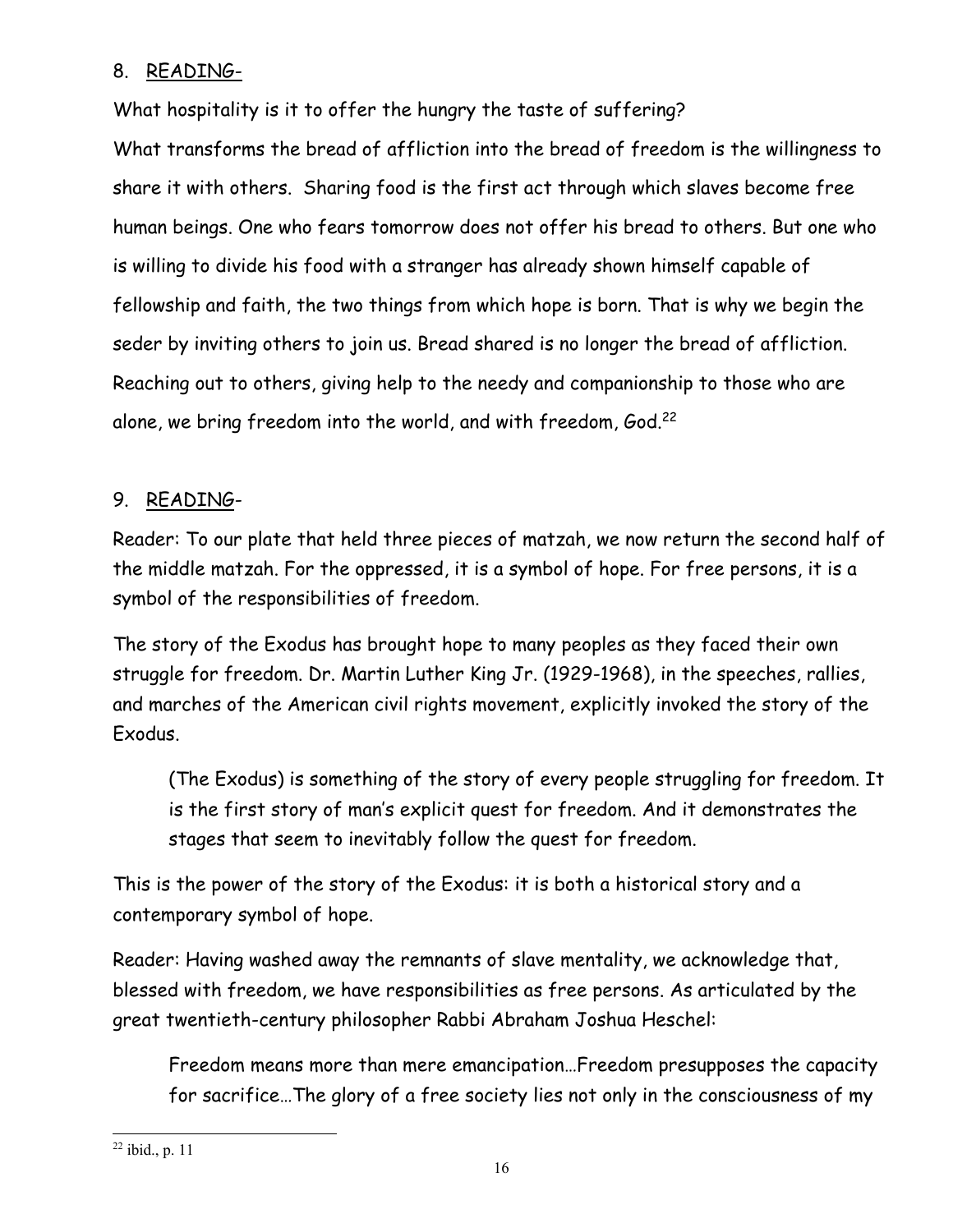right to be free, and in my capacity to be free, but also in the realization of my fellow man's right to be free. The issue we face is how to save man's belief in his capacity to be free.

Reader: May the story of the Exodus continue to be a source of hope for all those who seek freedom from persecution and oppression and be a reminder to those who are the beneficiaries of freedom's blessings of the responsibilities they shoulder as free persons.

Together: Tonight we recite again the story of the Exodus and give thanks to God for delivering us from slavery to freedom. As family, friends, and neighbors, we, the beneficiaries of God's compassion, affirm our obligation to join with God and partner with one another to perform tikkun olam - doing our part to help repair the world. As free persons, we break the middle matzah into small pieces as a reminder of our responsibilities in a world that is still broken.<sup>23</sup>

The reader breaks the second half of the middle matzah into small pieces.

# THE FOUR QUESTIONS

# 1. READING-

To the Editor: Isidor Rabi, the Nobel laureate in physics was once asked, "Why did you become a scientist, rather than a doctor or lawyer or businessman, like the other immigrant kids in your neighborhood?"

"My mother made me a scientist without ever intending it. Every other Jewish mother in Brooklyn would ask her child after school: 'Nu? Did you learn anything today?" But not my mother. She always asked me a different question. "Izzy," she would say, "Did you ask a good question today?" That difference- asking good questionsmade me become a scientist."

Donald Sheff*<sup>24</sup>*

<sup>&</sup>lt;sup>23</sup> Yoffie, Alan S., Sharing the Journey, NY: CCAR Press, 2012, pp. 27-28

<sup>24</sup> NY Times, Jan. 19, 1988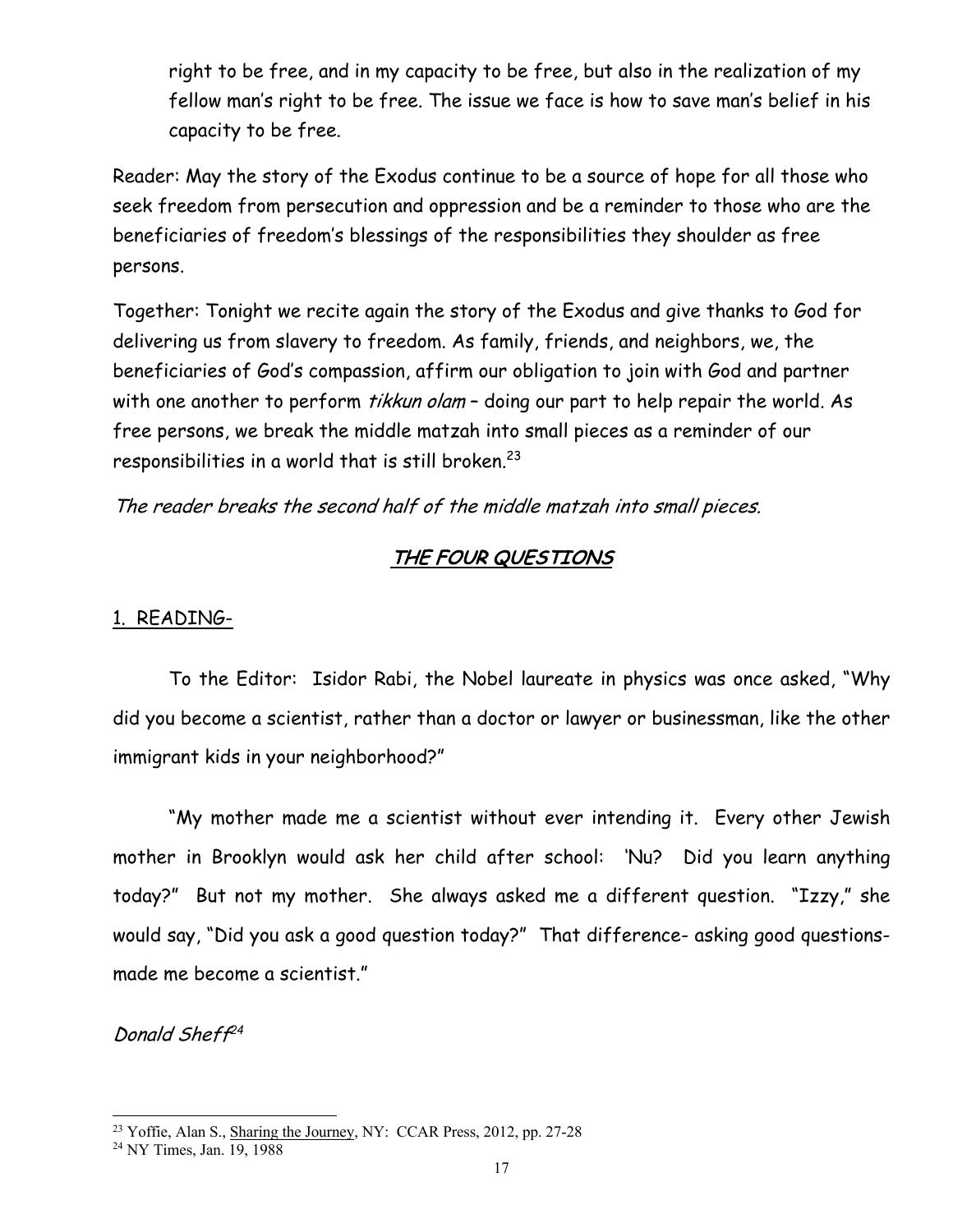The order of these questions is significant and can be seen as an abbreviated process of healing into God- like a four step program:

Step 1. Recognize that you are trapped and living the life of a slave. Be willing to deflate your ego (*matzah)*. Begin practicing humility. Admit that you cannot do this on your own and allow yourself to turn back to God.

Step 2. Be willing to face the bitter truth *(maror)* of who you are and how you are living your lies. Practice telling the Truth.

Step 3. Do not be afraid to step into the layers of pain that surround the heart. Grieve all the losses and be willing to let the tears *(karpas)* flow. Renew the contact with your heart energy. Let the inner bitterness be miraculously transformed by love into love (maror dipped into the haroset).

Step 4. Let your over-judgmental self rest by practicing acts of loving-kindness. Let yourself be filled with compassion. Hand over to God the heaviness of your burden and let yourself rest in God's hands, for HaShem Tzvaot, (God of the Battle) has promised to deliver if you are willing to be delivered.<sup>25</sup>

 $25$  Kagan, op. cit., pp. 51-52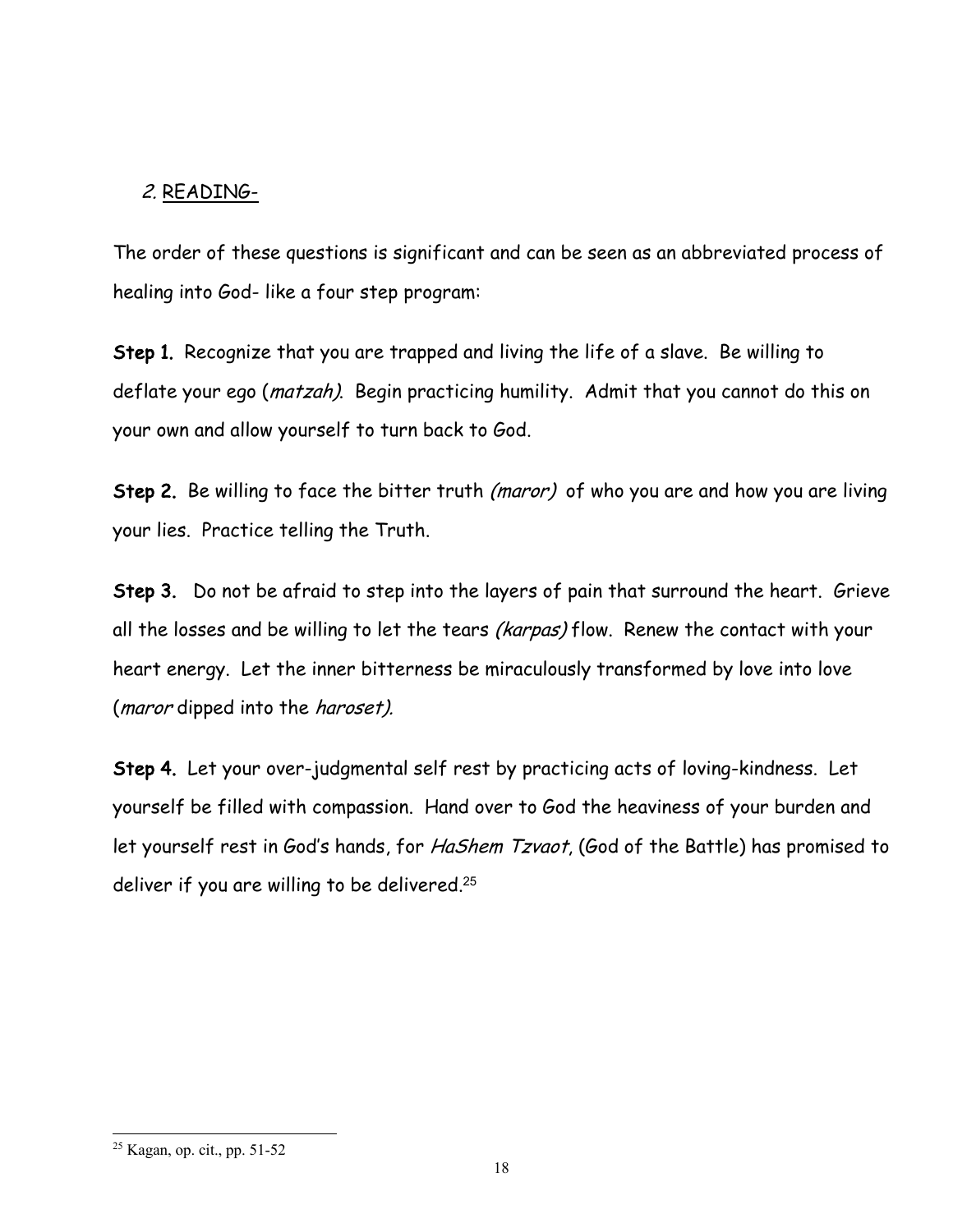# 3.A THOUGHT-

Questions, both of wonder and despair, are crucial to our growth as human beings. As Jews we have permission to ask questions, even of God, when we see and experience suffering.<sup>26</sup>

# 4.ON RECLINING AND WOMEN-

The Talmud (Pes. 108a) says that a woman should not recline in the presence of her husband, although an "important woman" may do so. . . Rabbi Joseph Caro (Kesef Mishneh to Laws of Chametz and Matzah 7:8) quotes Rabbi Manoah of Narbonne (fourteenth century), who offered the following definitions of the "important woman": (1) a woman without a husband, who is the mistress of the house, (2) a woman who has accomplished much in business, (3) a woman who is the daughter of great ones of the generation, (4) a pious, God-fearing woman, or (5) a woman who has many servants and thus does not ordinarily busy herself with housework.<sup>27</sup>

# BLESSING THE CHILDREN

# 1. READING-

"To the Wished For Child: On this night of hope, we yearn for the time when you will sit among us and ask your questions.

To the Child Who is Not Present: You are in our hearts tonight, dear one. May you discover many open doors as you continue your journey. And may you return in peace.

<sup>&</sup>lt;sup>26</sup> Dickstein, Rabbi Stephanie, Coping With the Empty Chair at the Seder, NY: The Shira Ruskay Center of the Jewish Board of Family and Children's Services, p. 3

 $27$  Hoffman and Arnow, Volume One, op. cit., p. 153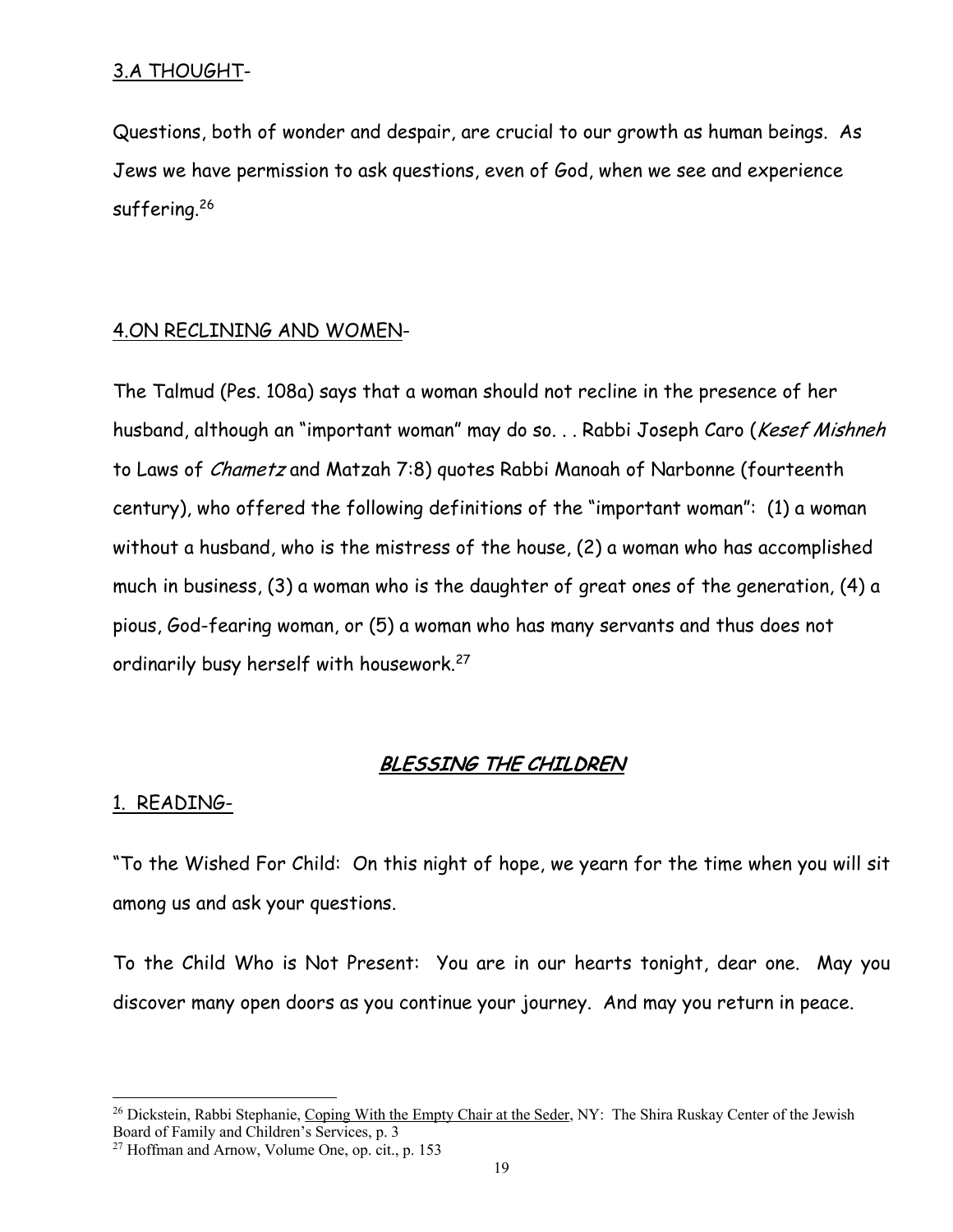To the Child Who is No More- On this night we remember you, beloved one. Your light illumines our path."<sup>28</sup>

### MAGGID- TELLING THE STORY

#### 1. A THOUGHT-

The Pesach family gathering is in fact a thanksgiving banquet during which we retell our national salvation. It is also appropriate to weave into the seder, memories of personal deliverance from danger. Invite the family and guests to recall their own family stories of redemption from illness, from danger, or from persecution. Perhaps they can discuss the personal lessons they drew from these crucial events in their lives.<sup>29</sup>

#### 2. READING- "Let My People Go"

We have dedicated this festival tonight to the dream and the hope of freedom, the dream and the hope that have filled the hearts of men and women from the time our Israelite ancestors went forth out of Egypt. Peoples have suffered, nations have struggled, to make this dream come true. Now we dedicate ourselves to the struggle for freedom. Though the sacrifice be great and the hardships many, we shall not rest until the chains that enslave all men and women be broken.

But the freedom we strive for means more than broken chains. It means liberation from all those enslavements that warp the spirit and blight the mind, that destroy the soul, even though they leave the flesh alive. For people can be enslaved in more ways than one.

Men and women can be enslaved to themselves. When they let emotion sway them to their hurt, when they permit harmful habits to tyrannize over them, they are slaves.

<sup>&</sup>lt;sup>28</sup> Elwell, Sue Levy, editor, The Open Door, NY: Central Conference of American Rabbis, 2002, p. 11

 $29Z$ ion and Dishon, op. cit., p. 33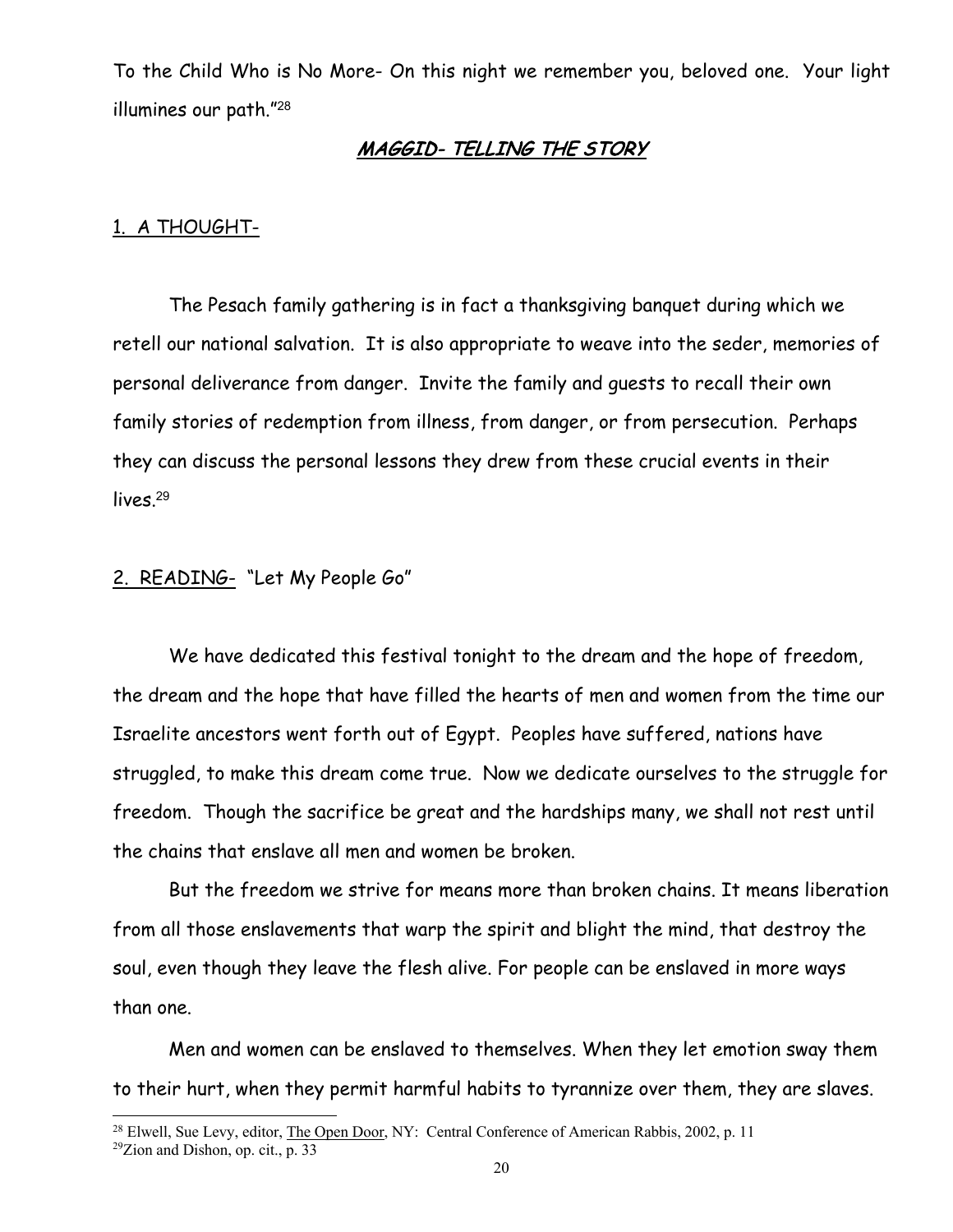When laziness or cowardice keeps them from doing what they know to be the right, when ignorance blinds them so that, like Samson, they can only turn round and round in meaningless drudgery, they are slaves. When envy, bitterness and jealousy sour their joys and darken the brightness of their contentment, they are slaves to themselves and shackled by the chains of their own forging.

Men and women can be enslaved by poverty and inequality. When the fear of need drives them to dishonesty and violence, to defending the guilty and accusing the innocent, they are slaves. When the work people do enriches others, but leaves them in want of strong houses for shelter, nourishing food for themselves and for their children, and warm clothes to keep out the cold, they are slaves.

Men and women can be enslaved by intolerance. When Jews are forced to give up their Jewish way of life, to abandon their Torah, to neglect their sacred festivals, to leave off rebuilding their ancient homeland, they are slaves. When they must deny that they are Jews in order to get work, they are slaves. When they must live in constant fear of unwarranted hate and prejudice, they are slaves.

How deeply these enslavements have scarred the world: The wars, the destruction, the suffering, the waste: Pesah calls us to be free, free from the tyranny of our own selves. Free from the enslavement of poverty and inequality, free from the corroding hate that eats away the ties which unite humankind.

Pesah calls upon us to put an end to all slavery! Pesah cries out in the name of God, "Let My people go!" Pesah summons us to freedom.<sup>30</sup>

#### 3. SONG-

Bang, bang, bang hold your hammer low Bang, bang, bang,

<sup>&</sup>lt;sup>30</sup> Kaplan, Mordecai, Kohn, Eugene, and Eisenstein, Ira, The New Haggadah, NY: Behrman House, 1942, pp. 11-13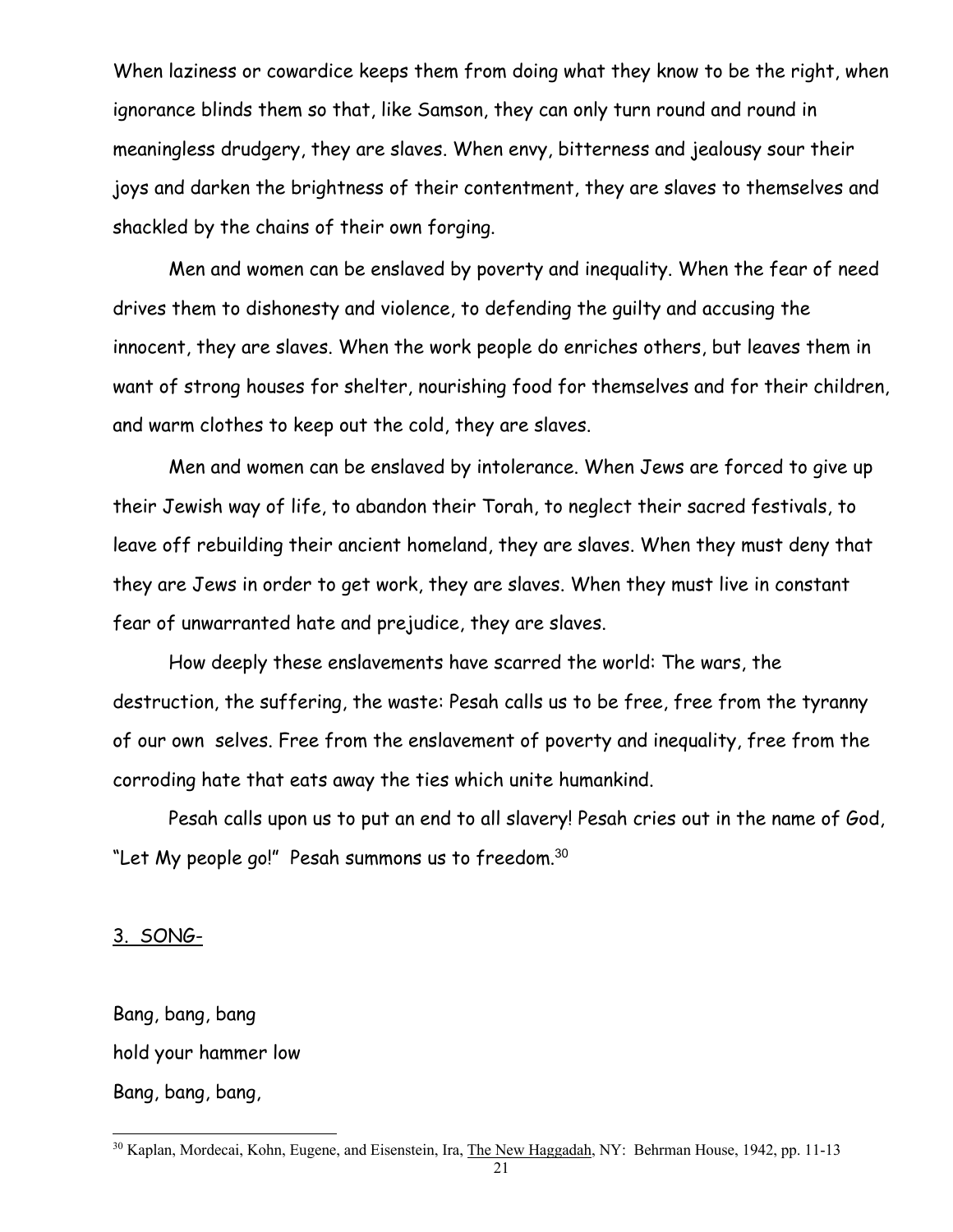give a heavy blow For it's work, work, work every day and every night. For it's work, work, work when it's dark and when it's light. Dig, dig, dig dig your shovels deep Dig, dig, dig there's no time for sleep For it's work, work, work every day and every night. For it's work, work, work when it's dark and when it's light.

### 4. SONG-

Oh listen, Oh listen, Oh listen King Pharaoh Oh listen, Oh listen, please let my people go. They want to go away, they work too hard all day, King Pharaoh, King Pharaoh- what do you say? No, No, No- I will not let them go.

# 5. READING-

When you are about to leave Egypt- any Egypt- do not stop to think, "But how will l earn a living out there?" One who stops to "make provisions for the way" will never get out of Egypt. - Rabbi Nahman of Bratzlav<sup>31</sup>

<sup>&</sup>lt;sup>31</sup> quoted in Levitt and Strassfeld, op. cit., p. 62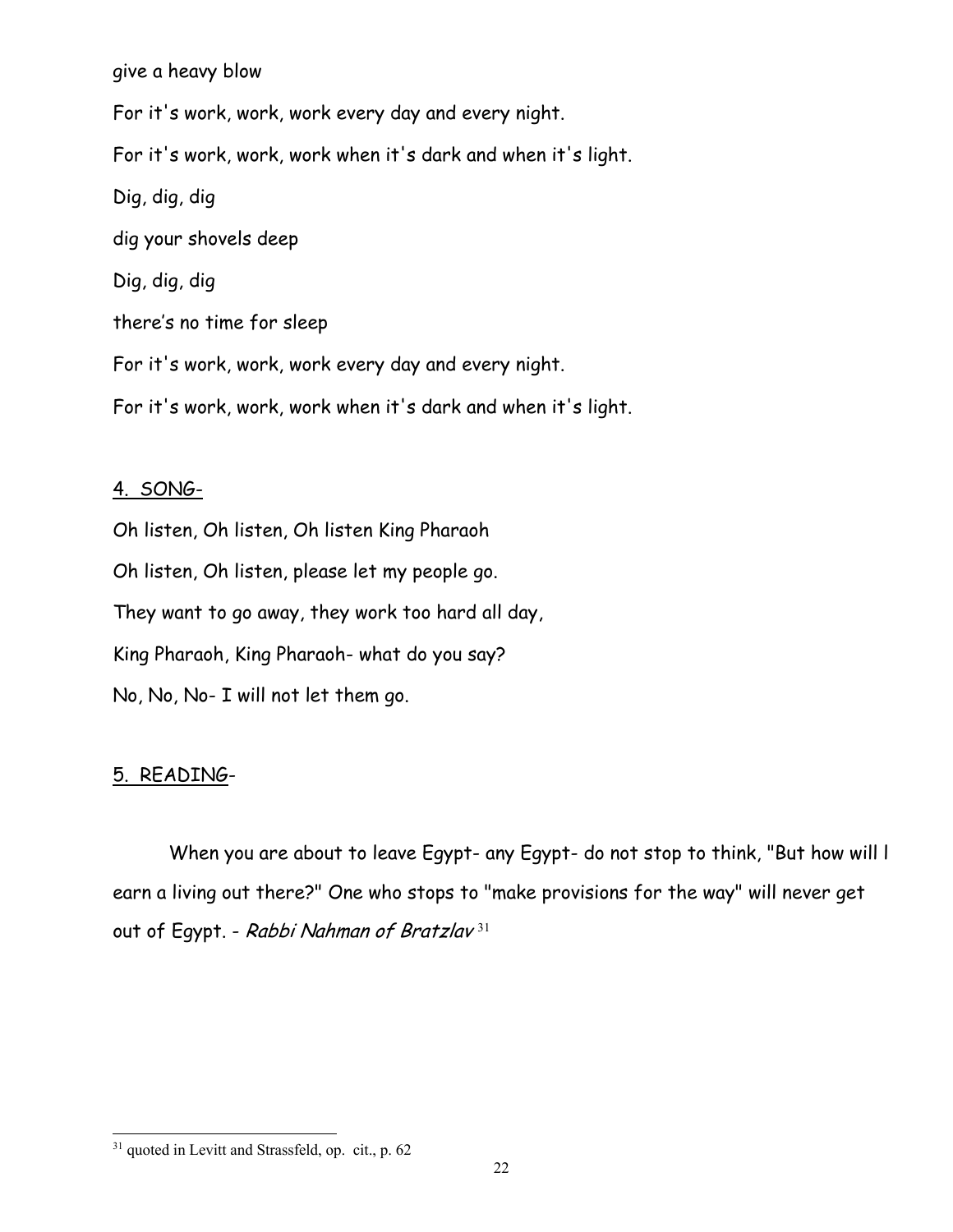R. Hanoch-Henich of Alexander added: "This was the real meaning of the exile of Israel in Egypt: they learned to tolerate the evil decrees, and became accustomed to Pharaoh" (Menachem HaCohen).

# 7. READING-

One Sunday morning in 1941 in Nazi- occupied Netherlands, a mysterious character rode up on his bicycle and entered the Calvinist Church. He ascended the podium and read aloud the story of the midwives who saved the Hebrew babies and defied Pharaoh's policy of genocide. "Who is today's Pharaoh?" he asked. "Hitler", the congregation replied. "Who are today's Hebrew babies?" "The Jews." "Who will be today's midwives?" He left the church, leaving his question hanging in the air. During the war (1941-1945) seven families from this little church hid Jews and other resisters from the Nazis. <sup>32</sup>

# 8. READING-

Iraqi Jews tell the tale that in one country the king was always chosen in a special way. When the old king died, a bird called the "bird of good fortune" would be released. On whomsoever's head it landed, the people would place the crown making him their next ruler.

Once the bird of good fortune landed on the head of a slave. That slave had been a simple musician who entertained at the master's parties. His costume consisted of a feathered cap and a belt made of the hooves of sheep.

 $32$  Zion and Dishon, op. cit., p. 51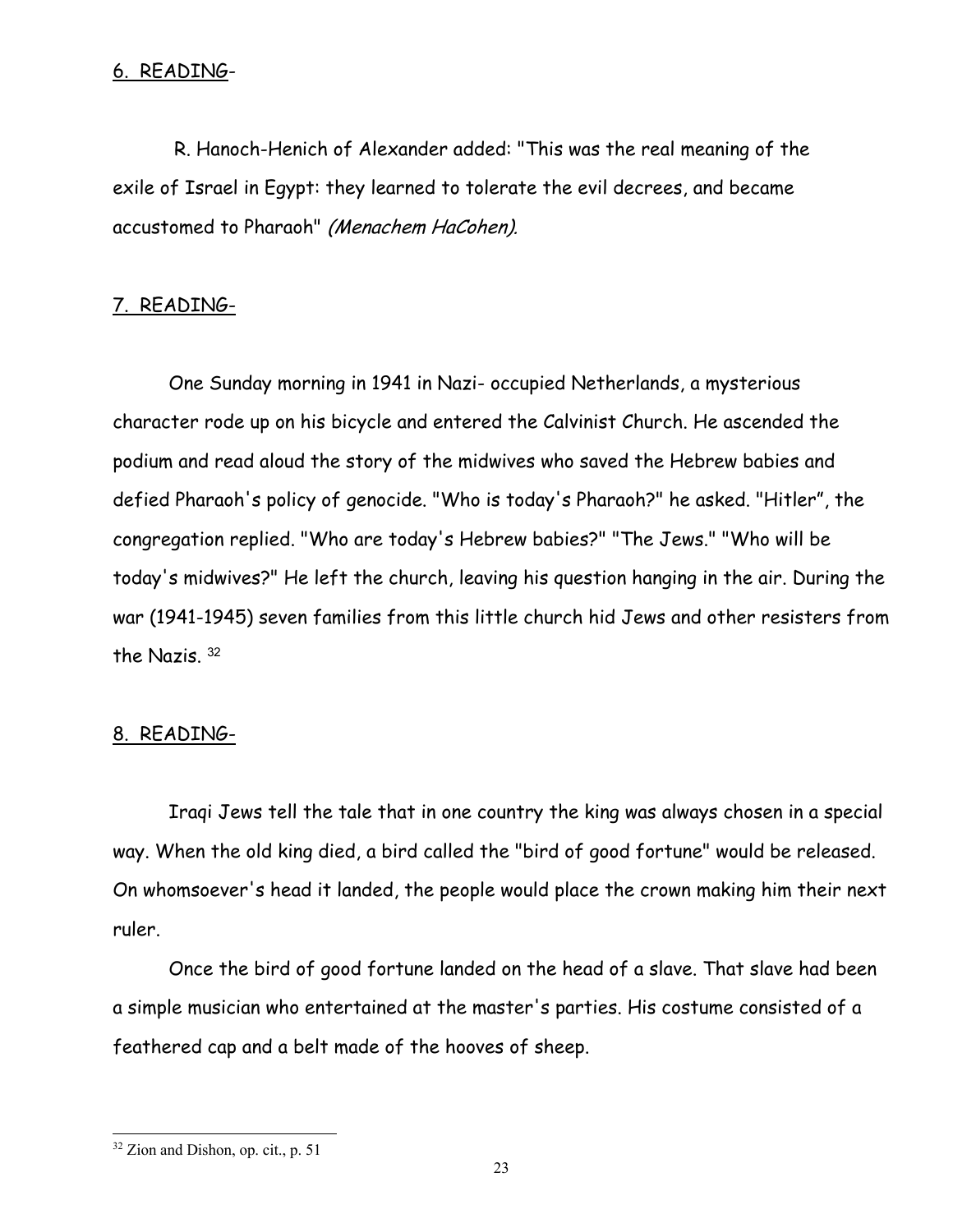When the slave became king, he moved into the palace and wore royal robes. However, he ordered that a shack (a kind of sukkah) be constructed next to the palace and that his old hat, belt and drum be stored there along with a giant mirror.

The new king was known for his kindness and love for all his people -rich and poor, free and slave. Often he would disappear into his little shack. Once he left its door open and the cabinet ministers saw him don his feathered hat, put on his old belt and dance and drum before the mirror. They found this very strange and asked the king: "After all, you are a king! You must maintain your dignity!"

The king replied: "Once I was a slave and now I've become a king. From time to time I want to remind myself that I was once a slave lest I grow arrogant and treat with disdain my people and you, my ministers." 33

# 9. SONG-

# Sing:

When Israel was in Egypt's land, "Let My people go"  $(Fx.5:1)$ . Oppressed so hard they could not stand, "Let My people go." Go down, Moses, way down in Egypt's land, Tell old Pharaoh: "Let My people go."

Thus said the Lord, bold Moses said, "Let My people go."

If not, I'll smite your first-born dead, "Let My people go."

Go down, Moses, way down in Egypt's land,

Tell old Pharaoh: "Let My people go."

No more shall they in bondage toil, "Let My people go. "

Let them come out with Egypt's spoil, "Let My people go."

Go down, Moses, way down in Egypt's land,

 $33$  ibid., p. 27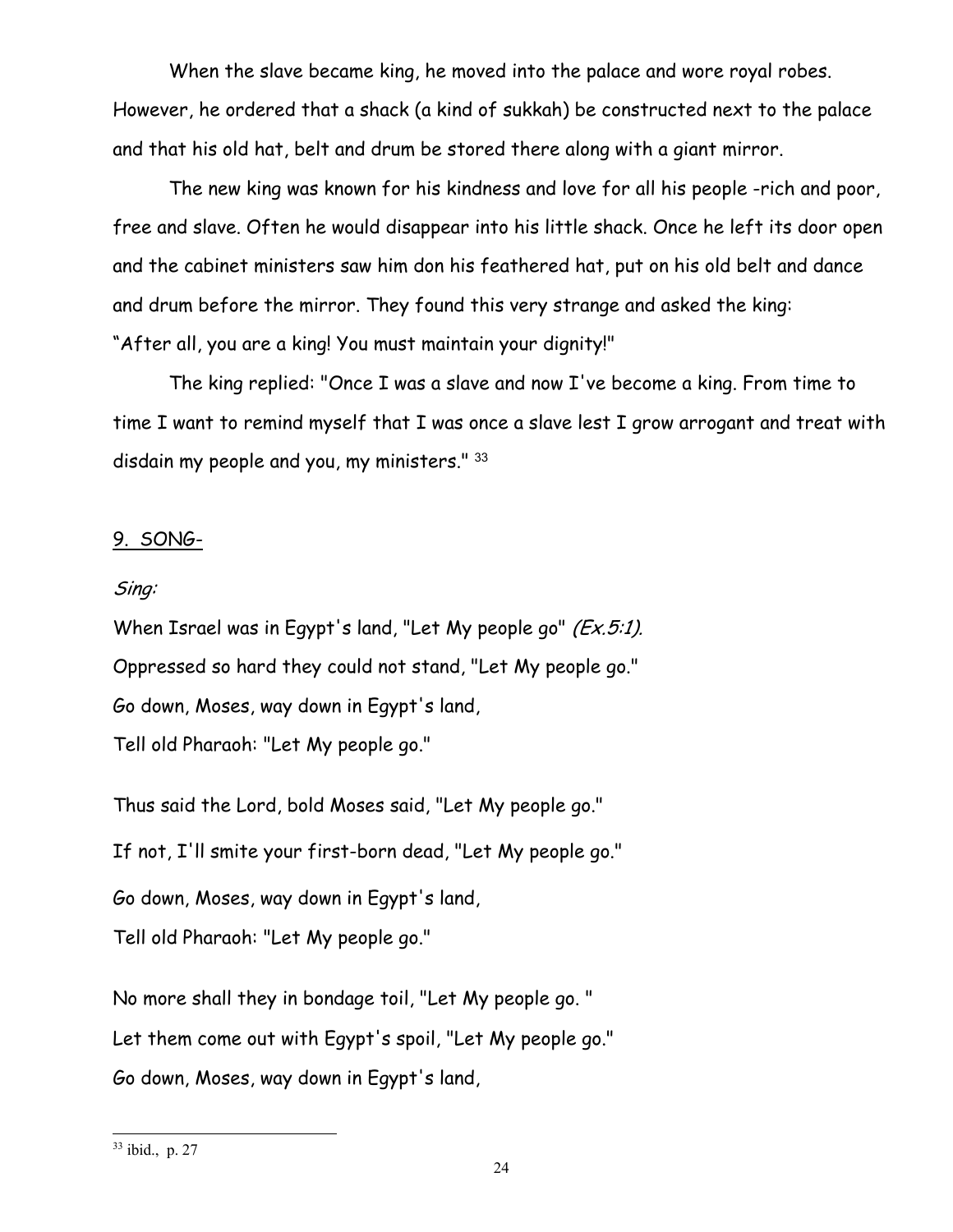Tell old Pharaoh: "Let my people go."

#### 10. READING-

The Egyptians speak of Israel here always as a collective, not as individuals. We, too, often speak of those we don't know well as though they were all alike- the Gentiles, the disabled, the Palestinians, the Blacks. We would like to think that if the Egyptians had known each of us here tonight, they would never have seen us as aliens, nor would they have been able to afflict us so. It is an ominous reminder of the dangers inherent in ignoring the ways in which members of a group really are alike: in their individuality, and their divinely created humanity.<sup>34</sup>

#### 11. READING-

Liberation is costly. Even after the Lord had delivered the Israelites from Egypt, they had to travel through the desert. They had to bear the responsibilities and difficulties of freedom. There was starvation and thirst and they kept complaining. They complained that their diet was monotonous. Many of them preferred the days of bondage and the fleshpots of Egypt.

We must remember that liberation is costly. It needs unity. We must hold hands and refuse to be divided. We must be ready. Some of us will not see the day of our liberation physically. But those people will have contributed to the struggle. Let us be united, let us be filled with hope. Let us be those who respect one another. Desmond Tutu*35*

<sup>34</sup> Roekard, op. cit., Leader's Guide

<sup>&</sup>lt;sup>35</sup> Landsberg, Rabbi Lynne and Sapperstein, Rabbi David, The Common Road to Justice NAACP and UAHC, 1991, p. 3 (back of book)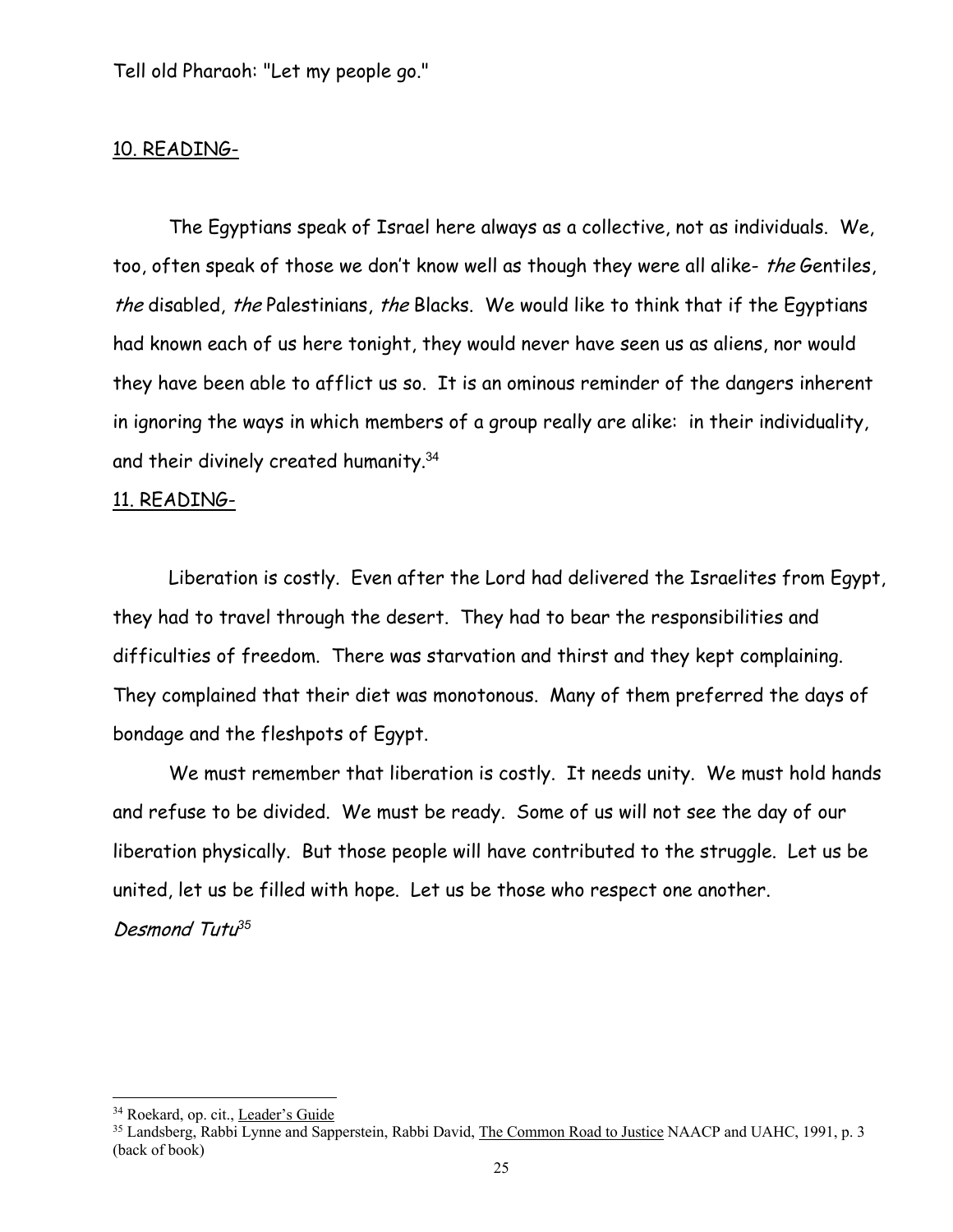In recalling the suffering of Jewish slaves in Egypt, it is important to remember that this continent was built in part through the enslavement of people who were wrenched from rich, strong cultures of their own. Blacks were brought from Africa to work as slaves in North and South America. Native Americans were enslaved by the Spanish. For centuries in our own country, minorities and women have been the victims of systemic persecution and deprivation. This experience has left scars borne not only by the victims of this oppression, but by our society as a whole. None of us is yet totally free of the effects of having grown up in a racist society. To the extent that we have accepted any form or racism in ourselves or around us, we have all given up some of our freedom, some of our humanity. Passover is an appropriate time to renew our commitment to the struggle for freedom and to seek to rid ourselves of the vestiges of racism that we carry within us.<sup>36</sup>

#### 13. READING-

"To be a slave. To be owned by another person, as a car, house or table is owned. To live as a piece of property that could be sold- a child sold from its mother, a wife from her husband. To be considered not human, but a "thing" that plowed the fields, cut the wood, cooked the food, nursed another's child; a "thing" whose sole function was dertermiend by the one who owned you. To be a slave. To know, despite the suffering and deprivation, that you were human, more human than he who said you were not human. To know joy, laughter, sorrow, and tears, and yet be considered only the equal of a table. To be a slave was to be a human being under conditions in which that humanity was denied. They were not slaves. They were people. Their condition was slavery." Julius Lester*37*

<sup>36</sup> ibid.

 $37$  Elwell, op. cit., p. 33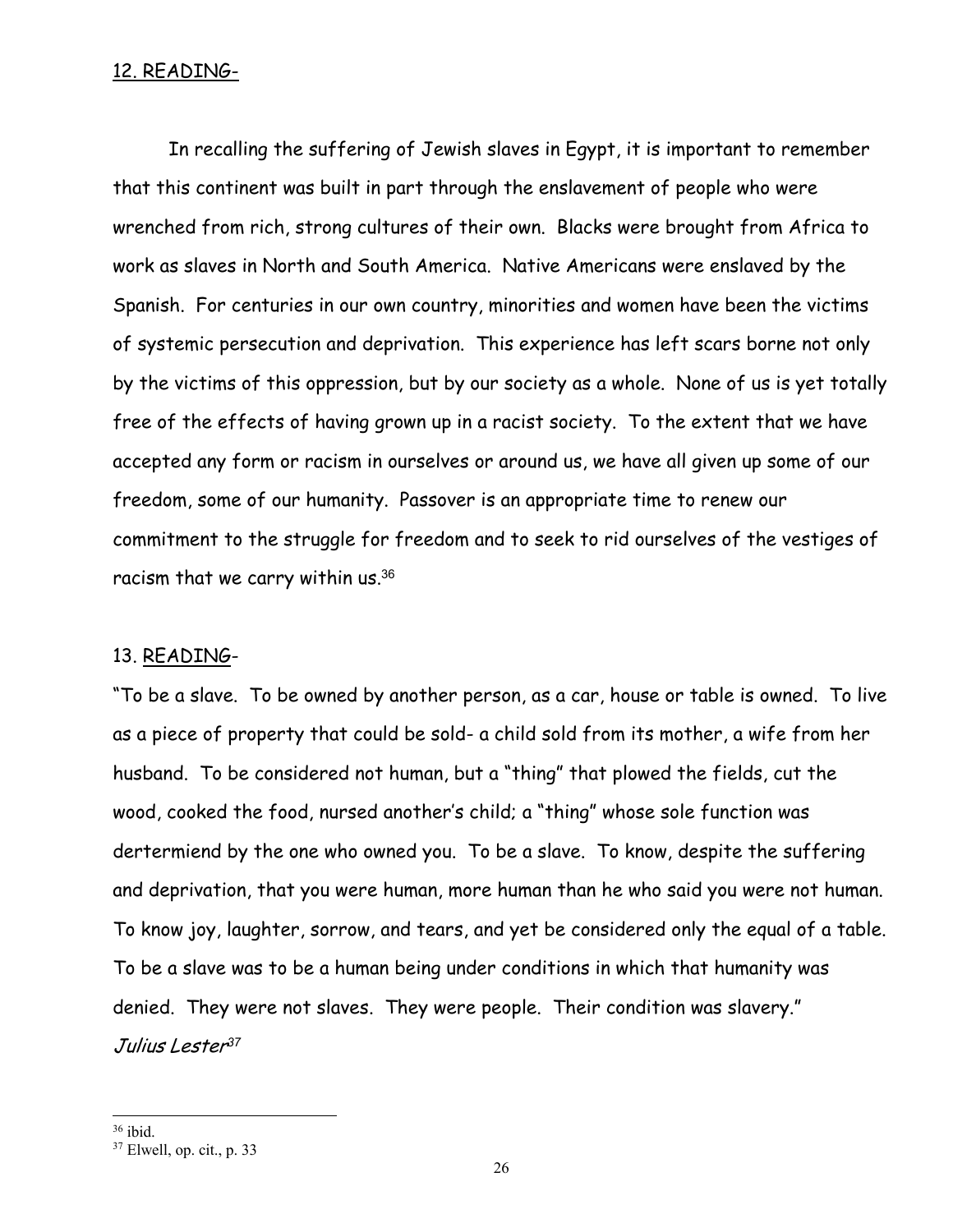"Start with the shame, and end with the praise. When the richest society in human history tolerates hungry children- that's a shame. . . When a society accepts a system of justice (or injustice) which executes the innocent and mentally retardedthat's a shame. When it accepts a racially disproportionate imposition of the death penalty- that's a shame. . . When a society tries to rid itself of social problems by building prison cells instead of rebuilding lives- that's a shame. When a society celebrates ending welfare but leaves the most vulnerable among us without the tools and wages to help life them out of poverty- that's a shame.

And our sense that these problems are too big and too complicated, our resignation that things will never change- maybe that's the greatest shame of all. Maybe our enslavement today is our inability to dream, to imagine a society and a world which reflects the holiness of every human life. We live in a time without prophets- and if they are speaking among us, we cannot hear them above the commercials. We cannot hear them above the noise in our lives."

Marc Margolius*<sup>38</sup>*

# 15.MEDITATION-

In every generation, every person should feel as though she or he had actually been redeemed from Egypt.

Everyone present at this Passover seder is commanded to see themselves as slaves in Egypt, to live and relive the experience of the Exodus, to feel both the terror and exhilaration as we start out on a journey into the unknown wilderness. As we have read in the Haggadah, we must try to understand what it must have been like, what is is and

<sup>38</sup> ibid., p. 42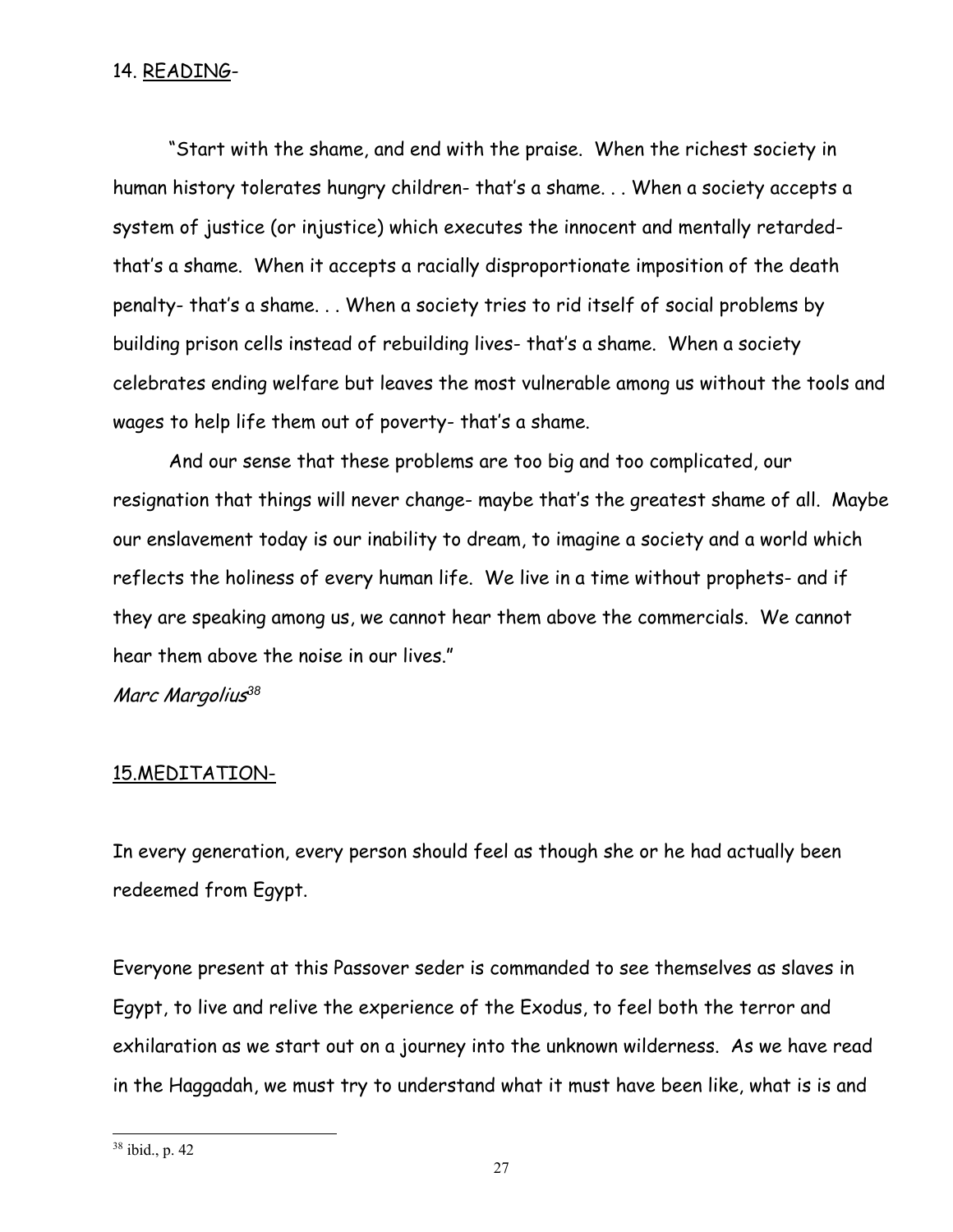what it will be like. The eve of Pesach in a night of waiting, a time of anticipation. Who of us knows where or how the journey will end?

Like the Israelites, we dream of freedom and liberation from our own fears, our own Egypts. . .Egypt known as Mitzrayim, the narrow place, the birth canal.

Take a moment to connect with an event you've had in the past year where you have experienced fear, anxiety, or maybe even excitement- as the Israelites experienced in Egypt.

Are there opportunities for leaving this narrow place and entering into liberation and growth?

Pesach is about all of us sitting together around the table, drawing strength from one another to relive the past, to be here in the present, and to make our way into the future. Somehow, we must turn the night of waiting into a time of gathering strength for whatever lies ahead. Together, we can stand at Sinai.<sup>39</sup>

# 16. READING-

The idea that a nation of slaves could win its freedom and defeat the most powerful empire in the world was to us not an ancient legend, but an eternal truth.- Natan Sharansky, Soviet refusenik, prisoner in Siberia and Israeli Cabinet minister<sup>40</sup>

<sup>&</sup>lt;sup>39</sup> adapted by Sharona Silverman, Deutsch Family Shalom Center, Temple Chai, Phoenix, AZ

 $40$  Zion and Zion, op. cit., p. 13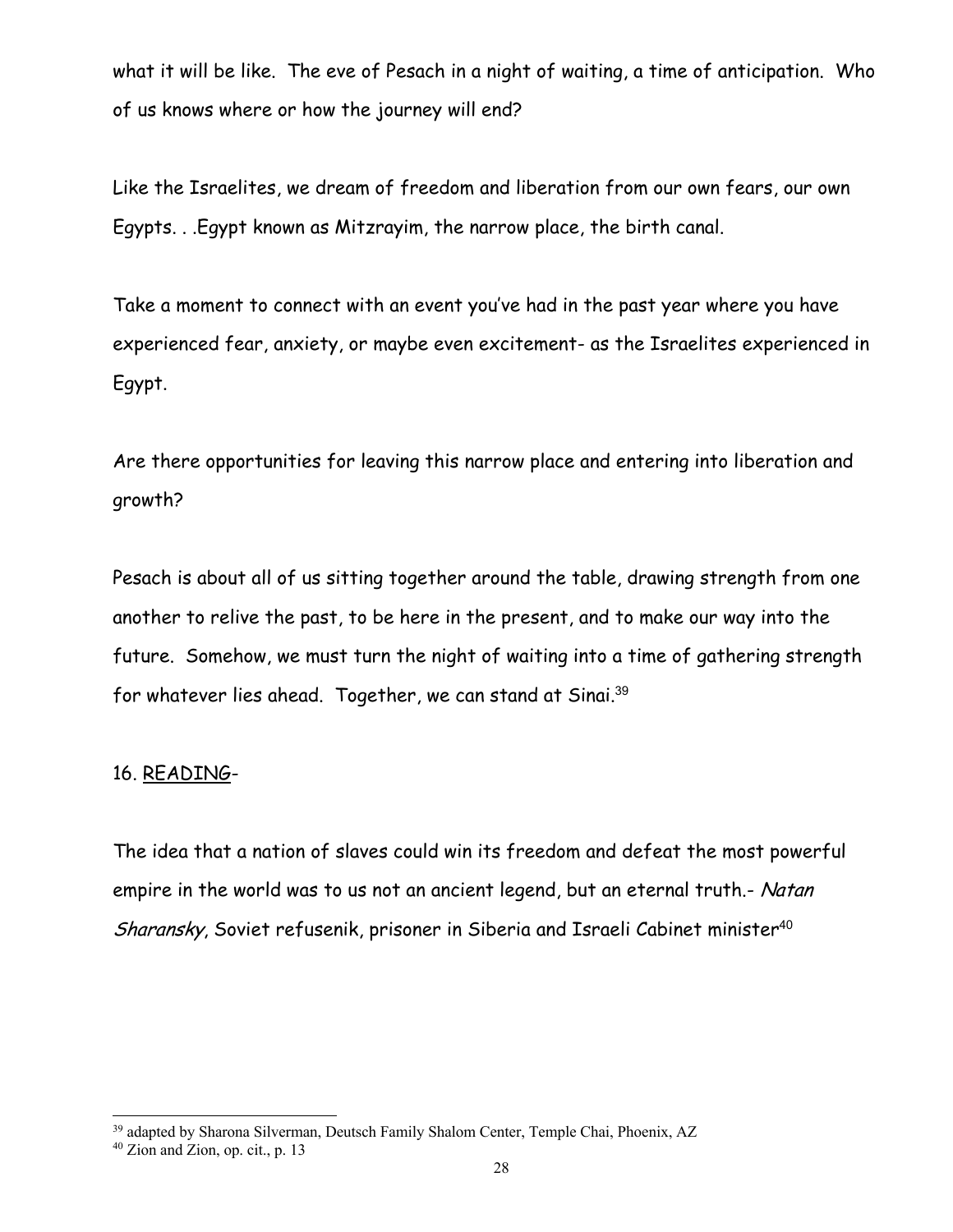Although they may initially seem redundant, the two invitations we issue in HaLakhma Anya- "Let all who are hungry come, kol dikhfin, enter and eat" and "Let all who are in need, kol ditzrikh, come and celebrate the Passover"- in reality are not. Kol ditzrikh refers to one who is alone, who has a lot of Matza and wine but no home or family. There are indeed many ways to be included among the kol ditzrikh. The invitation to "all who are in need" is not *yeitei ve-yeikhol*, "to eat with us;" rather, it is to spend the Pesach with us, yeitei ve-yifsakh, "to celebrate with us." It is an invitation addressed to unfortunate and lonely people. They might be millionaires; it is completely irrelevant. Whoever is in need should come and celebrate. Ha Lakhma Anya is the renewal of a pledge of solidarity among the Jewish people- solidarity between individual and individual, and between the individual and the Jewish community as a whole. It is a proclamation that we are one people, and that we are ready to help one another. Pesach night is a time of sharing; if the sense of solidarity, responsibility, unity and readiness to share and to participate are not manifested and demonstrated, the whole Seder becomes meaningless."- Rabbi Joseph Soloveitchik*<sup>41</sup>*

# 18. READING-

When we tell the Passover story, the Mishnah (M. Pes. 10:4) instructs us to "begin with disgrace and end with praise." The Babylonian Talmud's discussion of this includes a difference between two sages about the meaning of "disgrace." (Pes. 116a) The response of each sage represents a different meaning of the word avodah, which can signify worship or religious service on one hand, and physical work on the other. The first sage explained "disgrace" in spiritual terms, with a phrase not overtly connected with the enslavement in Egypt: "At first, our ancestors engaged in false service, avodah

<sup>41</sup> Zion and Zion, ibid., p. 21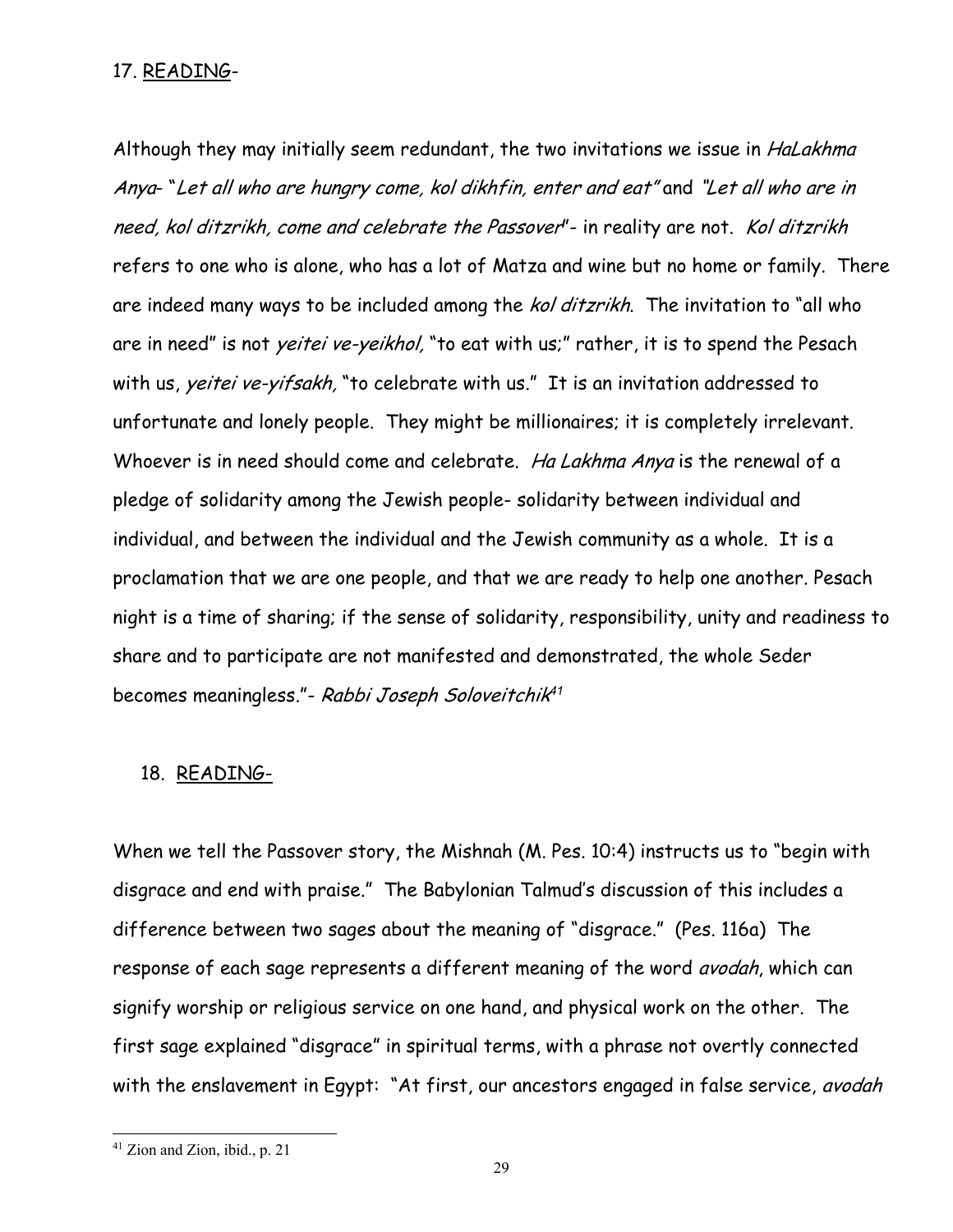zarah." The second sage defined disgrace in a physical sense with the words "avadim hayyinu, "we were slaves" (Deut. 6:21). The Haggadah's embrace of both sages' positions brings to mind a dictum that highlights the interdependence of physical and spiritual well-being: "Where there is no flour, there is no Torah; when there is no Torah, there is no flour" (M. Avot 3:21).42

#### 19. REFLECTION-

"Living with freedom is a fundamental purpose of spiritual practice. Training our hearts and minds to restrain our habitual responses so that we can respond in greater alignment with our most strongly held values is an essential aspect of a Jewish spiritual life. It is a way of coming out of Egypt at every moment."- Rabbi Sheila Peltz Weinberg<sup>43</sup>

#### 20.READING-

"The Torah indicates (Exodus 30:12) that it is dangerous to count Jews. Instead, in biblical times, they were each to donate a half-shekel to the maintenance of the sanctuary, and by counting up the donations one could calculate the total population. The lesson is this. Nations usually undertake censuses to know their strength, military or economic. If the Jewish people ever believed that strength lay in numbers, they would be in danger of despair. The Jewish people is small. It always has been. Moses said, "The Lord did not set His affection on you and choose you because you were more numerous that other people, for you are the fewest of all peoples' (Deuteronomy 7:7). Instead, the Torah tells us not to count Jews but to *count their contributions*. And our contributions, to the world and to one another, have been vast."<sup>44</sup>

<sup>43</sup> quoted in Teutsch, David, Everyday Spirituality, PA: Reconstructionist Rabbinical College Press, 2011, p. 4

<sup>42</sup> Hoffman and Arnow, Volume One, op. cit., p. 214 and p. 216

<sup>44</sup> Sacks, op. cit., pp. 26-27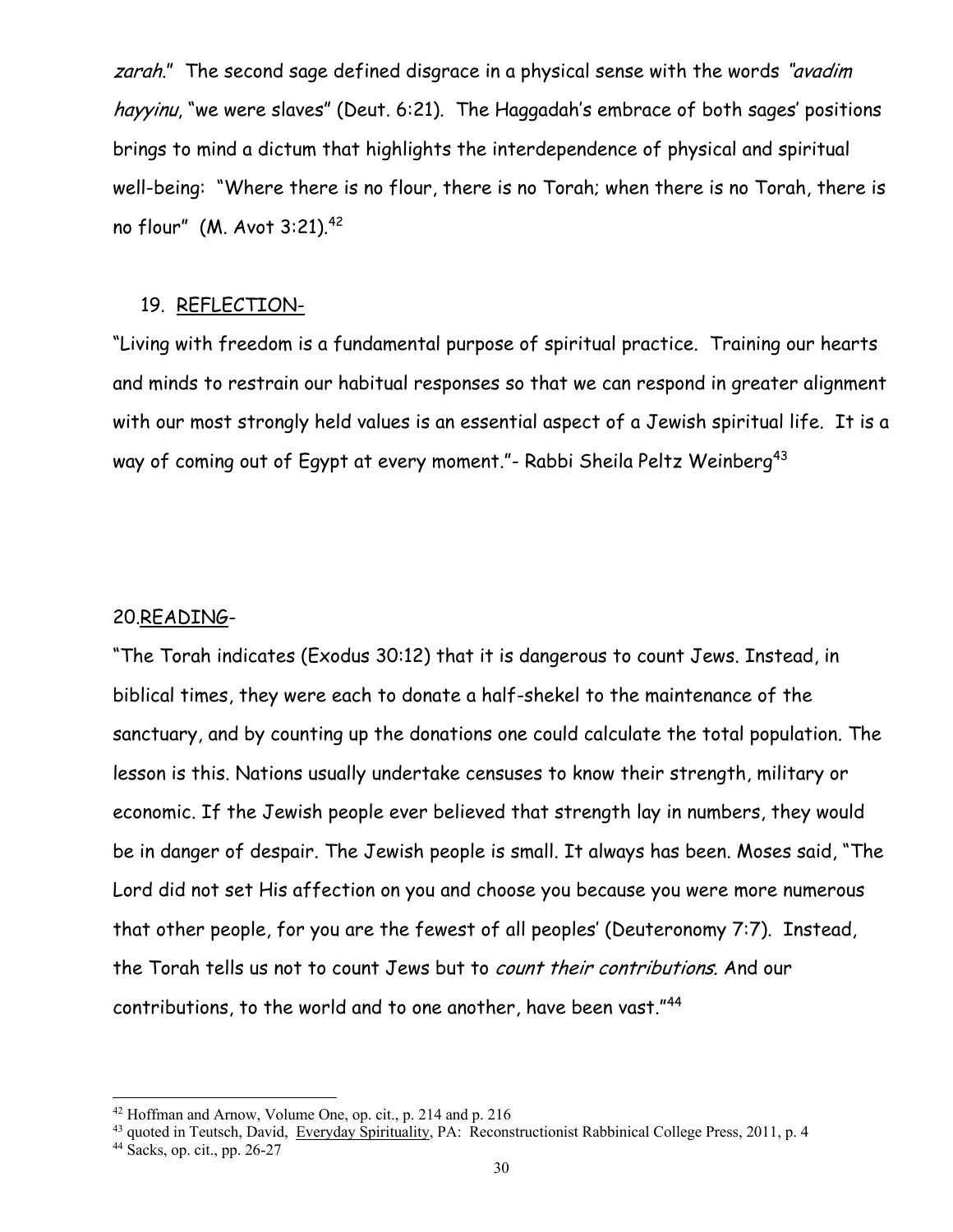### Three Questions

There is a Sefardic (Iraqi or Afghani) custom of turning to the person beside you, asking these three questions, and offering the three brief answers. Try this, and see what opens in you.

Who are you? (I am Yisrael.) Where are you coming from? (I am coming from Mitzrayim.) Where are you going? (I am going to Yerushalayim.)

Meditation: Three Answers

### Who are you?

I'm Yisrael. I'm a God-wrestler. I'm someone who wrestles with the holy, with the Source of All Being, with my understanding of ultimate reality, and I expect God to wrestle back. I dance with God. I waltz with Torah. I stay up all night grappling with angels, and even if I come away limping, I know I come away blessed. I'm a wandering Aramean, and I'm wearing my traveling shoes. I'm a child of the house of Israel, and my community and I—and anyone else who hears freedom's call—are walking into the wilderness together.

# Where are you coming from?

I'm coming from Mitzrayim. From the narrow place. From slavery. From constriction. From the birth canal. I'm coming from hard labor. I'm coming from the surfeit of sweetness that lulls me into forgetting the world's imperfections. I've been settling for what hurts, too fearful to risk something new. I'm coming from suffering and isolation. I'm coming from addiction to my work, addiction to success, addiction to separation. I'm coming from "if I stopped working, I'm not even sure who I'd be."

# Where are you going?

I'm going to Yerushalayim. I'm going to Ir Shalem, the city of wholeness. I'm going to Ir Shalom, the city of peace. I'm going where talking to God is a local call. I'm heading toward my best imaginings of community and connection. I'm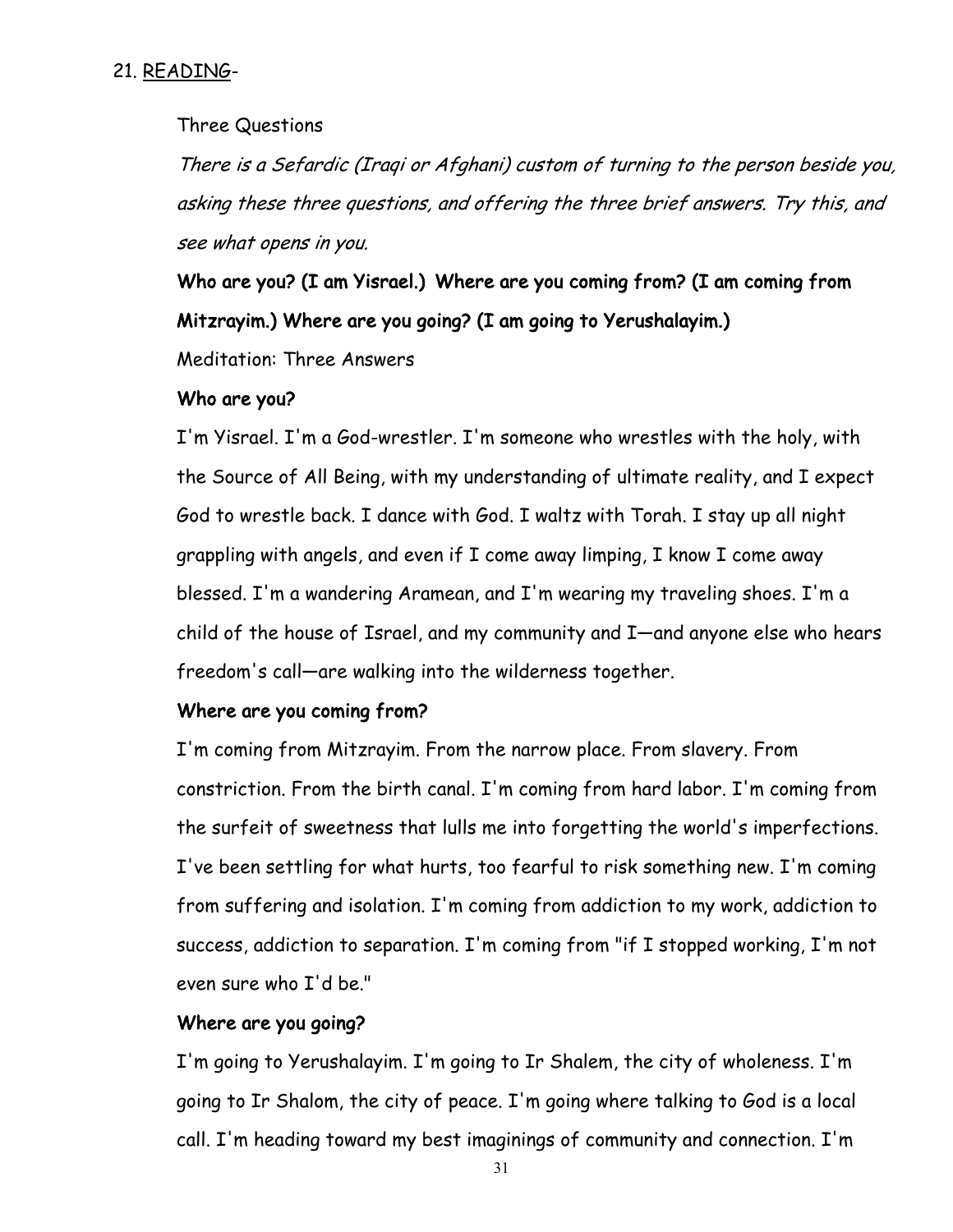clicking my ruby slippers with fervent kavanah and moving toward the meaning of home. Maybe I'm going to a place; maybe I'm going to a state of mind. Maybe it's an asymptotic progression toward something that can't be reached. Maybe it's the journey that defines me.

# Run that by me again?

I am Yisrael. I am coming from Mitzrayim. And the moon is almost full: tomorrow we're packing our bags. Grabbing the flatbread. And setting out. It's time to go.

# 22. POEM-

With *maggid* we tell the story,

The exodus from degradation to dignity,

M'g'nut l'shevach,

From slavery to freedom.

Each of us is to tell this story and we who do so at length are surely to be praised.

But this collective story of the journey from slavery to freedom is not the entirety of the tale. Each of us bears our own stories which relate our journeys, our paths to freedom.

If each of us must relate our people's story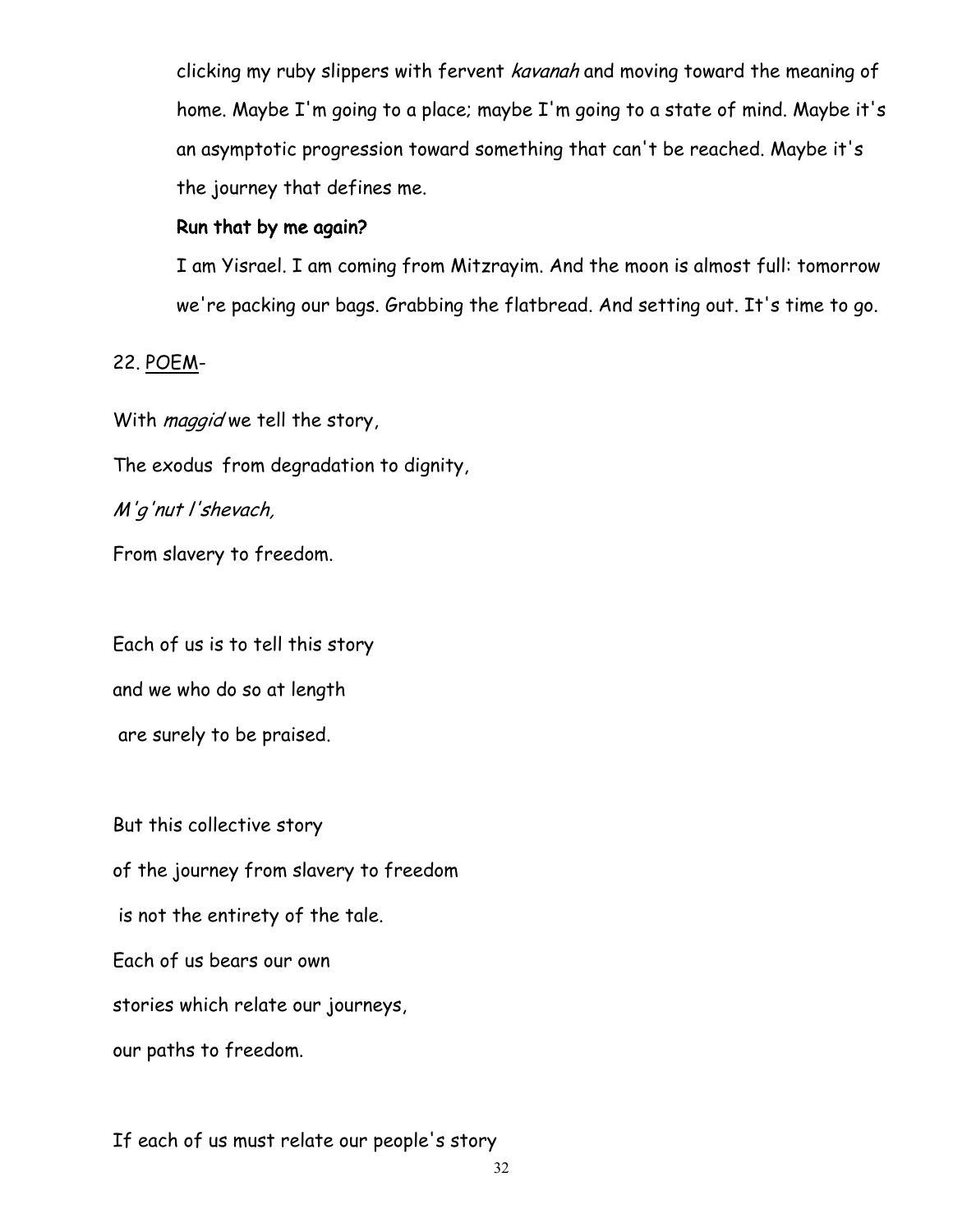all the more so should we be praised for continuing the story adding the individual strands which make our identity, which explain our journeys.

To journey is

to prepare,

to leave,

to travel,

to wander and wonder.

To journey is

to arrive,

to accustom,

to question,

to change,

to remain as we were,

yet touched by the journey.

What are our journeys

from slavery to liberation?

From alienation to community

From afar to within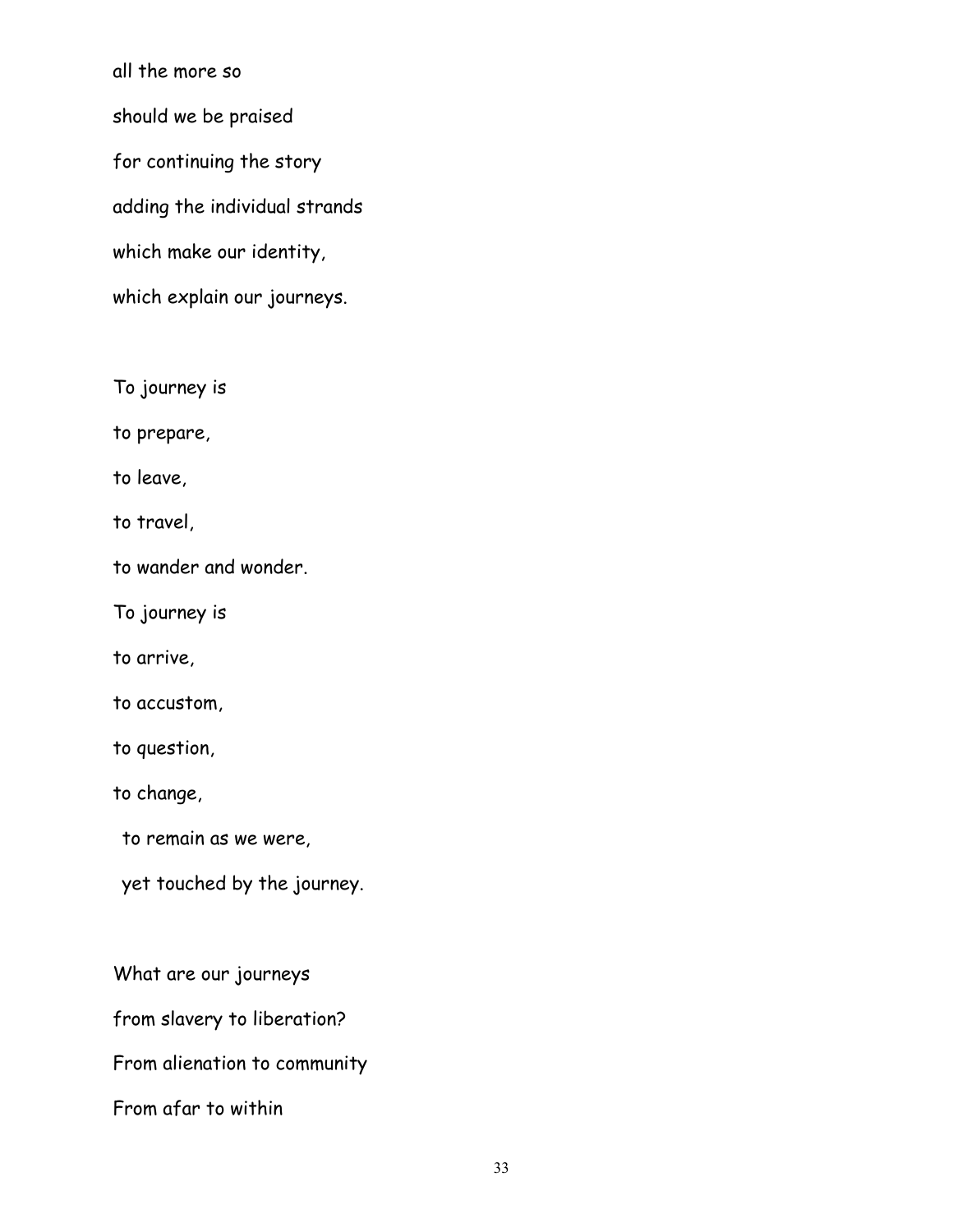From foreign to familiar

From anxiety to comfort

From narrow spaces to expanse?

As we answer,

we continue maggid.

We tell our stories.- Lisa S. Greene

# THE FOUR CHILDREN

# 1. READING-

What does it mean to be a wise child? It means to be fully engaged in the community, to know the limits of your understanding, to be able to search for the answers to that which you do not know. At different points in our lives, we have been this child-inquisitive, caring, eager to learn and to under- stand, willing to ask for information we do not have, hopeful that an answer can be found. <sup>45</sup>

# 2. READING-

To the intellectual child: The "plight" refers to the enforced separation of husbands and wives. The Egyptians decreed that the men should sleep in the fields and the women in the cities in order to decrease their offspring. But the Israelite women would go to the fields and encourage their husbands by saying, "We shall not be enslaved forever; the Holy One will free us." Then they would come together and have children. Thus our ancestors were redeemed from Egypt due to the merit of the righteous women of that generation.

<sup>45</sup> Levitt and Strassfeld, op. cit., p. 50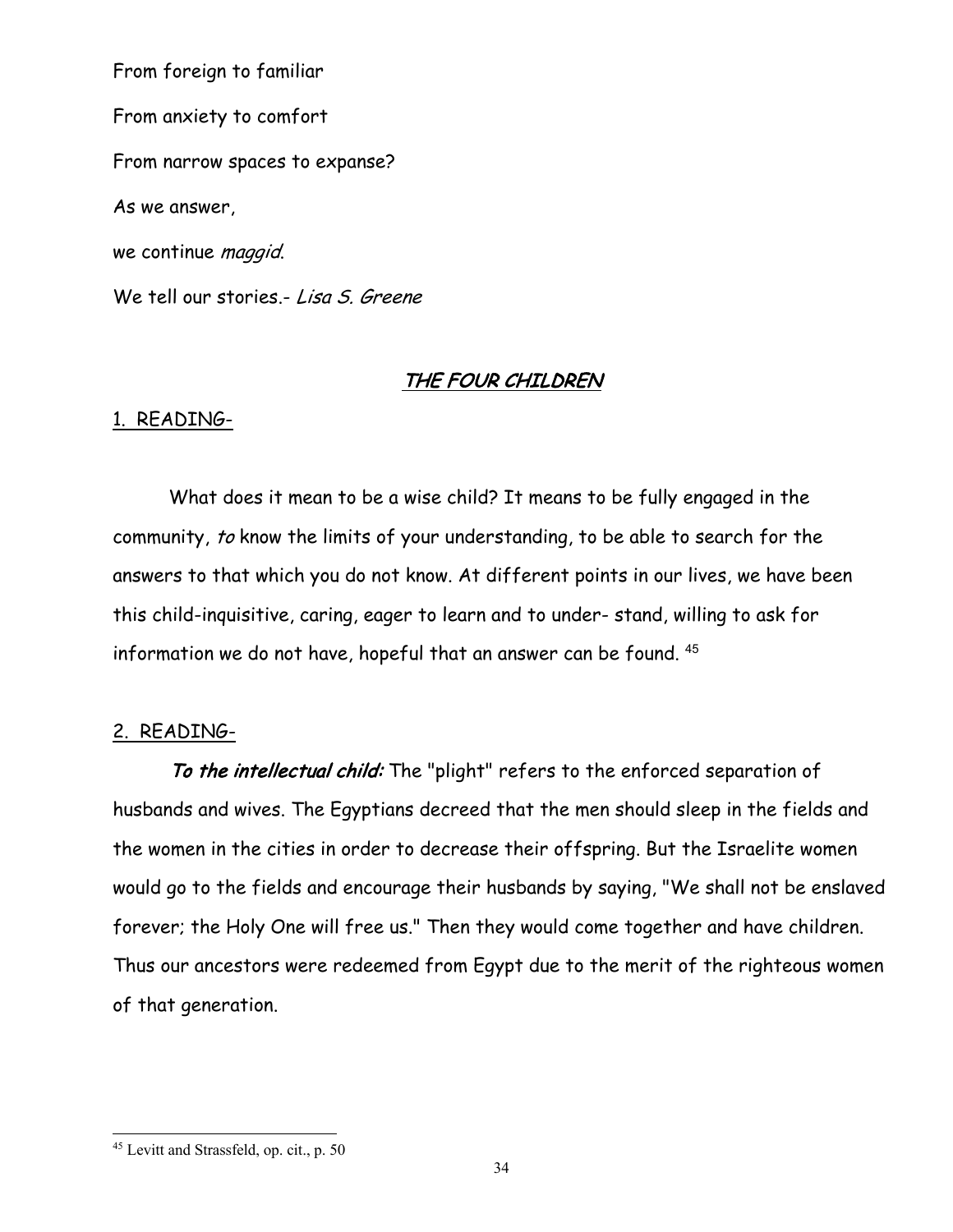What does it mean to be a wicked child? It means to stand apart from the community, to feel alienated and alone, depending only on yourself, to have little trust in the people around you to help you or answer your questions. At different points in out lives, we have been this child- detached, suspicious, challenging.<sup>47</sup>

# 4. READING-

What does it mean to be a simple child? It means to see only one layer of meaning, to ask the most basic of questions, to be too innocent or impatient to grasp complicated questions. At different points in our lives, we have all been this childsimply curious and innocently unaware of the complexities around us.<sup>48</sup>

# 5. A THOUGHT-

When are you the silent child? When do you find that you can't speak, that words fail you, that you have nothing to say? Joy Levitt*<sup>49</sup>*

# 6. READING-

The word tam has many connotations, ranging from stupid, to simple, to innocent, to pious. How would you define this child? Is a person who asks a basic question stupid or

<sup>46</sup> ibid., p. 58

<sup>47</sup> ibid., p. 50

 $48$  ibid., p. 51

 $49$  ibid., p. 51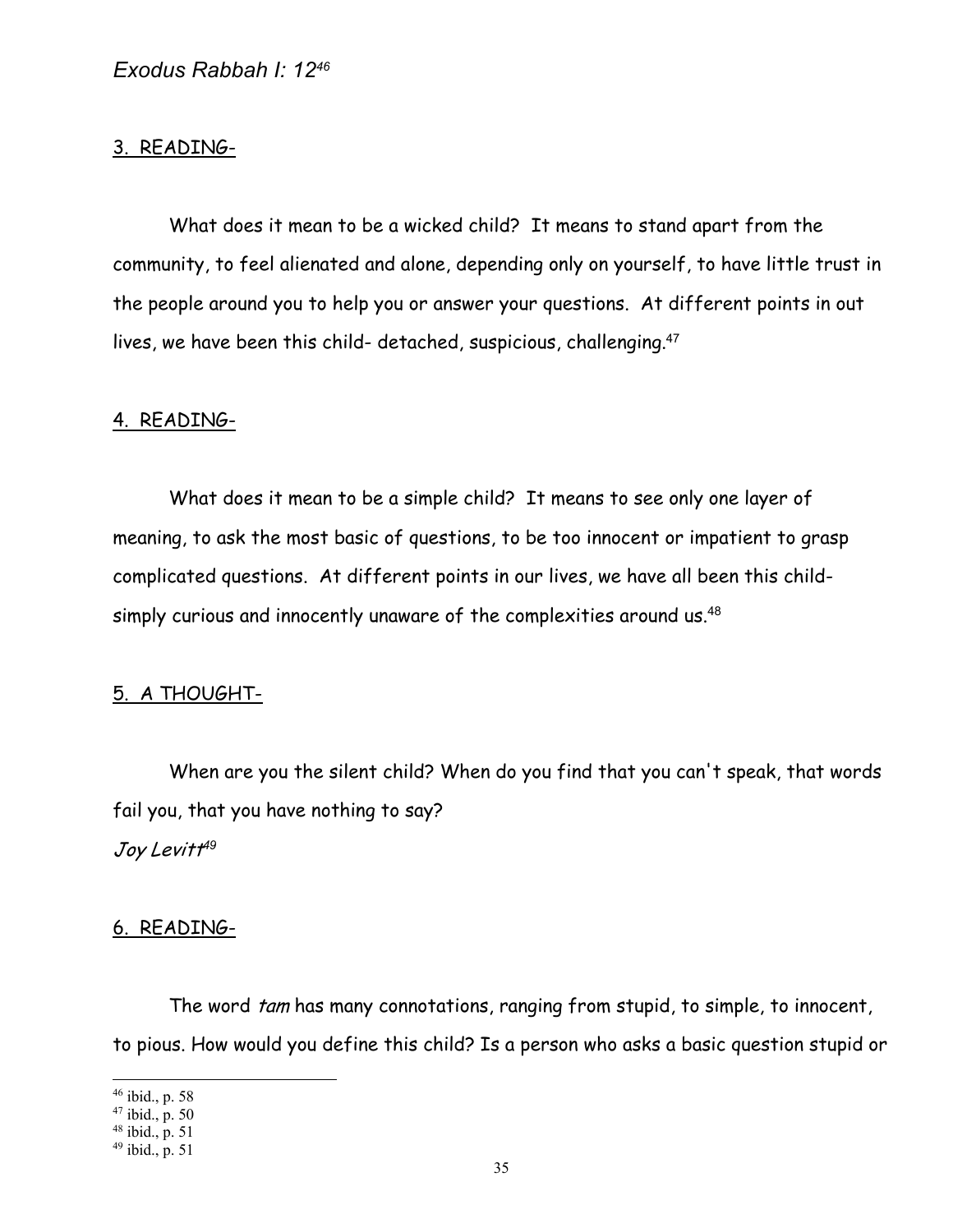just young or curious? Do you ever hold back from asking a question for fear that you ought to know the answer, that the question itself is too simple? In the Torah, Noah, Jacob, and Job are called tam. Does this mean they were pious or simple? Joy Levitt*<sup>50</sup>*

# 7. READING-

Sometimes we are silenced because we become convinced that we have nothing to contribute or that those we might address do not want to hear from us. Sometimes we are silenced because we believe that what we say will make no difference or even perhaps may make things worse. To come out of our silence, we need to recognize that people care about us and value who we are and what we can do. Each of us is sometimes silenced, and each of us can help end the silence of others. - David Teutsch*<sup>51</sup>*

### 8. SONG-

# THE BALLAD OF THE FOUR SONS (tune of "Clementine")

Said the father to his children

" At the Seder you will dine,

You will eat your fill of matzah,

You will drink 4 cups of wine."

Now this father had no daughters,

But his sons they numbered 4,

One was wise and one was wicked,

One was simple and a bore.

<sup>50</sup> ibid., p. 51

 $51$  ibid.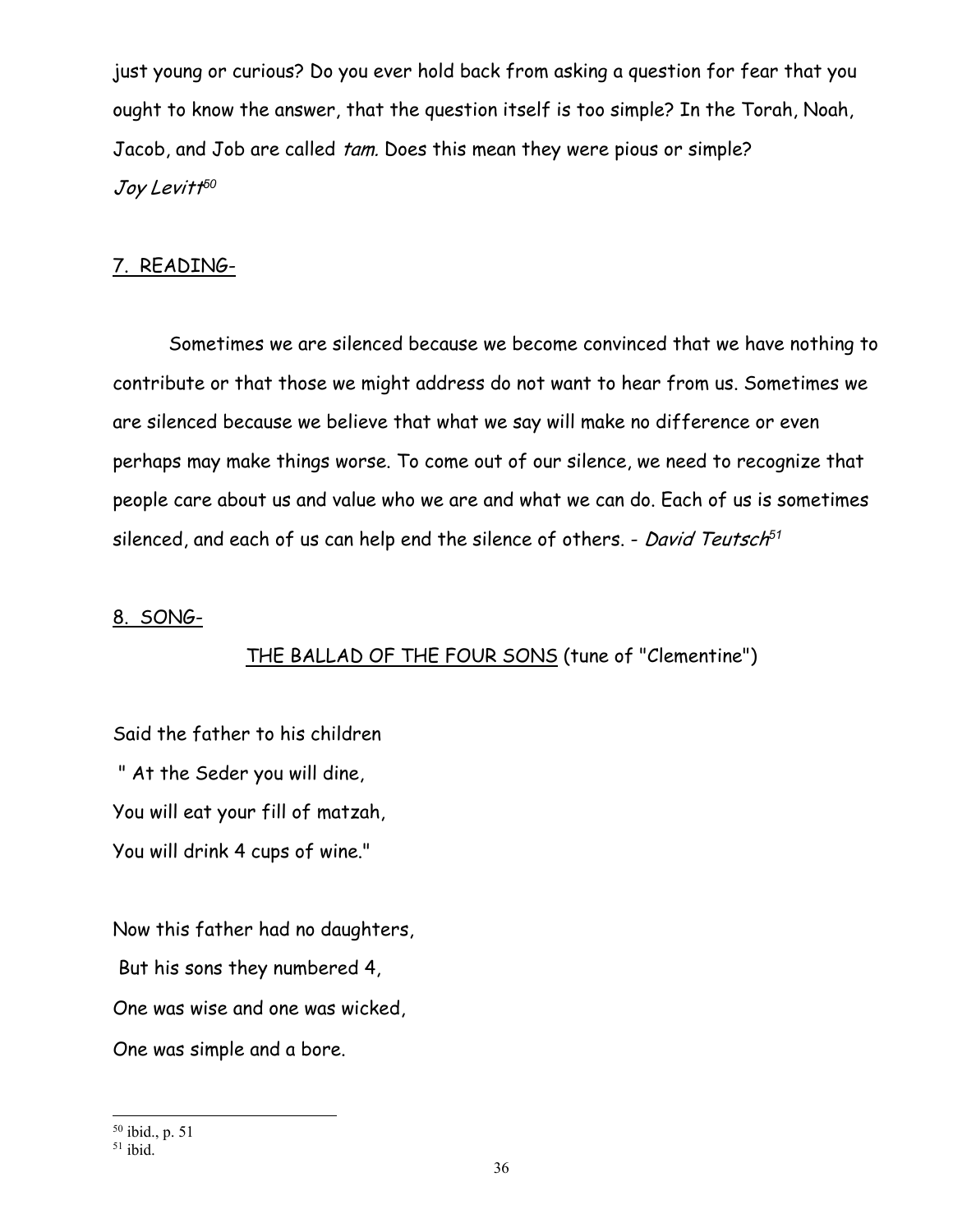And the fourth was sweet and winsome, He was young and he was small, While his brothers asked the Questions, He could scarcely speak at all.

Said the wise son to his father, "Would you please explain the laws? Of the customs of the Seder, Will you please explain the cause?"

And the father proudly answered, " As our fathers ate in speed, Ate the paschal lamb 'ere midnight, And from slavery were freed.

So we follow their example, And ' ere midnight must complete, All the Seder, and we should not, After twelve remain to eat."

Then did sneer the son so wicked, "What does all this mean to you?" And the father's voice was bitter, As his grief and anger grew.

"If yourself you don't consider, As a son of Yisrael, Then for you this has no meaning,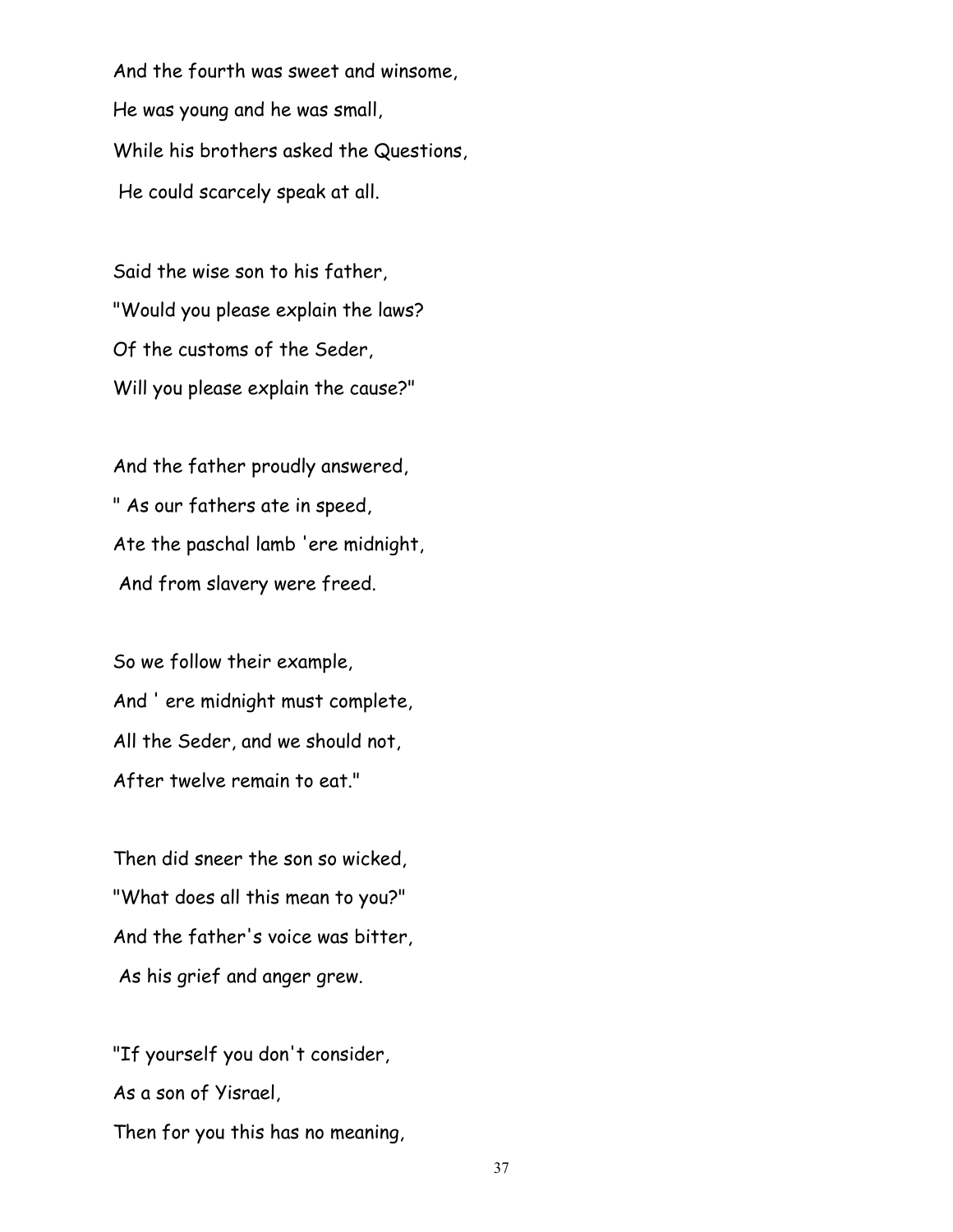You could be a slave as well."

Then the simple son said simply, "What is this?" and quietly, The good father told his offspring, "We were freed from slavery."

But the youngest son was silent, For he could not ask at all, His bright eyes were bright with wonder, As his father told him all.

Now dear children, heed this lesson, And remember evermore, What that father told his children, Told his sons that numbered four.

Someday you too, when you're parents, Will tell this story you've just heard, And your children, to their children, Will repeat it word for word.

*Ben Aronin*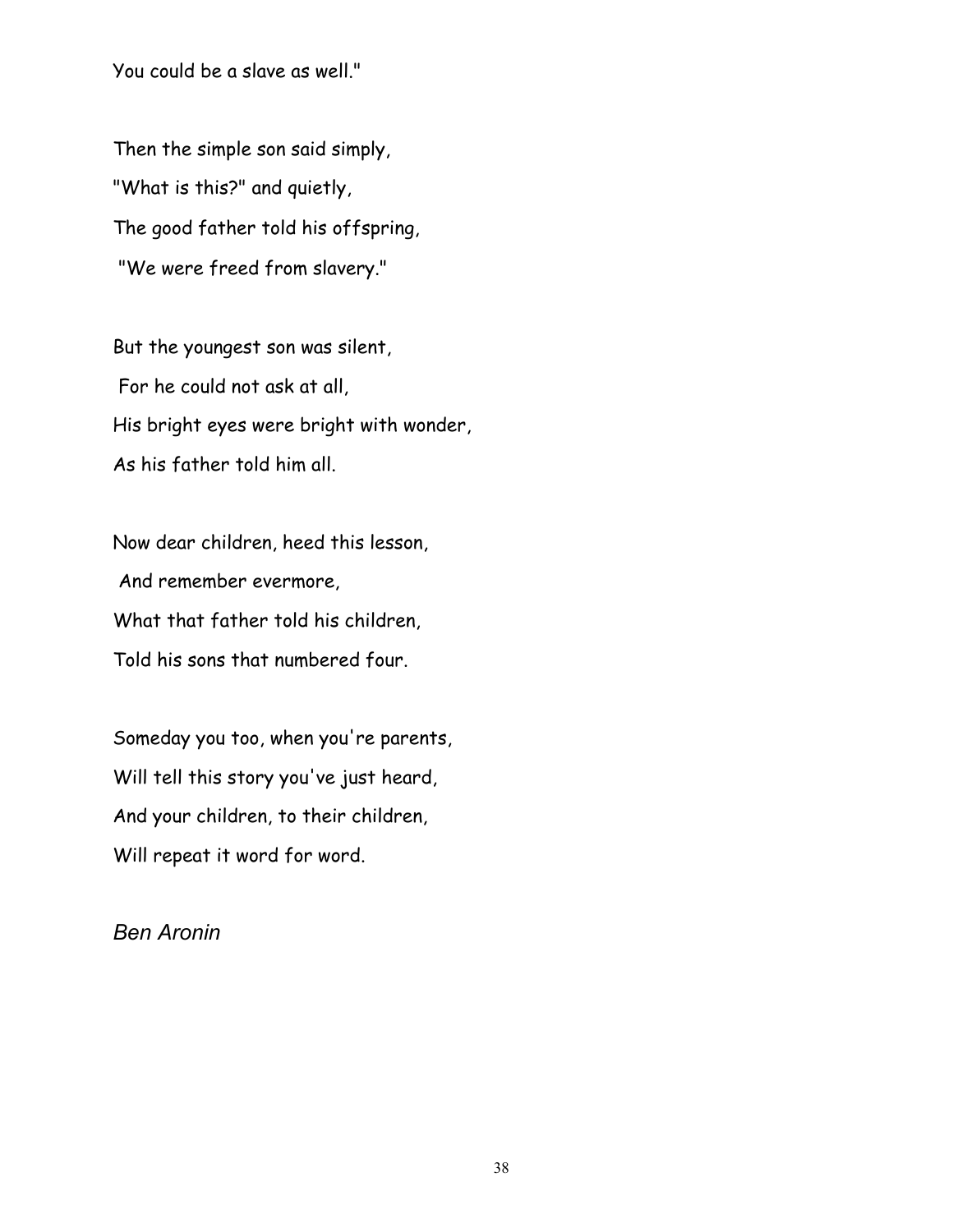## 9. READING-

When we dwell on being victims, then those memories may either corrupt us or help us grow in empathy for others. Consider the negative effects of suffering: selfpity, dreams of vengeance, self-righteousness and self-blame. Often one loses the ability to feel for others since "I suffered much worse." Yet the Torah seeks to extract positive lessons from our persecution in Egypt: activism, hope, solidarity among victims and empathy for the other, "for you were strangers in the land of Egypt."

Compare and contrast Pharaoh's and God's advice to their children below:

## Pharaoh's Advice-

Hearken to that which I say to you ... Harden yourself against all subordinates. The people give heed to him who terrorizes them. Approach them not alone. Fill not your heart with a brother, Know not a friend, Nor make for yourself intimates, Wherein there is no end. When you sleep, Guard for yourself your own heart, For a man has no people. In the day of evil, I gave to the beggar. I nourished the orphan. I admitted the insignificant,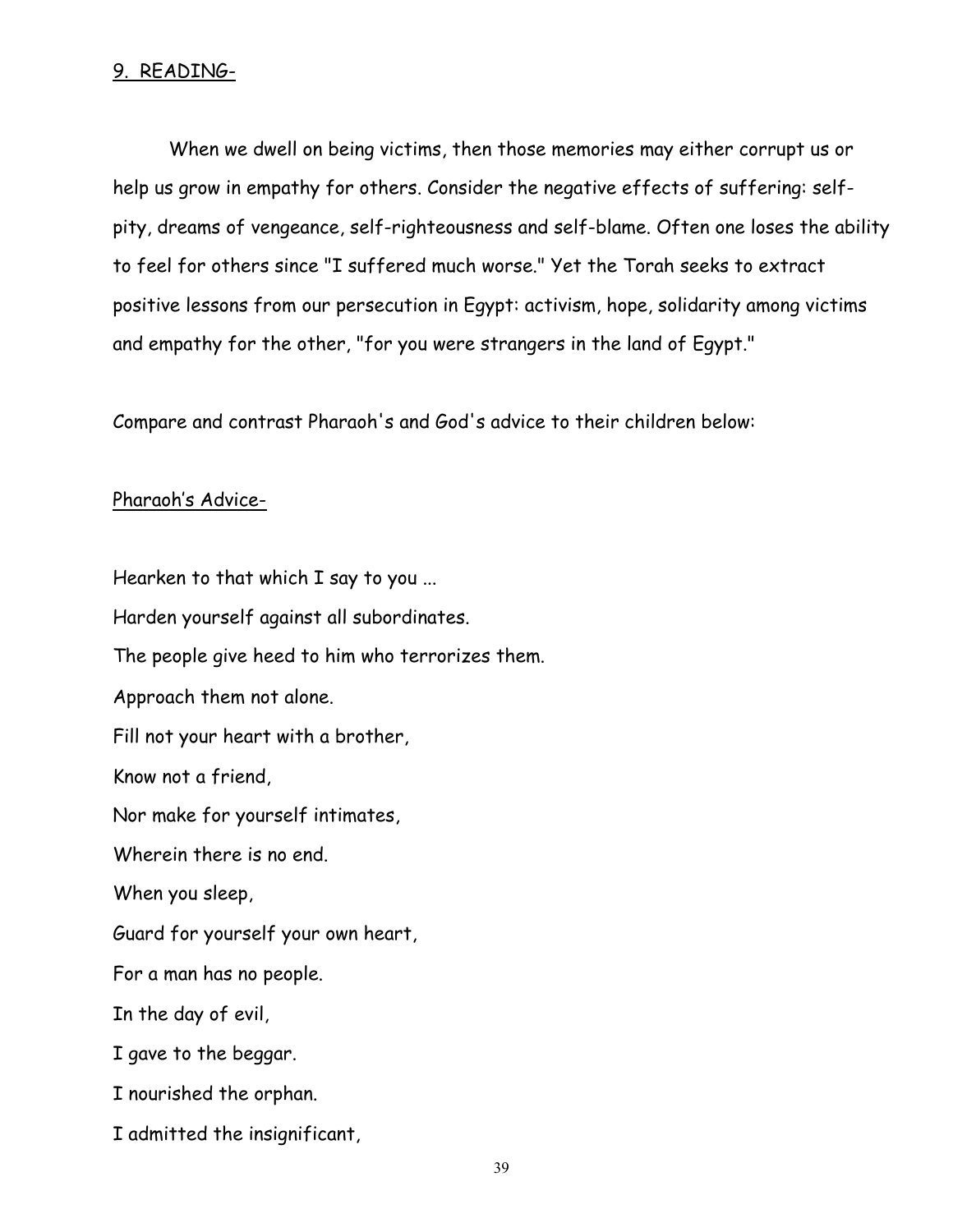As well as him who was of great account. But he who ate my food made insurrection. He to whom I gave my land, aroused fear therein. (Pharaoh Amenemhet, 1780 BCE)

# God's Advice-

When a stranger resides with you in your land, you shall not wrong him. The stranger who resides with you shall be to you as one of your citizens. You shall love him as yourself, for you were strangers in the land of Egypt. I, the Lord, am your God who freed you from the land of Egypt (Leviticus 79:33-36).

You shall not subvert the rights of your needy in their disputes (Ex.23:6).

You shall have one law for all of you. The same for both stranger and citizen for I, the Lord, am your God (Lev. 24:22).

When you reap the produce of your land you must not harvest the corners of your field nor gather the fallen sheaves. Leave them for the poor and the stranger. I, the Lord, am your God. (Lev. 23:22).

You shall not oppress a stranger, for you know the feelings of the stranger, having yourselves been strangers (Ex.22:9)*<sup>52</sup>*

# 10. READING-

The first letter of each child spells the word "kherut"- freedom.<sup>53</sup>

# 11.READING-

<sup>52</sup> Zion and Dishon, op. cit., p. 95

<sup>53</sup> Kagan, op. cit., p. 58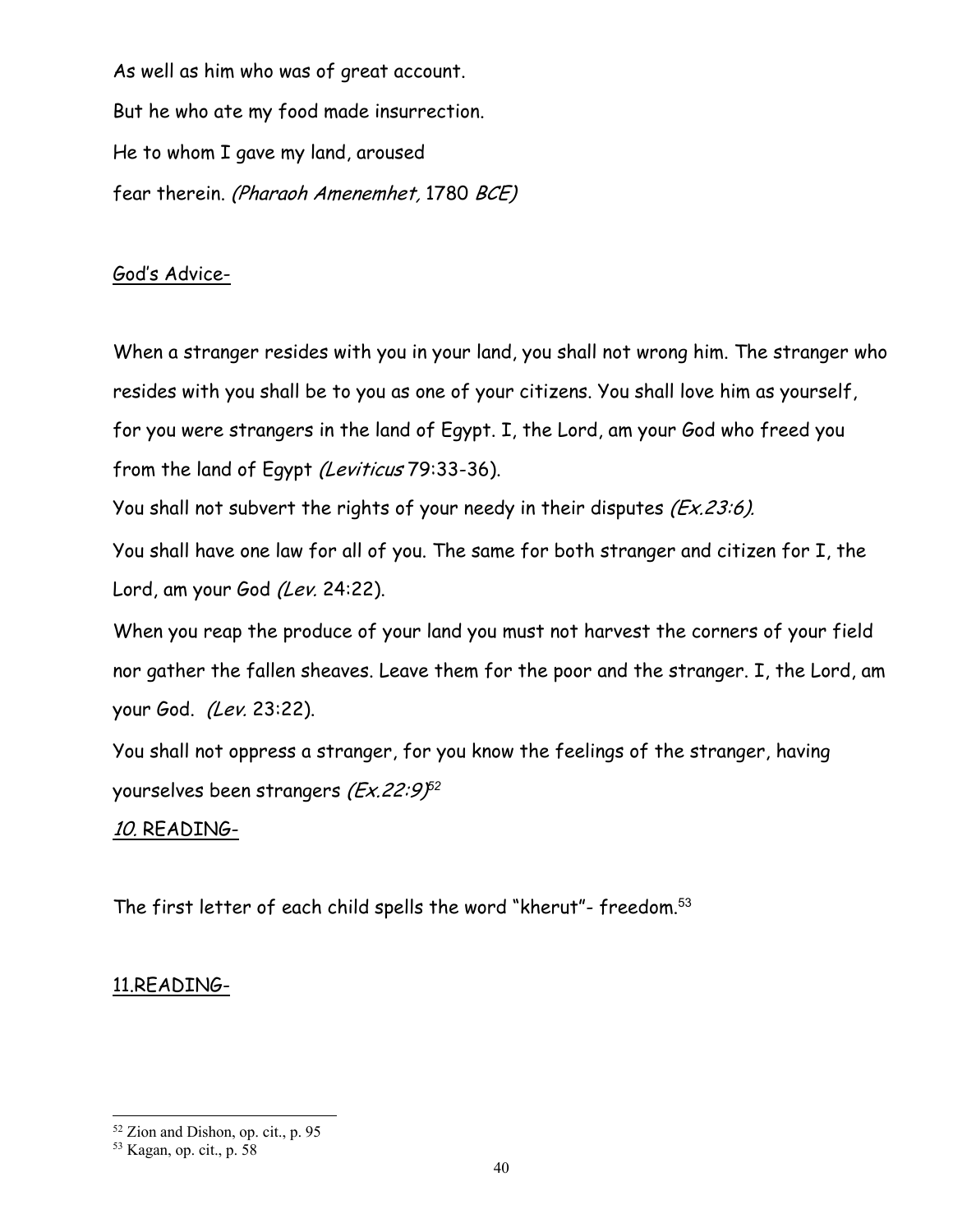The Four Children: the Wise one, the Alienated one, the Naïve one, and the one who doesn't know how to ask. Taken in the opposite order they aptly describe the natural development of the human individual: the stage at which we are too young to even formulate the questions; the stage at which we can only ask the innocent questions; the rebellious stage, when it's all "Your stuff, no mine!"; to the understanding stage of intellectual maturity. . .

The Four Parents: The types of questions that our children ask are a direct reflection of the kind of relationships that we have built with them.<sup>54</sup>

## 12. READING-

We train children at the Passover Seder to ask why, because tyrants are undone and liberty is won with a good question. It is for this reason that God loves it when we ask why.- Rabbi Steven Greenberg*<sup>55</sup>*

#### 13. READING-

One might identify four generations- since the great emigration of Eastern European Jews to the New World began in the 1880s. The first generation of immigrants is the WISE child who knows and feels comfortable with Jewish tradition. The second generation is the REBEL who in the name of progress and Westernization rejects their parents' Judaism after having imbibed it at home. The third generation is assimilated. There is little knowledge and little resentment, but there is still SIMPLE curiosity about the customs of their grandparents. Finally, a fourth generation, without knowledge or even mild acquaintance, is born. They DO NOT KNOW HOW TO ASK. They might be

<sup>54</sup> ibid., p. 63

<sup>55</sup> Zion and Zion, op. cit., p. 26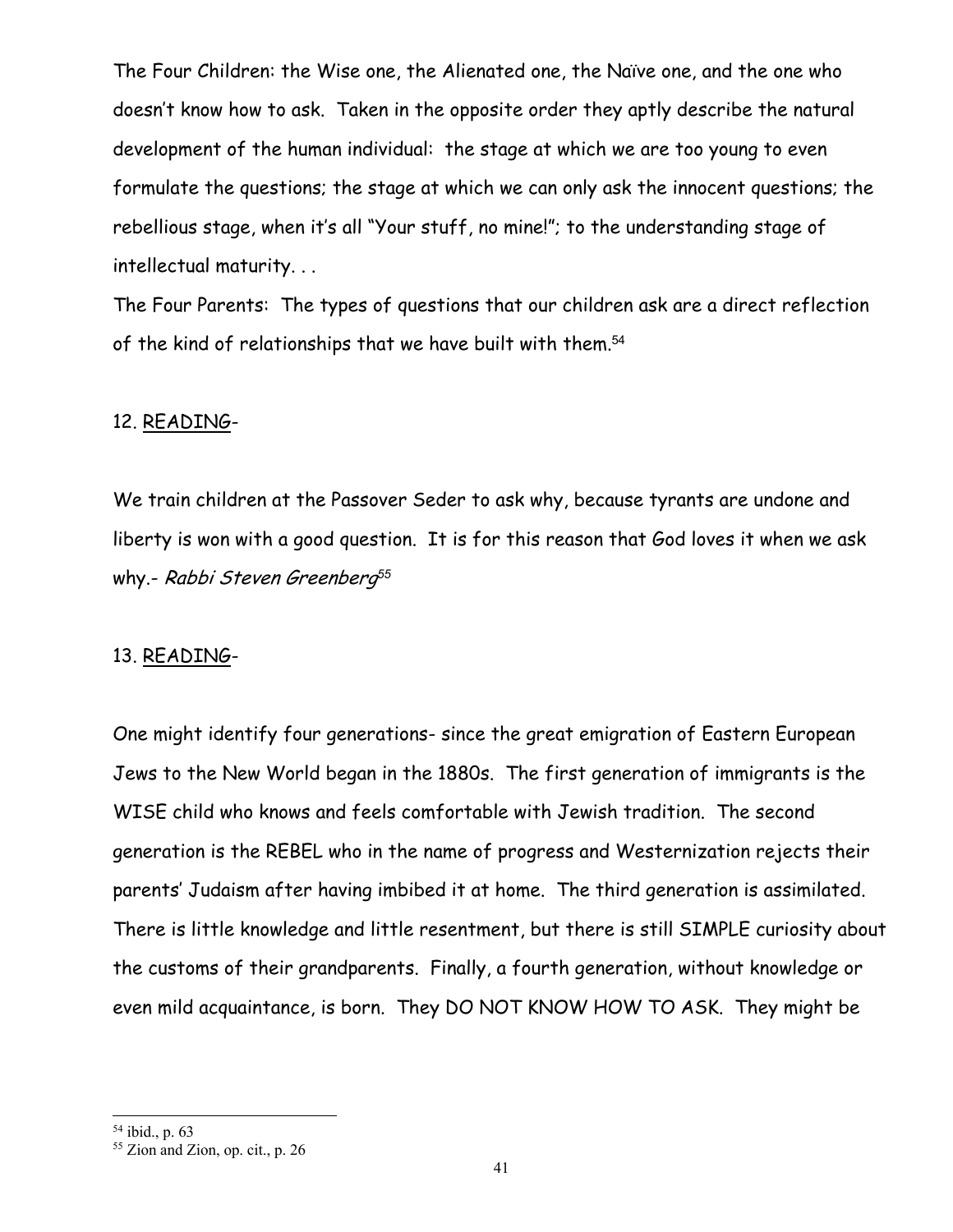called "orphans in history" lacking any of the resources of Jewish wisdom against which to struggle and from which to draw personal meaning.- Paul Cowan*<sup>56</sup>*

## 14. READING-

One aspect of a *goy gadol*, a great nation, is that it distinguishes itself in the area of righteousness: "And what goy gadol is there that has statutes and ordinances so righteous as this law?" (Deuteronomy 4:8). The people as such, as well as the individuals who comprise it, possess a developed sense of and fine sensitivity to justice. Instinctively, they cannot tolerate evil; they hate discriminatory practices and chicanery. If a nation is emotionally capable of approving of injustice, it cannot lay claim to greatness, no matter how powerful it is militarily and economically, or however ingenious it is in matters of science and technology. Real greatness consists in the innate quality of fairness and righteousness, in the spontaneous indignation whenever one is confronted with hypocrisy and selfishness. . . If asked what characterizes Jewish morality, I would answer with a single Yiddish word: rahmanus. The English translation of mercy, compassion, sympathy, or empathy do not capture its full meaning. Rachmanus refers to the exceptionally tender and warm approach of one individual to another. The word *rahamim* in Hebrew is derived from *rehem*, the womb; it means the love of a mother for her child. The fact that in Egypt the Jews were exposed to all kinds of chicanery and humiliation, the fact that they were treated there like objects, not people, engendered in the Jewish people sensitivity and tenderness toward their fellow man.- Rabbi Joseph B. Soloveitchik*<sup>57</sup>*

<sup>56</sup> ibid., p. 50

 $57$  ibid., p. 69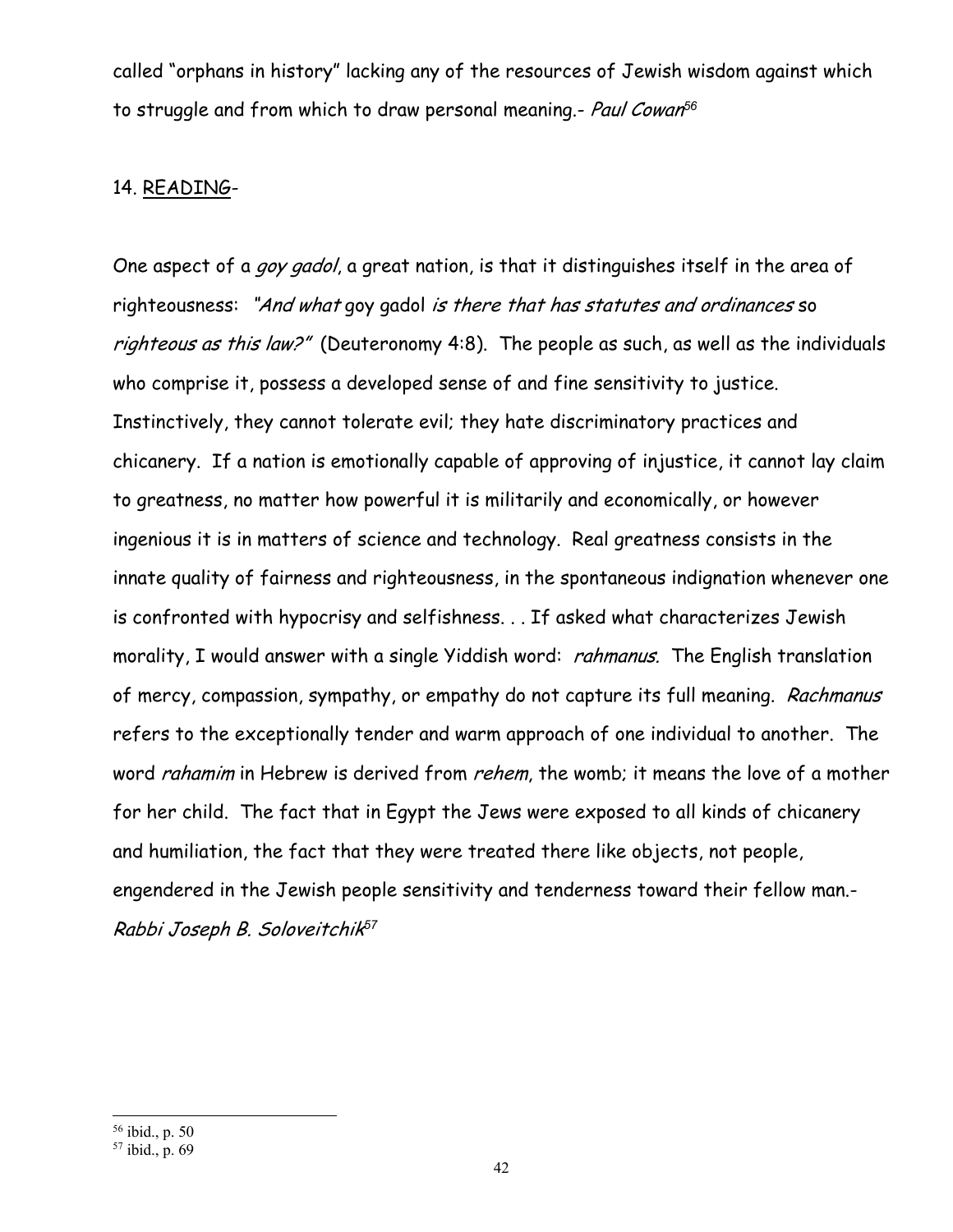#### 15. READING-

What makes the wicked child wicked? The fact that he excludes himself from the community. There are three basic forms of Jewish identity, Mordecai Kaplan (United States, 1883-1986) claims: we can identify as a Jew either by believing, behaving, or belonging. For Kaplan himself, the primary form of identity was belonging. Judaism is the religion of the Jewish people; it emerged out of the life experience of a people, and therefore it is the Jewish people who are responsible to shape Jewish religion in every generation. To exclude oneself from the community is to abandon the relationship that above all makes one a Jew and to forsake the responsibility for the fate of Jews.<sup>58</sup>

#### 16. READING-

## The Four Daughters<sup>59</sup>

The daughter who asks: What meaning does my past have for me today?

All: "Why do we gather here only women tonight? Why didn't the Torah count women among the 600,000 men on foot, aside from children, who came out of Egypt?" To her we say: The whole Jewish people left Egypt together, all of them, women and men. Because this daughter understands that Jewish memory is essential to our identity, teach her that history is made by those who tell the tale. If Torah did not name and number women, it is up to her to fill the empty spaces of our holy texts.

#### And the daughter who wants to erase her difference?

<sup>58</sup> Hoffman and Arnow, Volume One, op. cit., p. 187

 $59$  E.  $55<sup>th</sup>$  St. Conservative Synagogue Women's Seder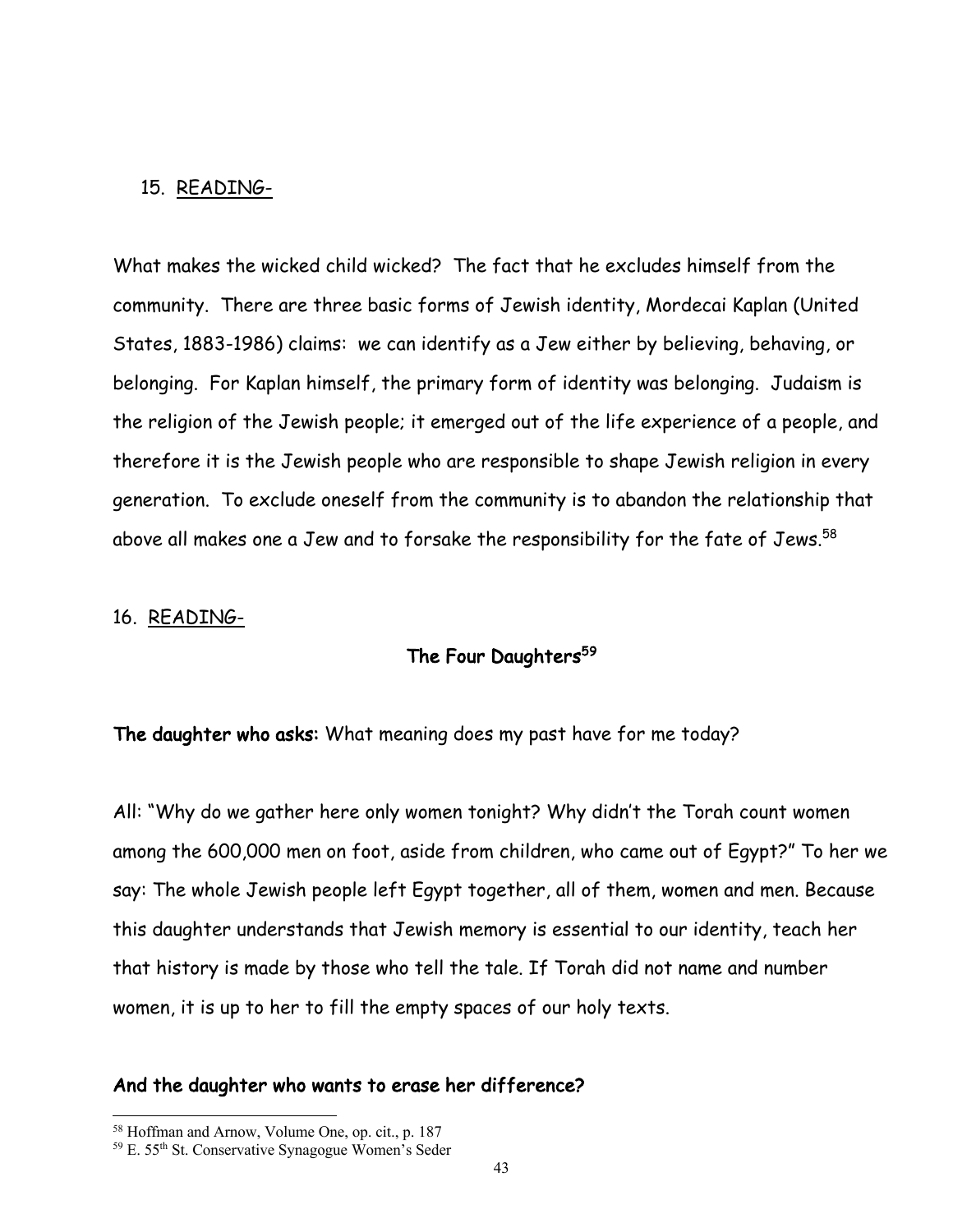All: Why do you gather here only women tonight? Why must you keep pushing your women's questions into every text? And why are these women's issues so important to you?" To her we say: This is not about exclusion. We are not shutting men out of our lives, but bringing women to a dedicated space to share our stories. Since this daughter so easily forgets the struggles of her mothers and sisters, we invite her to join us in thanking God for the blessing of being a Jewish woman and to remind her that tonight is a time to help empower each other and form the bonds of sisterhood.

#### And the daughter who does not know that she has a place at the table.

All: "Why do we need to celebrate our feminism in a Jewish context? What is this?" To her we say: Because we deny our history if we forget we are Jews. Because we insult our fore-mothers if we forget we are Jews. Because we rob our children if we forget we are Jews. Because this daughter doesn't realize that her questions are, in themselves, part of the Seder tradition, and tell her that the insights and questions count as part of the text.

#### And the daughter who asks questions.

All: To her we say: From the moment Yocheved, Miriam and the midwives questioned Pharaoh's edict until today, every question we ask helps us leave Egypt farther behind. When your questions come they will help liberate you from Egypt. You must learn, so you may teach others.

#### 17.READING-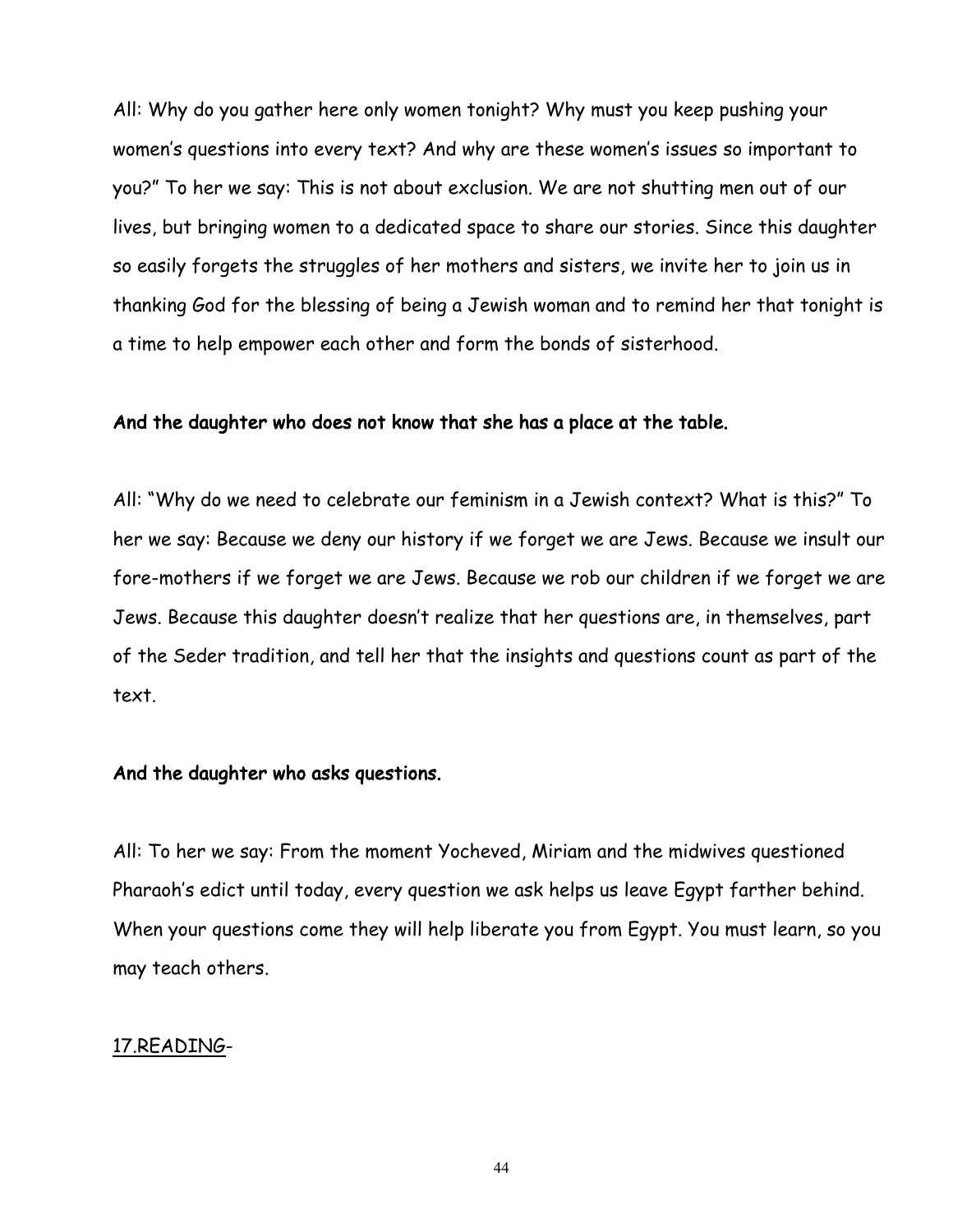"It may be that the 'four children' are not different people but successive stages in the development of a child. We begin by being simply unable to ask. We accept the world as given. The next stage in intellectual growth is curiosity (the 'simple son'). We ask questions with no ulterior motive. We simply want to learn. This is often followed by a period of testing and challenging the values we have received (the 'wicked' or adolescent son). The Hebrew word for adolescent, na'ar, also means 'to shake off'. The teenage years are ones where we develop our own identity by putting received values to the test. This can sometimes lead to rebellion as a form of self-exploration. The culmination of cognitive growth is 'wisdom', the point at which we have both internalized the value of our heritage and are sufficiently mature to see their objective merits. Although the Haggadah uses the word 'wise', rabbinic tradition preferred the phrase talmid chacham, a 'wise disciple'. Wisdom, in Judaism, is not a state, but a process of constant learning. That is why it lies as much in the questions one asks as in the answers. Every answer is itself the prelude to a deeper question, and thus there is constant growth as we move to new levels of understanding."<sup>60</sup>

## THE WOMEN

#### 1. READING-

We begin our story with the first stirrings of freedom. How was the desire for freedom first aroused? By the midwives, Shifrah and Puah, who resisted Pharaoh's decrees to drown every Israelite boy in the Nile. By Miriam, who watched over her brother Moses to insure his safety. In the face of death, they advocated life.

In the birth waters and in the Nile, these extraordinary women saw life and liberation. Like the coming of spring, they believed in the inevitability of freedom and began the process of awakening their people. The waters of freedom open and close our story, taking us from the Nile to the Sea of Reeds.<sup>61</sup>

<sup>60</sup> Sacks, op. cit., p. 17

<sup>61</sup> Levitt and Strassfeld, op. cit., p. 35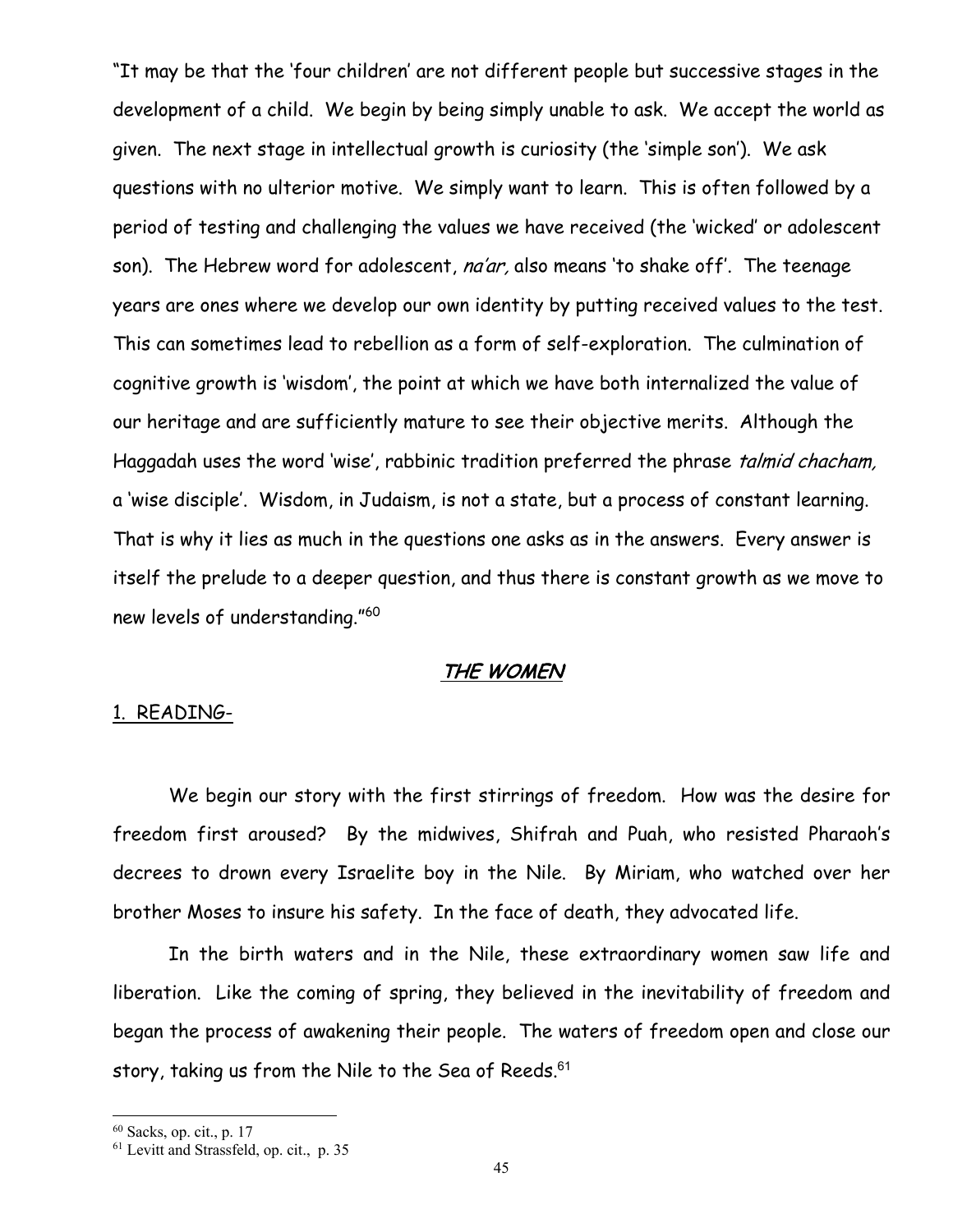#### 2. SONG-

## The Ballad of the Five Women"

(may be sung to the tune of "She'll be Coming Round the Mountain" From the Kehilla Community Synagogue haggadah, "A Passover Haggadah". Lyrics by Rabbi Burt Jacobson)

> The two midwives wouldn't listen to Pharaoh Wouldn't drown the Hebrew infants, oh, no no! It was Shifrah, it was Puah, Who saved each baby Jew, ah, Those two midwives wouldn't listen to Pharaoh.

> Moses' mother hid him from the evil ones, For he was her flesh and blood, he was her son. Yocheved made an ark, Put her baby in the dark, Moses' mother hid him from the evil ones.

Moses' sister took him to the river Nile, And she watched as Pharaoh's daughter came in style. Miriam-she brought her mother, To nurse her baby brother, Moses' sister took him to the river Nile.

And the princess brought him up to be a man,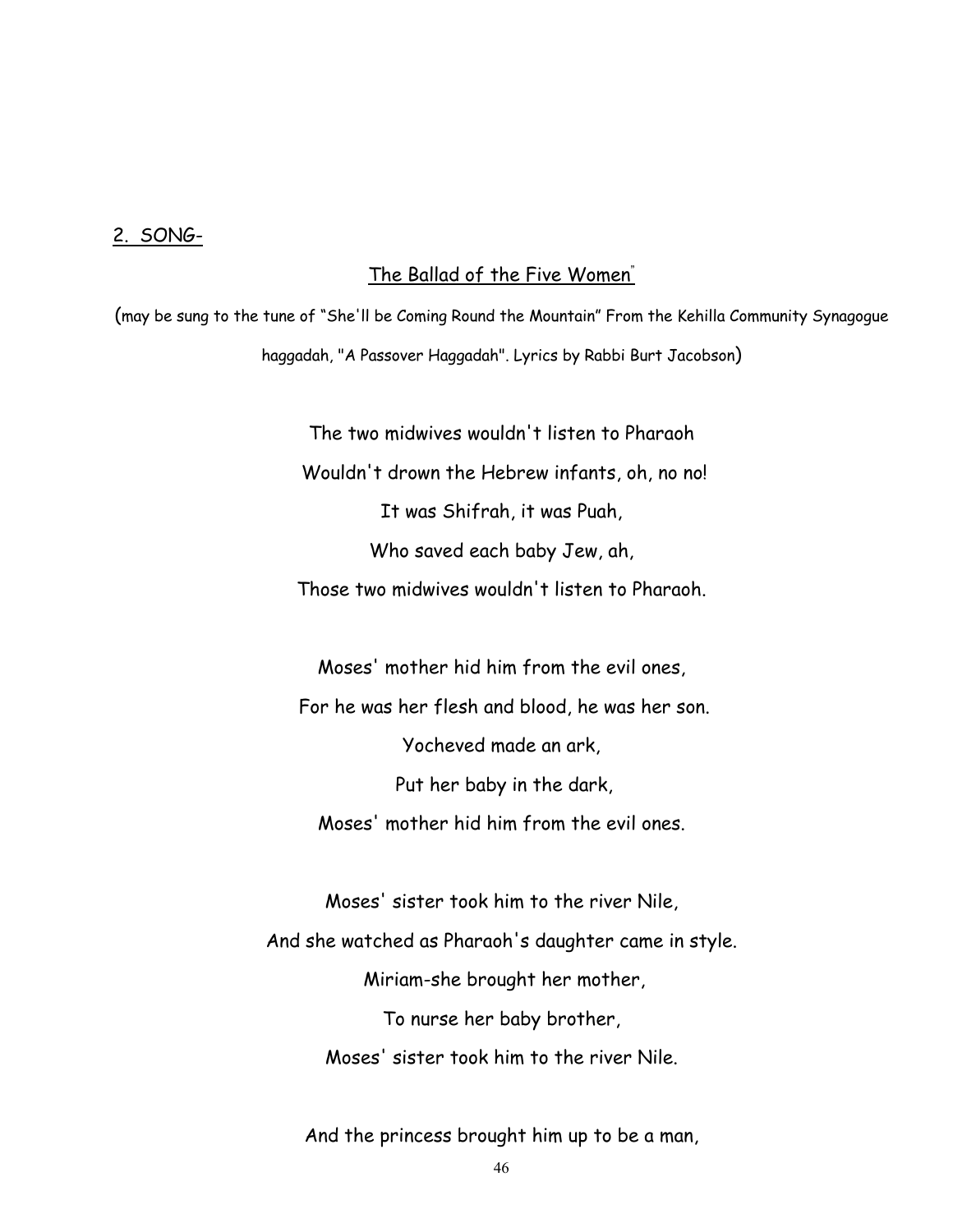Till away from Egypt Moses ran and ran. Batya, Batya-she was great, Joined the Hebrews in their fate, Yes, this princess brought him up to be a man.

Moses' wife gave him the courage to go back. If you stay in Midian you'll wind up a hack! Oh Tsipora, oh Tsipora! Without her we'd have no Torah, Moses' wife gave him the courage to go back.

In the ark, Her light upon him it did shine. Moses sought her presence, for her he did pine. Oh Shekhinah, soul of Torah, Now we seek you more and more, ah, In the ark Your light upon him it did shine!

#### 3. SONG-

#### Miriam's Song- Debbie Friedman

(Chorus)

And the women dancing with their timbrels

Followed Miriam as she sang her song.

Sing a song to the One whom we've exalted.

Miriam and the women danced and danced the whole night long.

And Miriam was a weaver of unique variety.

The tapestry she wove was one which sang our history.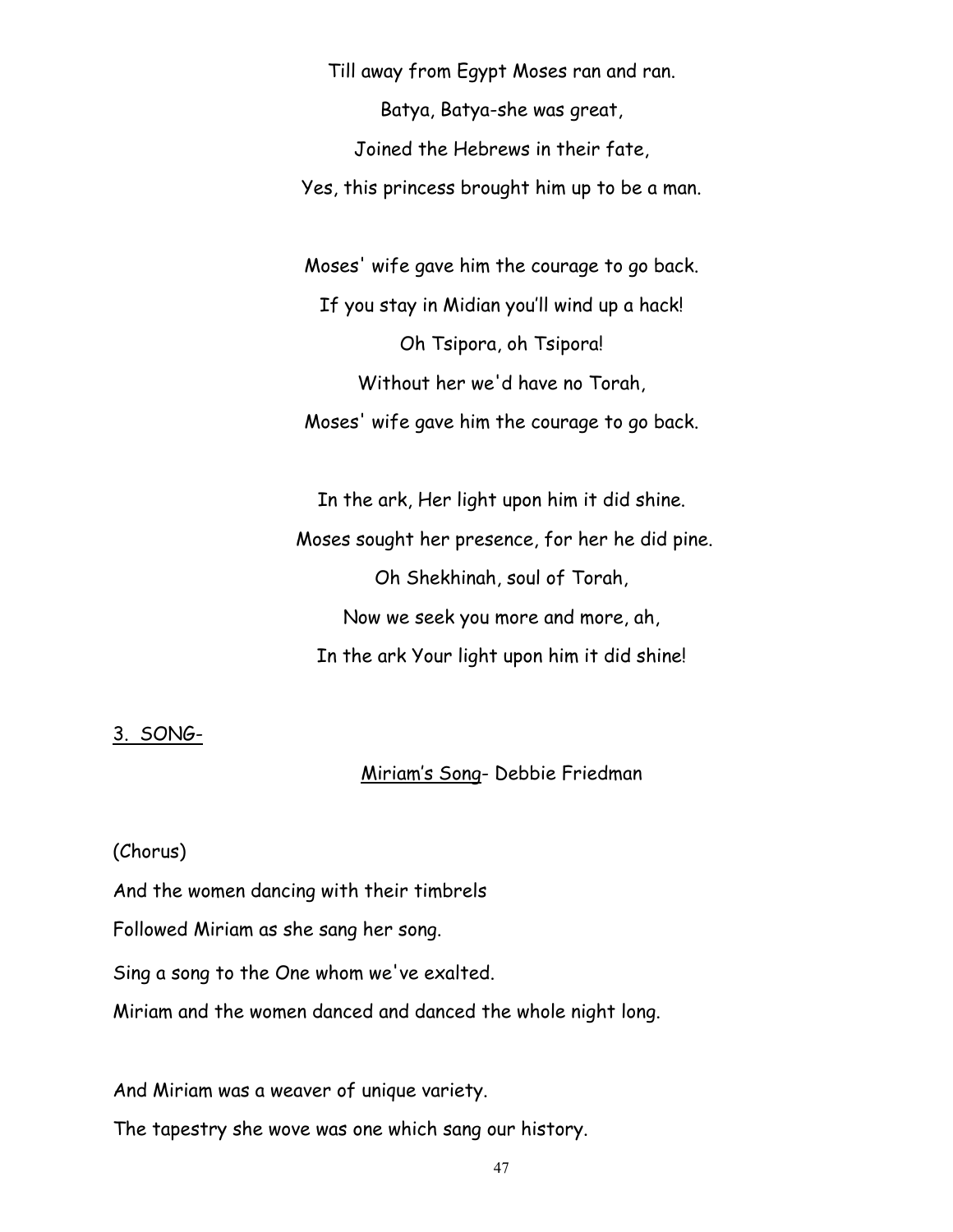With every thread and every strand she crafted her delight. A woman touched with spirit, she dances to the light. (Chorus)

As Miriam stood upon the shores and gazed across the sea,

The wonder of this miracle she soon came to believe.

Whoever thought the sea would part with an outstretched hand,

And we would pass to freedom, and march to the promised land. (Chorus)

And Miriam the Prophet took her timbrel in her hand,

And all the women followed her just as she had planned.

And Miriam raised her voice with song.

She sang with praise and might,

We've just lived through a miracle, we're going to dance tonight.

## 10. READING-

. . . Rabbi Sheira Gaon of tenth-century Babylon referred to a custom of putting three cooked foods on the plate: a shank bone, an egg, and a fish item. According to one explanation offered by Rabbi Sherira Gaon, the shank bone and the egg are symbolic of the leadership of Moses and Aaron, while the fish item commemorates Miriam. . . The idea of including fish on the Seder plate finds further support in a midrash that avers that the children of Israel were taken out of Egypt because of the righteousness of the Israelite women, who were associated with fish. According to this midrash, found in Sotah 11b, when the Israelite women drew water from the river, God caused small fish to swim into the water jugs. The women cooked the fish, washed and fed their husbands in the fields, and encouraged them to have children, despite Pharaoh's decree. This midrash seems to fix the idea of feminine righteousness within the maternal and caregiving spheres. It is worth noting, however, that immediately preceding this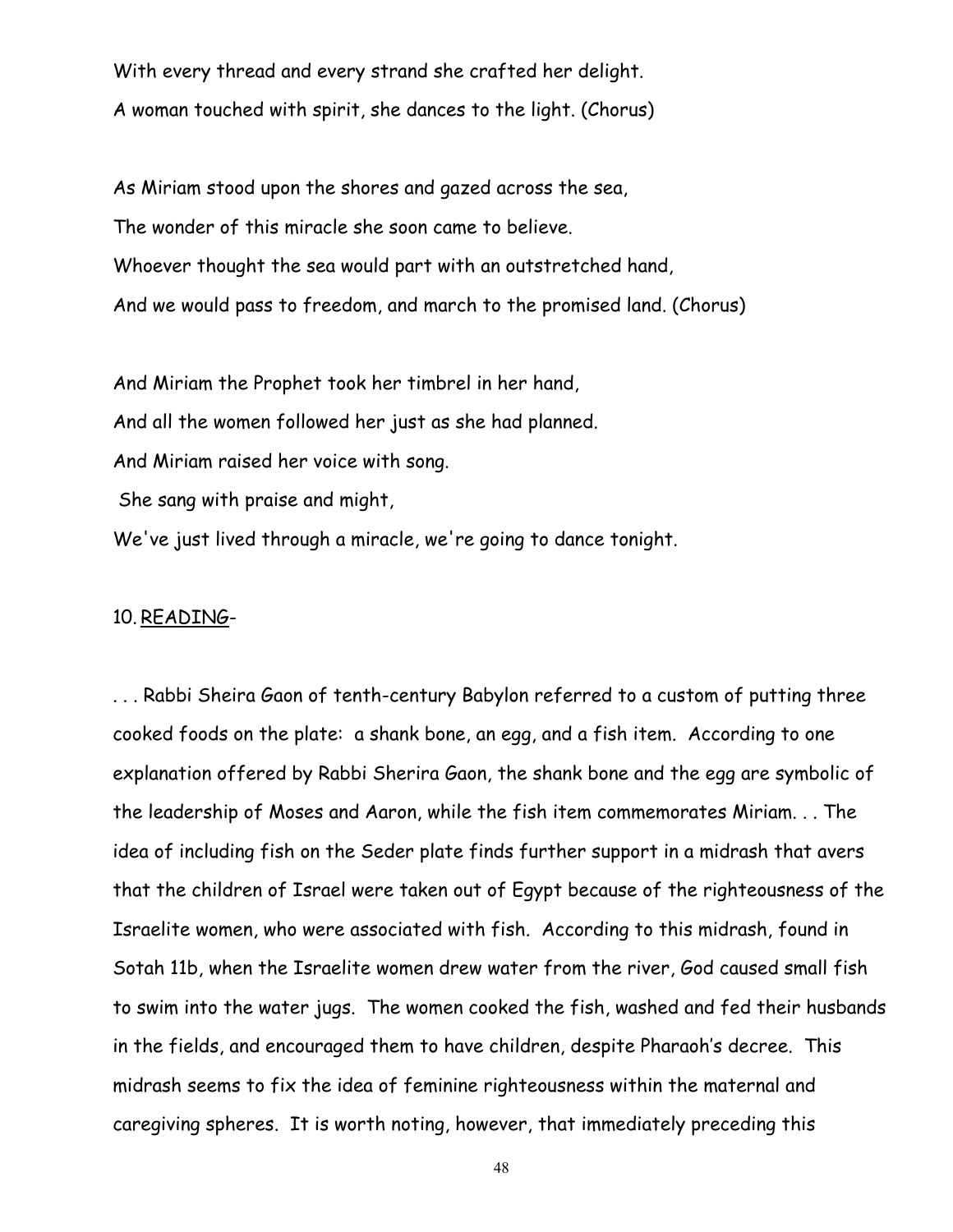midrash, Rabbi Samuel bar Nachmani suggests that the Egyptians tormented the Israelites by making the men do women's work and the women do men's work. This gender confusion, though, imposed upon the Israelites as a punishment, allowed the Israelite women to become sexual initiators, thereby denying social convention and Pharaoh's expectations.<sup>62</sup>

## THE PLAGUES

#### 1. READING-

The wise child says, "We spill the wine from our cup because our salvation came at the expense of the suffering of others. At the crossing of the sea, the ministering angels wanted to sing praises to God. But God silenced them, saying, 'My children are drowning in the sea and you want to sing before me?' "

The vengeful child says, "We spill the wine from the cup because our blood has been spilled. There was a dispute in heaven about how much mercy God should show the Egyptians, until the angel Gabriel showed God a brick from Egypt with a baby entombed in it. 'Master of the world,' he said, 'thus did they enslave the Israelites.' God immediately sentenced the Egyptian and drowned them in the sea."

The innocent child says, "We spill the wine from the cup be cause our blood was spilled and their blood was spilled. We are all diminished when blood is shed."

The unaware child enjoys spilling the drops. $63$ 

2. SONG-

One morning when Pharaoh awoke in his bed

There were frogs on his head and frogs in his bed

Frogs on his nose and frogs on his toes

Frogs here, frogs there, frogs were jumping everywhere.

<sup>62</sup> Hoffman and Arnow, Volume One, op. cit., p. 105

<sup>63</sup> Levitt and Strassfeld, op. cit., p. 61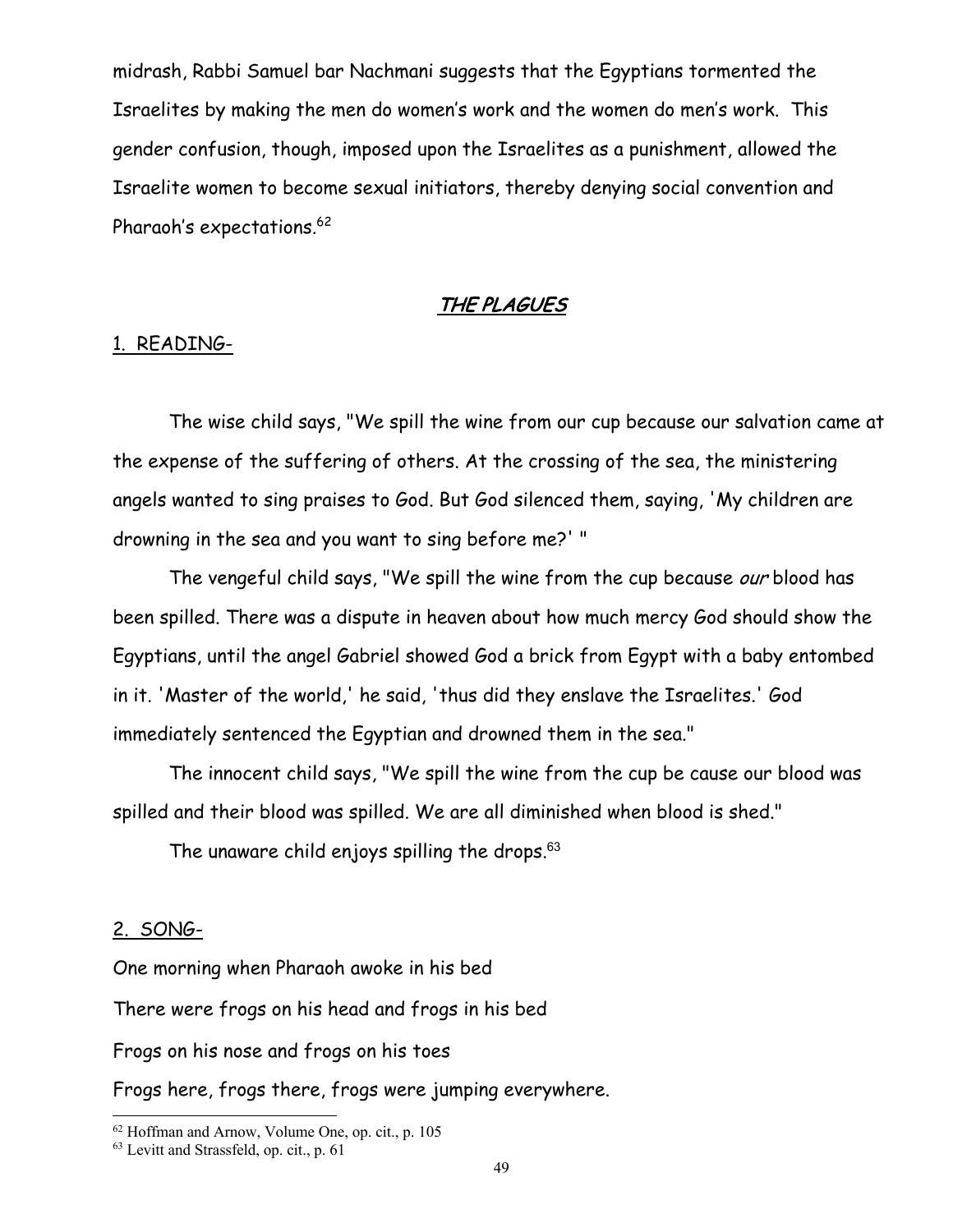#### 3. READING- "Ten Modern Plagues"

Reader: At Pesach, we examine plagues, not only those of Egypt, but those which plague our own generation.

Discrimination. In many places in the world, even in our own country, people face discrimination because of their race or sex.

Participants: Tonight we affirm that all people should have the right to equal treatment under the law.

Reader: Poisoning of our Earth. We have polluted our environment instead of protecting it.

Participants: Tonight, we affirm that the air we breathe, the water we drink, the food we eat, the good earth around us--all these should be humanity's common heritage.

Reader: Ravages of War. In too many places, the death and destruction of war never cease.

Participants: Tonight, we affirm that the peoples of the world should be able to live together peacefully both within a nation and across borders.

Reader: Economic Injustice. Too often our nation's policies have denied the poor dignity and opportunity, and have left them out on the streets, homeless.

50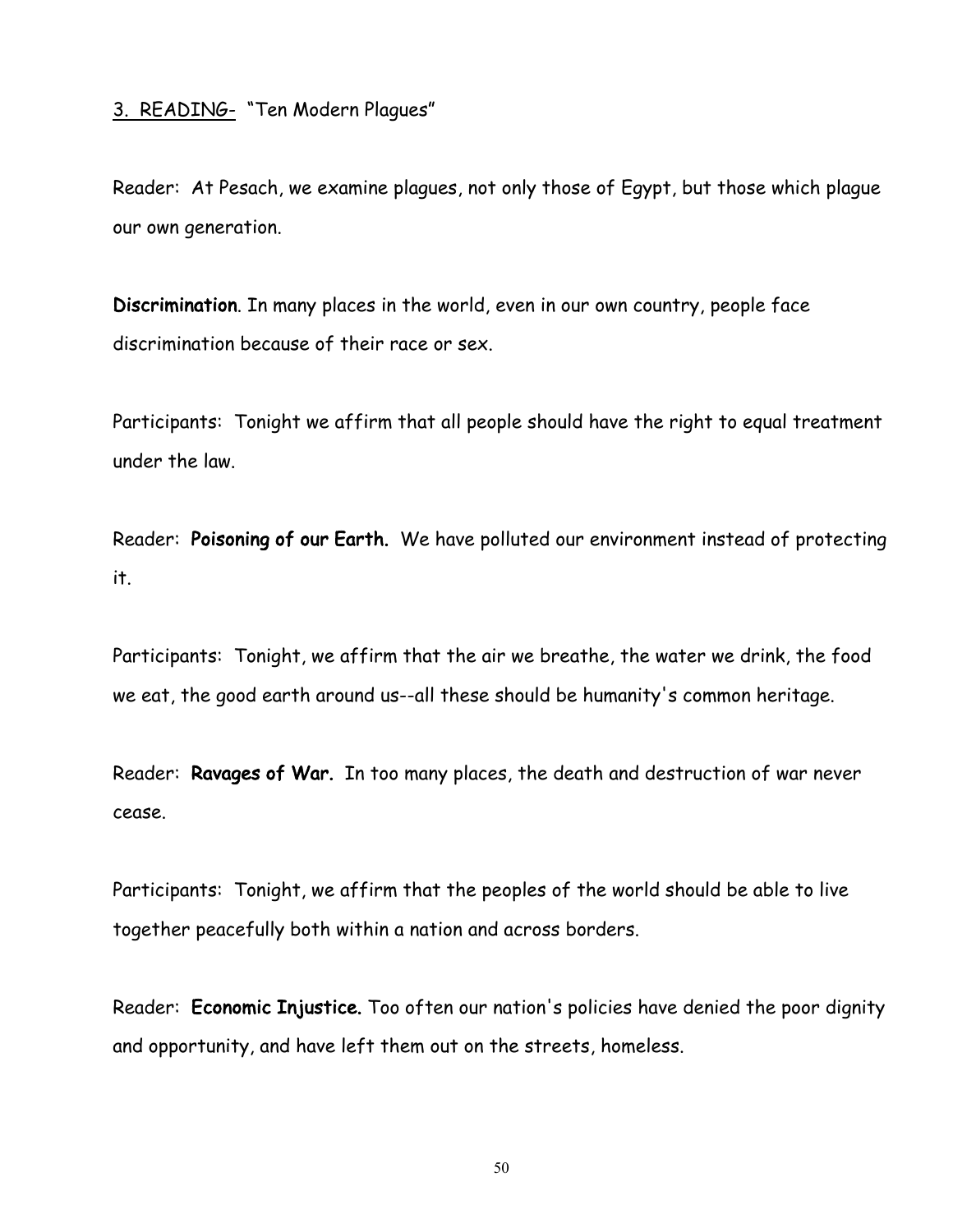Participants: Tonight, we affirm that even the poorest among us deserve both dignity and the fulfillment of basic human needs, including shelter.

Reader: Chemical Dependency. For some people, alcohol or drugs have been abused to the point where people's humanity is under thrall to these chemicals.

Participants: Tonight, we affirm at this Seder that wine must never be more than a symbol of joy and sanctification, must never become a Pharaoh of our own creation.

Reader: World Hunger. This year, hundreds of thousands are dying from starvation as famine spreads through many areas in the Third World.

Participants: Tonight, we affirm that no one should ever have to feel the pangs of hunger.

Reader: Religious Intolerance. We are reminded that the roots of religious intolerance still run deep in this country.

Participants: Tonight, we affirm that this nation was founded on the principles of freedom and equality for all religions.

Reader: Unemployment. Our society has forced degradation upon the millions of the perennially unemployed.

Participants: Tonight, we affirm that being able to earn one's own livelihood is essential to human dignity.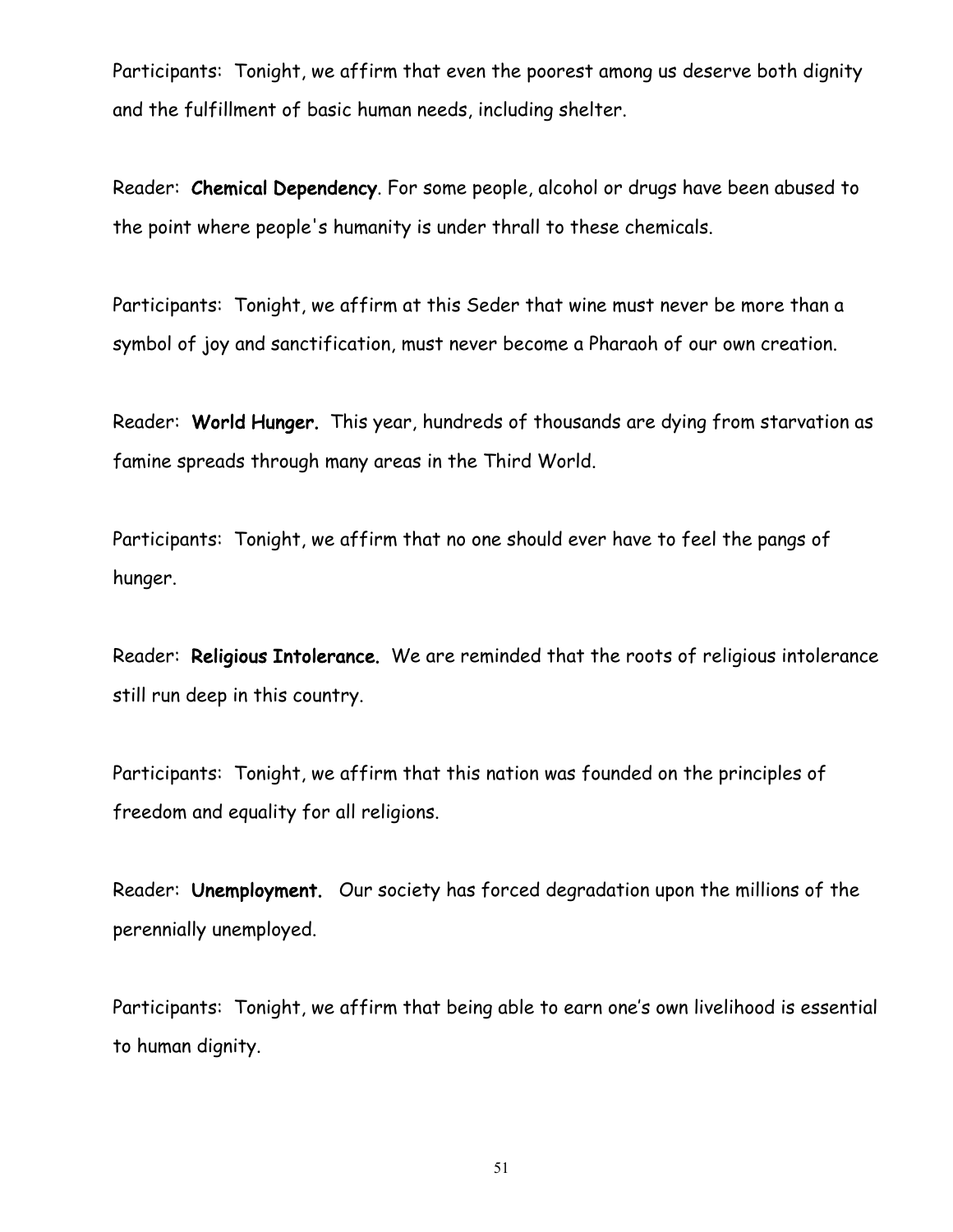Reader: Denial of Human Rights. Oppressive regimes seek to extinguish the light of freedom in many nations.

Participants: Tonight, we affirm that freedom shall never perish for any of God's children.

Reader: Threat of Nuclear Holocaust and Terrorism. We have given our children an inheritance of nightmares, the nightmares of a nuclear cloud constantly over their heads and bombs exploding in all corners of the world.

Participants: Tonight, we affirm that our children deserve dreams of a peaceful future.<sup>64</sup>

# 4. READING-

By spilling a drop of wine, from the Pesach cup for each plague, we acknowledge that our own joy is lessened and incomplete. For our redemption had to come by means of the punishment of other human beings. Even though these acts are just punishments for evil acts, it says, "Do not rejoice at the fall of your enemy". (Proverbs 24:17)

*Don Isaac Abrabanel- refugee from Spain, 149265*

<sup>64</sup> source unknown

 $65$  quoted in Zion and Dishon, op. cit., p. 101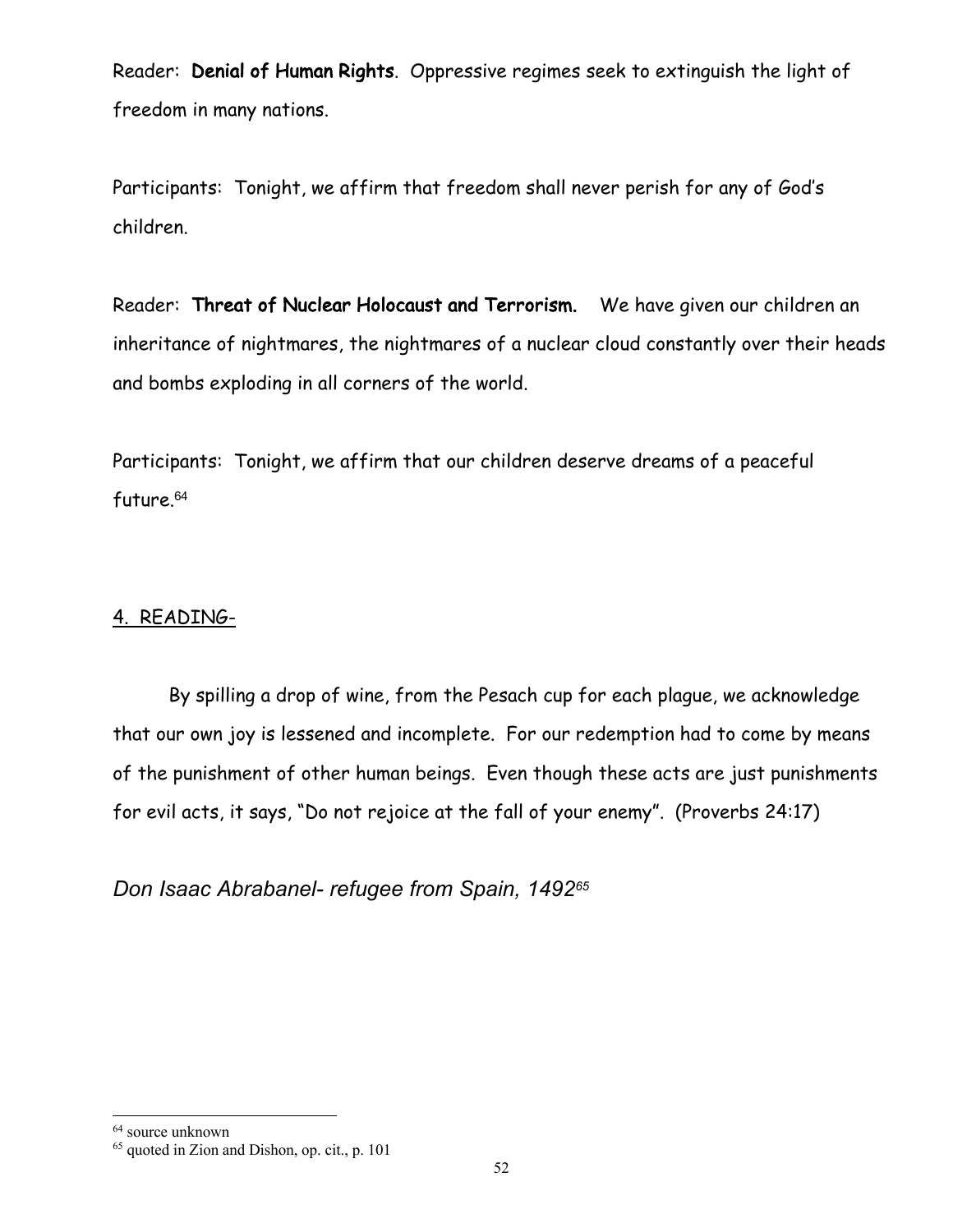## 5. READING

As the Mitzrim drowned in the Sea of Reeds and the liberated people of Israel sang the song, the Talmud relates that the Angels also sang until God abruptly stopped them, "My handiwork, my human creatures, are drowning in the sea and you want to sing a song of praise?" People can sing at that moment of liberation since they are so caught up in the moment that they don't have the perspective to see or to empathize with the sufferings of others. And that's OK. But the angels? They surely have the ability to rise above the occasion and have a broader view of cause and effect! So when we spill our wine this year, we are given an opportunity to transcend the narrowness of our human awareness and become like angels- even higher than angels.<sup>66</sup>

#### 6.SONG-

The 10 Plagues of Pesach (By Gary Teblum, "The Twelve Days of Christmas")

For the first plague of Pesach, Pharaoh came to see A river that was bloody For the second plague of Pesach, Pharaoh came to see Green jumping frogs And a river that was bloody For the third plague of Pesach, Pharaoh came to see Big white lice Green jumping frogs And a river that was bloody For the fourth plague of Pesach, Pharaoh came to see Wild scary beasts

<sup>66</sup> Kagan, op. cit., p. 102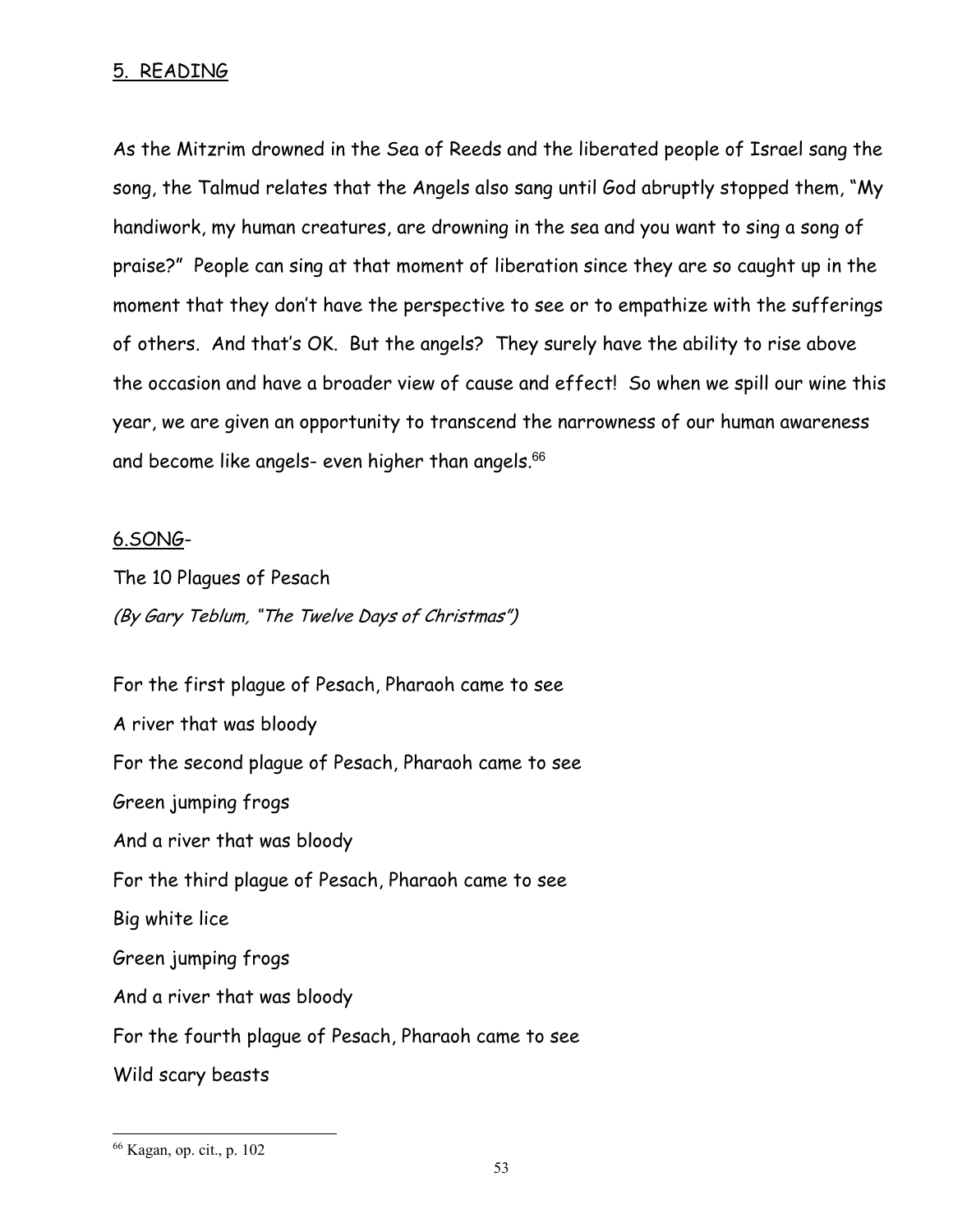Big white lice Green jumping frogs And a river that was bloody For the fifth plague of Pesach, Pharaoh came to see Cows with disease {Pause} Wild scary beasts Big white lice Green jumping frogs And a river that was bloody For the sixth plague of Pesach, Pharaoh came to see Boils causing itching Cows with disease {Pause} Wild scary beasts Big white lice Green jumping frogs And a river that was bloody For the seventh plague of Pesach, Pharaoh came to see Hail big as golf balls Boils causing itching Cows with disease {Pause} Wild scary beasts Big white lice Green jumping frogs And a river that was bloody For the eighth plague of Pesach, Pharaoh came to see Tons of flying locusts Hail big as golf balls Boils causing itching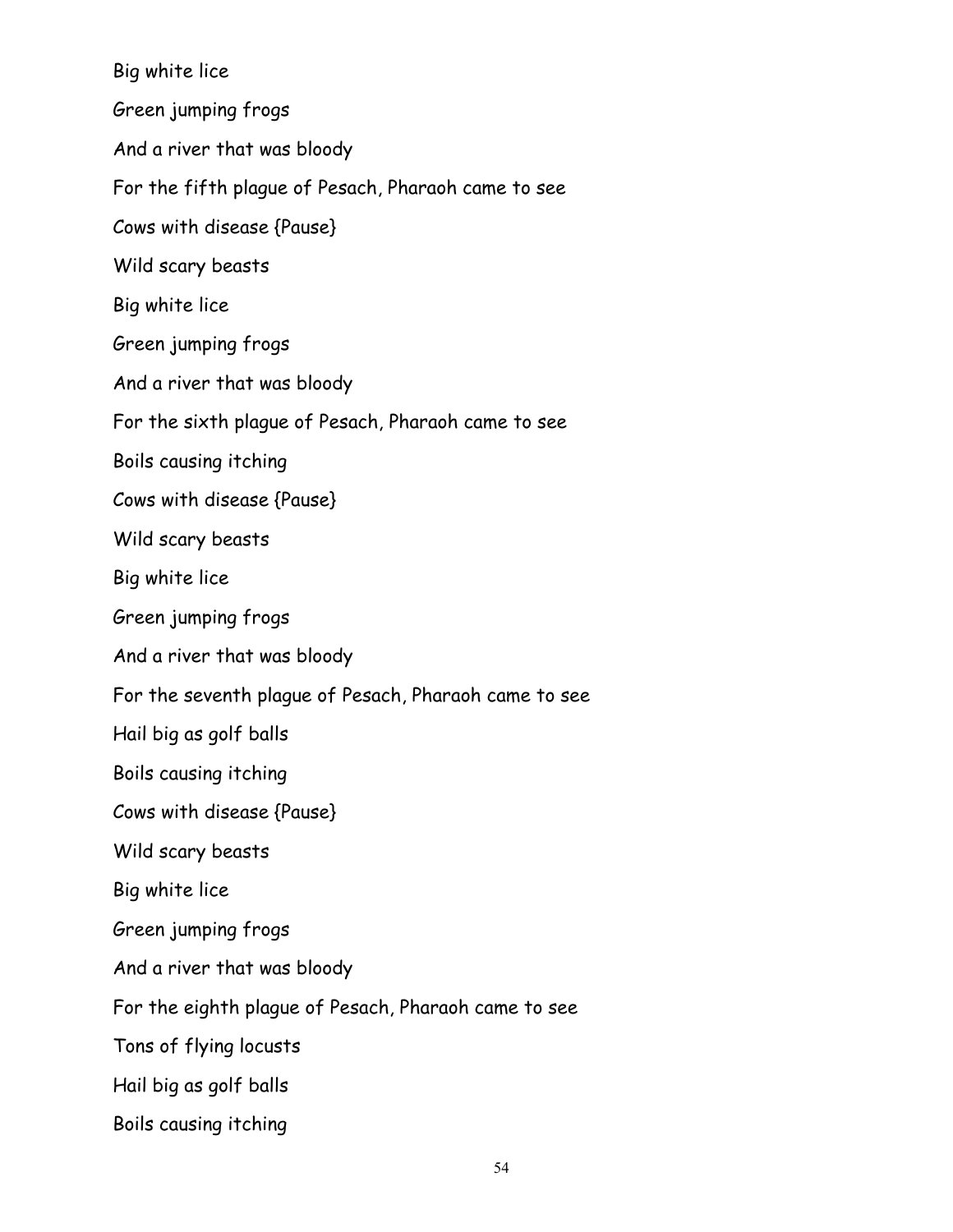Cows with disease {Pause} Wild scary beasts Big white lice Green jumping frogs And a river that was all bloody For the ninth plague of Pesach, Pharaoh came to see Days of pure darkness Tons of flying locusts Hail big as golf balls Boils causing itching Cows with disease {Pause} Wild scary beasts Big white lice Green jumping frogs And a river that was bloody For the tenth plague of Pesach, Pharaoh came to see Death of the first born Days of pure darkness Tons of flying locusts Hail big as golf balls Boils causing itching Cows with disease {Pause} Wild scary beasts Big white lice Green jumping frogs And a river that was bloody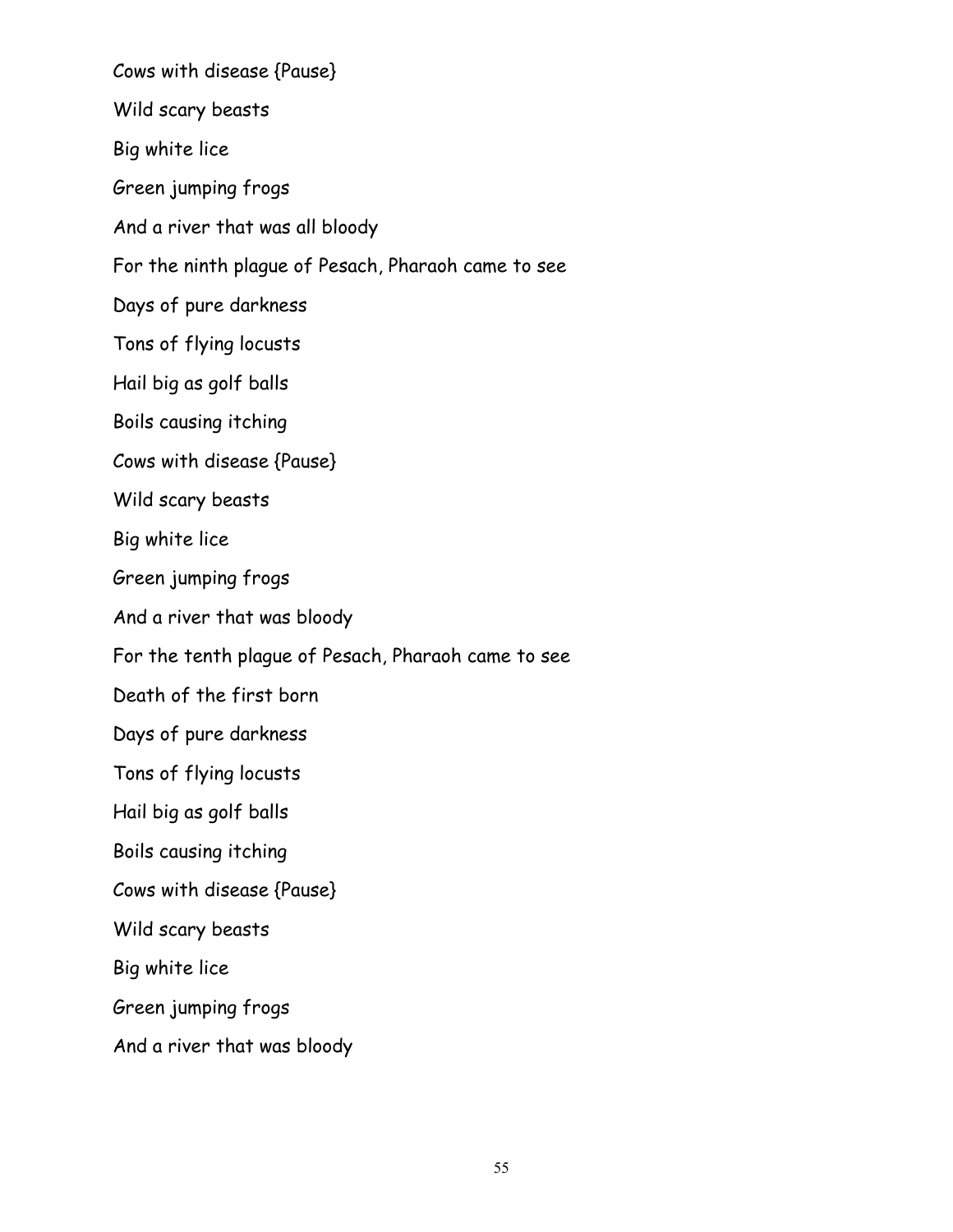#### 7.READING-

What plagues do we escape by ignoring, turning off?... It takes a certain kind of belief to recognize that the signs of the times are a true feed-back from the Universe. Here's an analogy: I have a headache. Why did I get one? Because my body wanted to send me a message. I took the extra-strength pain reliever; I, in effect, cut off the communication. 'Head: I don't want you to tell me that you hurt.' What follows is I forget about the root cause because I have numbed the pain. Although it's pain and it's unpleasant, it's better to listen. Must it get to the point where the body has to scream through something more serious before the message gets through? So what plagues are out there that we have turned off? As we discuss these plagues, we can pour out some more wine from our cups, drops for each of our own plagues. May the drops be few, and may there be some wine left in our cups when we are done with this work.<sup>67</sup>

## 8. A THOUGHT-

But according to the earliest explanations- from the fourteenth and fifteenth centuries- the wine taken from our cups represents the suffering we were spared and that we hope will befall those who hate us.<sup>68</sup>

## 9. READING-

There are two forms of exile:

<sup>67</sup> Reb Zalman Schachter-Shalomi, http://www.rzlp.org/worldpress/?p=58

<sup>68</sup> Hoffman and Arnow, op. cit., Vol. 2, p. 45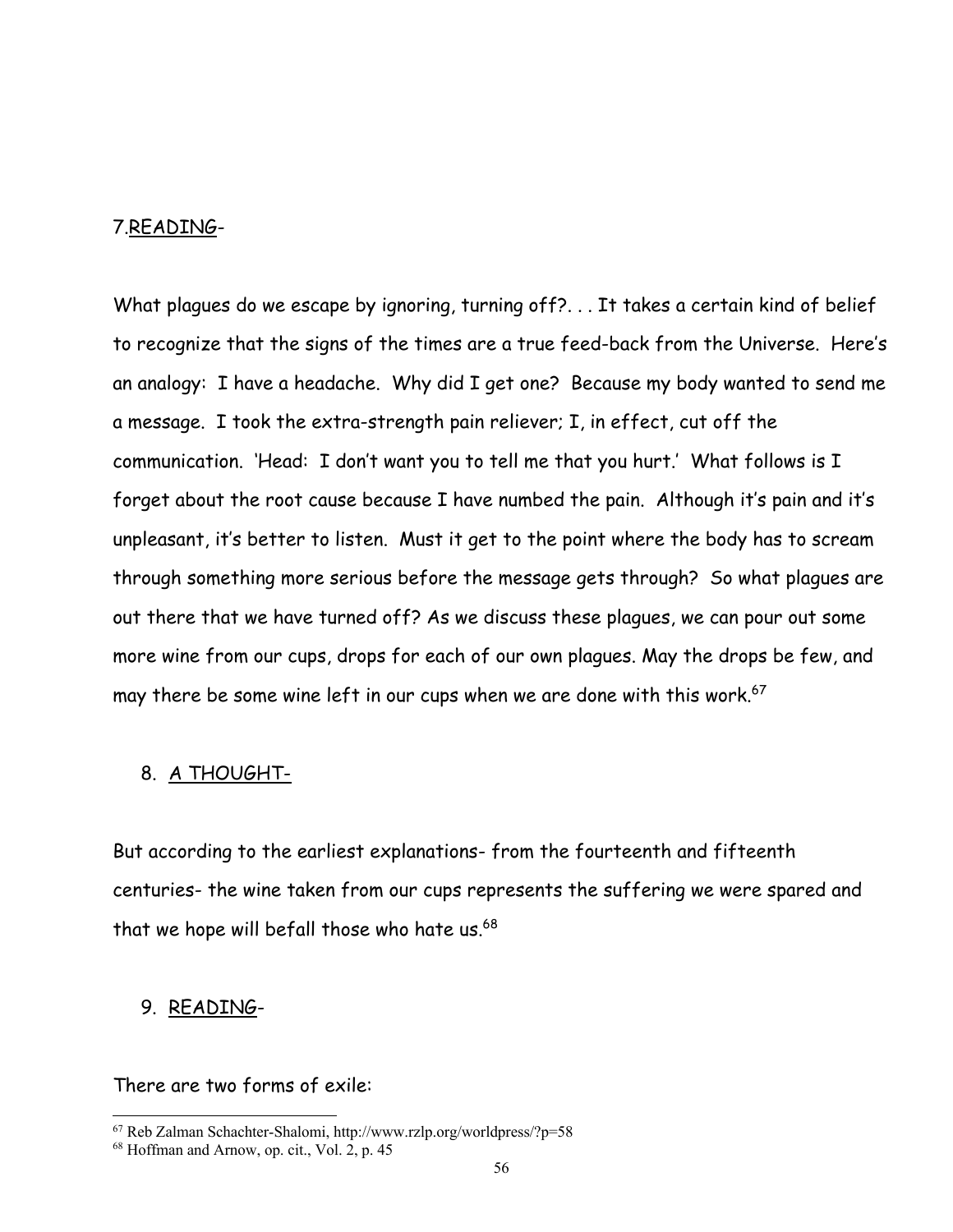The exile of the body and the exile of the soul.

In Egypt both states of exile manifested together at the same time.

Through their experience of harsh labor they experienced the exile of the body. What was the exile of the soul?

Their emotions and consciousness were disenfranchised, fragmented; thus, the soul in exile. Even inner consciousness was constrained and restricted by Egyptian culture. If the Jews were liberated from Egypt through natural forces only physical liberation would be experienced. There would be no spiritual realization. They would actually think counter to the spirit. The attitude would be: 'It is *through* my willpower that I have been freed.' This is why God freed them with signs and miracles that transcended the natural order of things so Israel would cry out: 'This can only be from God!'

The recognition that divine forces catalyzed and activated the Exodus, motivated the nation to finally free their minds and to refine their characters. This collective inner work activated a spiritual redemption. The is the meaning of the authors of the Haggadah: 'If God did not bring out our ancestors.' This means: if the redemption from Egypt did not also consist of powers transcending nature, then: 'we and our children and our grandchildren would still be in bondage.'

This means- even our minds and character traits would still be in bondage- along with our bodies.<sup>69</sup>- Rabbi Israel of Rizhin, 19<sup>th</sup> century

# 10. READING-

Every Jewish ceremony is said over a cup of wine. A wedding, the circumcision, the welcoming in and ushering out of Shabbat and festivals, and most notably the Seder on Passover, are all said over a full cup of wine, which we then drink down.

<sup>69</sup> Klein, op. cit., p. 56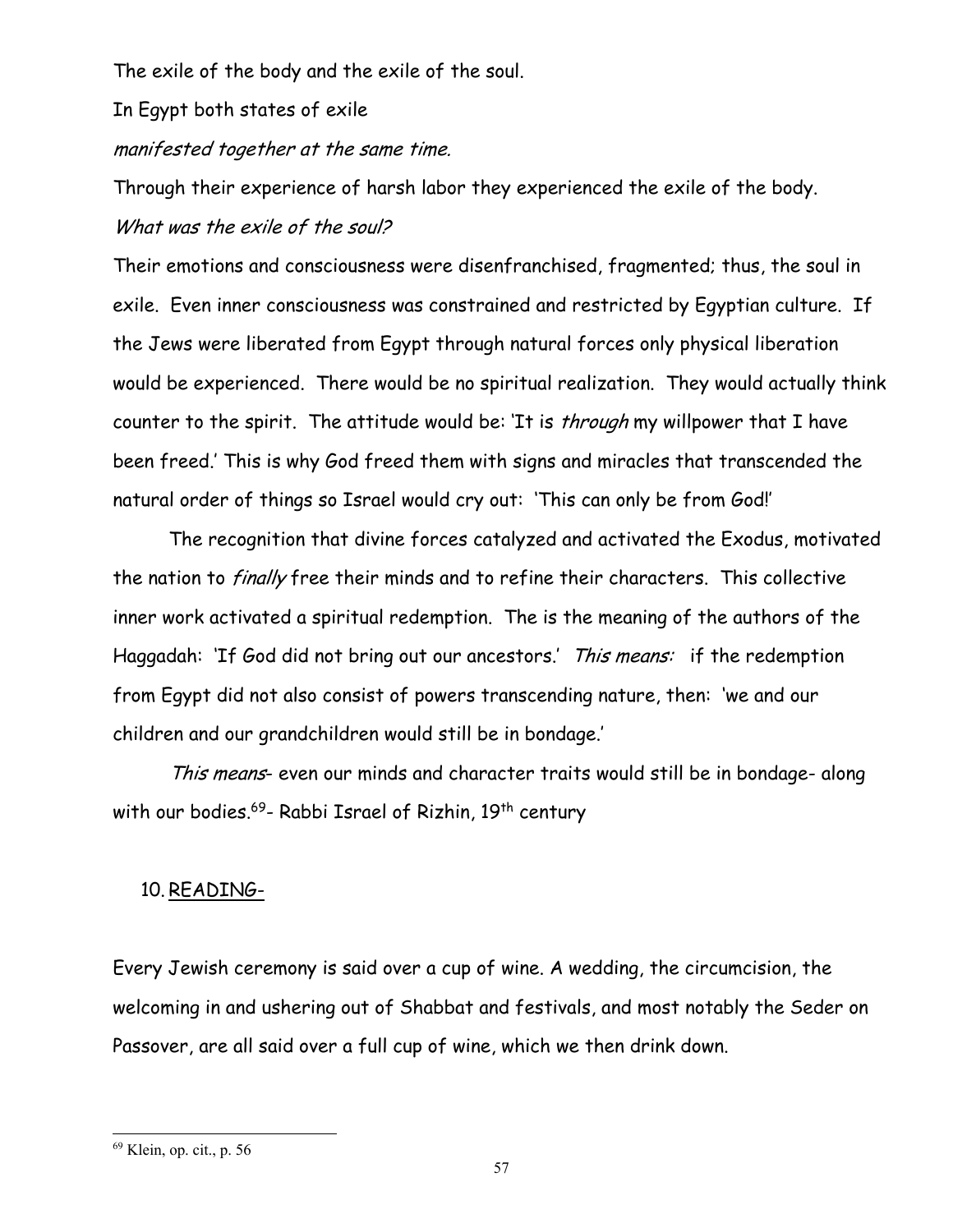Why is this? Can't we recite prayers and stay dry? Why do we seem to drink at every opportunity?

There is a power to saying a prayer over a cup. It allows us to drink in the moment. Instead of just saying words out into the open air, we recite our blessings over a cup, the cup absorbs the words, and then we drink it down. We imbibe the holiness.

Under the wedding canopy, the bride and groom drink from the cup of wine, so that the blessings that consecrated their marriage should be internalized and captured. At a circumcision, the baby himself is given a drop from the wine that has absorbed the prayers, so that the holy words should become a part of his being. On each holiday we drink in the messages of the festival, to take along with us when the festival is over.

At the Seder on Passover night, we retell the story of our ancestors who were slaves in Egypt, and sing songs of thanks to G-d who freed them. As we recount this tale, a cup of wine stands at attention, soaking in every word, absorbing every message, capturing every song. This is so that at the end of the story, we can drink down the cup and ingest the moment. We don't just read the Passover haggadah text, we imbibe it, we take it with us. We drink in the freedom, we ingest the miracle. The story of faith and freedom becomes a part of our inner reality.

However there are some words we don't want to ingest. The Ten Plagues, describing the affliction of the Egyptians, represent negative energy that we would rather not bring into our system. So after reading each plague we spill wine from the cup, banishing the forces of punishment and its curses, and leaving the cup with only blessings. The spilled wine should then be discarded, for drinking it would be drinking in the plagues.

Words have impact. Our surroundings absorb our words. Be careful what you say, and be even more careful what you imbibe.

58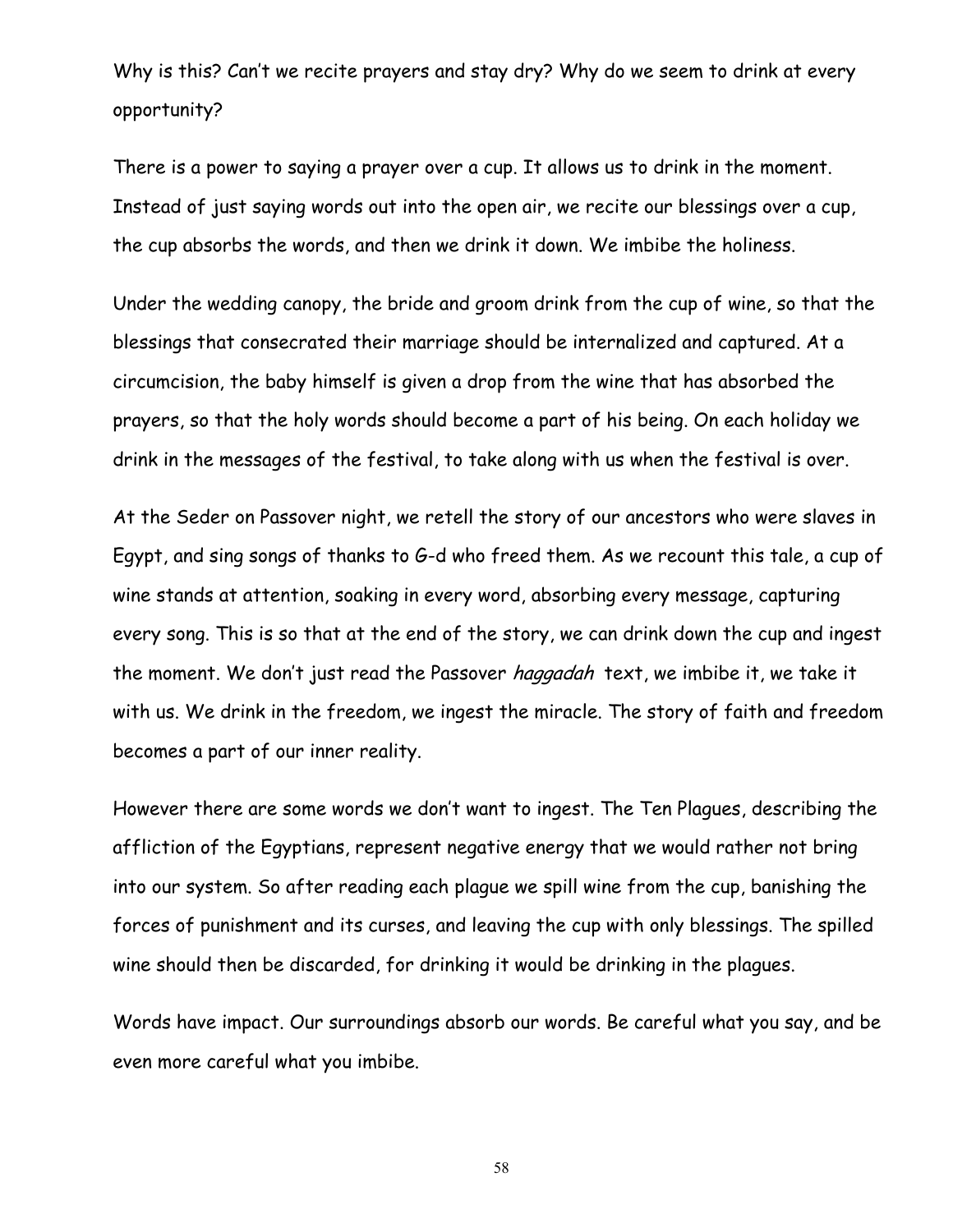Leave the plagues to wicked oppressors. We should have only blessings. I'll drink to that.<sup>70</sup>

#### 11. READING-

Slavery is an insult to the human condition and it leaves a legacy of bitterness which itself prevents an ex-slave from being fully free of the past. Freedom involves more than just releasing a slave. It means furnishing him or her with the means to begin an independent life. It also involves tangible recognition of the work he or she did while a slave. Without this a slave continues to resent his former owner. With it, they can face one another in mutual dignity and respect. Payment is restitution in the deepest sense of the word, not only financial but also psychological.

Ben Jacob suggests that the phrase 'and you shall despoil the Egyptians' (Exodus 3:22) is a mistranslation. The verb venitzaltem means not 'you shall despoil' but 'you shall save' meaning, 'You shall save the reputation of the Egyptians and their standing in your eyes.' The Torah did not want the Israelites to harbour ill-will toward the Egyptians. Indeed it forbids resentment. 'You shall not despise an Egyptian, for you were a stranger in his land' (Deuteronomy 23:8). Only when justice has been done – when a slave receives compensation for his or her slavery – can one let go of the past and shape a new society without lingering animosities. $\mathrm{^{71}}$ 

#### 12. READING-

Today's plagues may be less obvious or dramatic, but are no less insidious...and responsibility for their existence lies on our shoulders. They include: Apathy in the face of evil Brutal torture of the helpless Cruel mockery of the old and the weak Despair of

<sup>70</sup> http://www.chabad.org/holidays/passover/pesach\_cdo/aid/1814212/jewish/Why-Do-We-Spill-Wine-on-Passover-Night.htm

 $71$  Sacks, op. cit., p. 41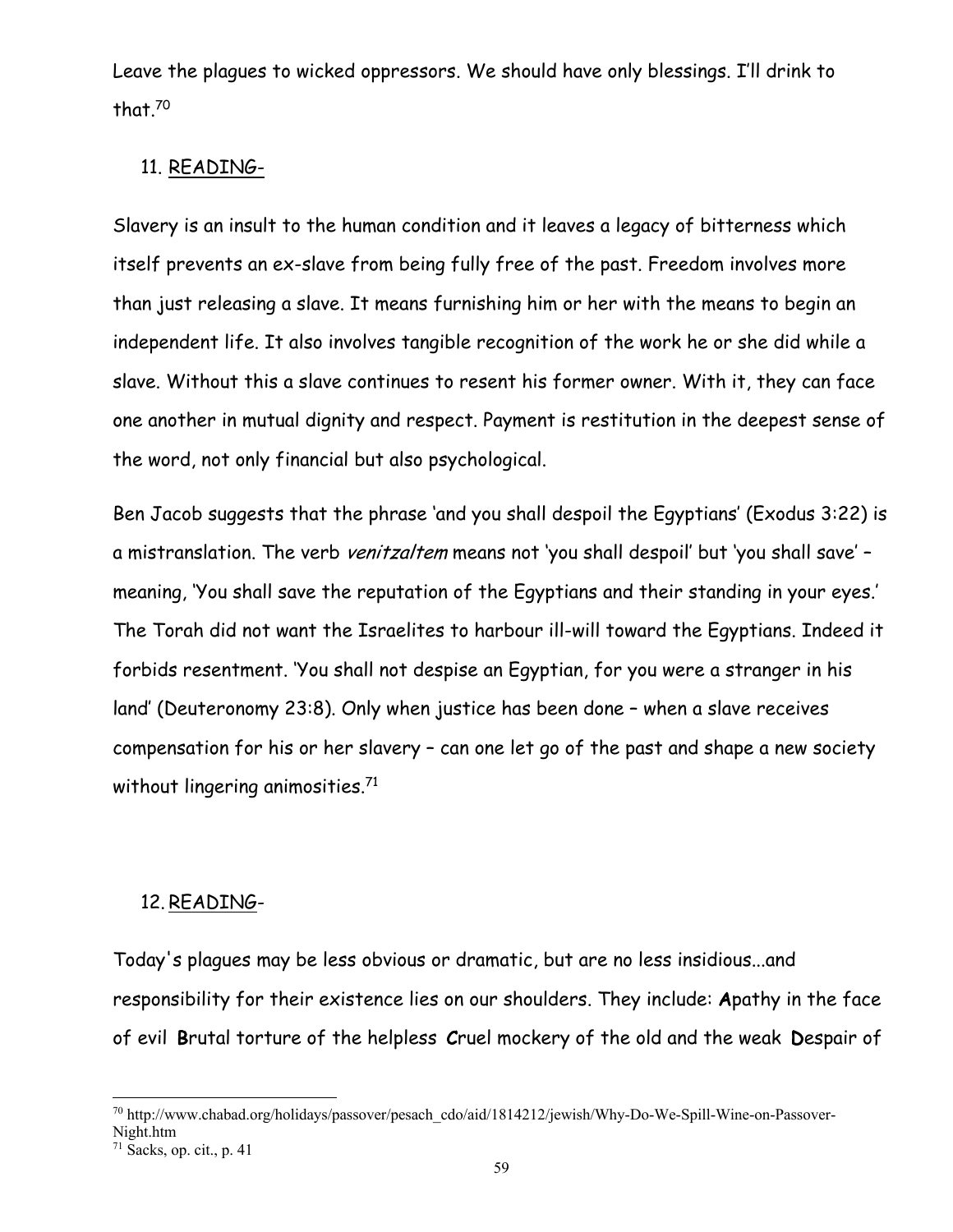human goodness Envy of the joy of others Falsehood and deception corroding our faith Greedy theft of earth's resources Hatred of learning and culture Instigation of war and aggression Justice delayed, justice denied, justice mocked...72

# DAYENU

## 1. READING-

What does this mean, "It would have been enough"? Surely no one of these would indeed have been enough for us. It means to celebrate each step toward freedom as if it were enough, then to start out on the next step. It means that if we reject each step because it is not the whole liberation, we will never be able to achieve the whole liberation. It means to sing each verse as if it were the whole song- and then sing the next verse!<sup>73</sup>

When all the workers of the world receive just compensation and respect for their labors, enjoy safe, healthy, and secure working conditions, and can take pride in their work… Dayenu

When governments end the escalating production of devastating weapons, secure in the knowledge that they will not be necessary ...Dayenu

When technology for the production and conservation of energy and our other natural resources is developed so that we can maintain responsible and comfortable lifestylesand still assure a safe environment for our children…Dayenu

When the air, water, fellow creatures and beautiful world are protected for the benefit and enjoyment of all, and given priority over development for the sake of profit. ..Dayenu When all people live freely in their own countries, practicing their beliefs and cultures without interference or persecution. ..Dayenu

<sup>72</sup> The Velveteen Rabbi's Haggadah for Pesach

<sup>73</sup> New Jewish Agenda, The Shalom Seders, NY: Adama Books, 1984, p. 25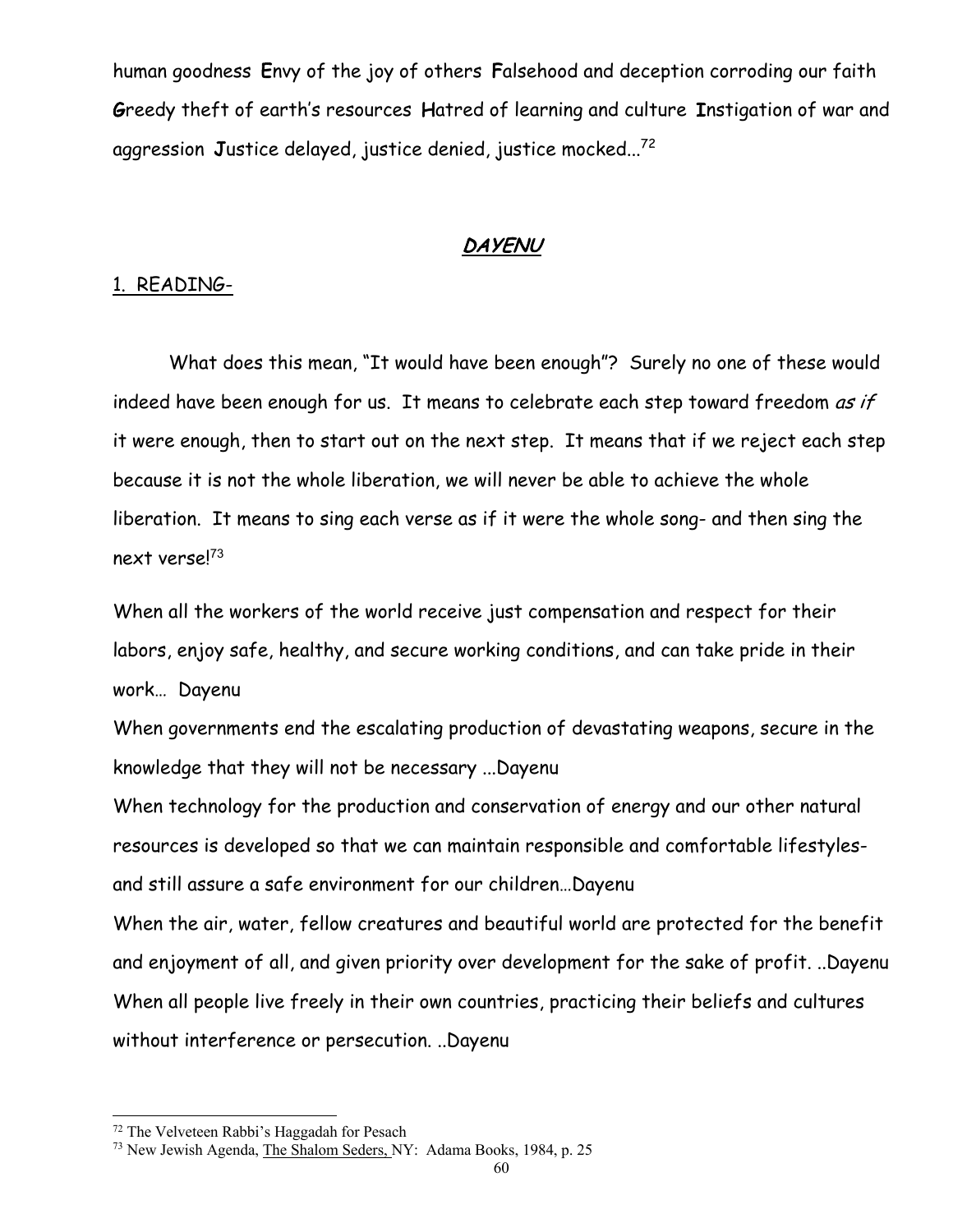When all women and men are allowed to make their own decisions on matters regarding their own bodies and their personal relationships without discrimination or legal consequences. ..Dayenu

When people of all ages, sexes, races, religions, cultures and nations respect and appreciate one another. ..Dayenu

When all children grow up in freedom, without hunger, and with the love and support needed to realize their full potential. ..Dayenu .

When all children, women, and men are free of the threat of violence, and domination; when personal power and strength are not used as weapons. ..Dayenu When all people have access to the information and care they need for their physical, mental, and spiritual well being. ..Dayenu

When food and shelter are accepted as human rights, not as commodities, and are available to all. ..Dayenu

When no elderly person in our society has to fear hunger, cold, or loneliness. ..Dayenu When the peoples of the Middle East, and all peoples living in strife, are able to create paths to just and lasting peace. ..Dayenu

When people everywhere have the opportunities we have to celebrate our culture and use it as a basis to work for progressive change in the world. ..Dayenu

If tonight each person could say, this year I worked as hard as I could toward my goals for improving this world, so that one day all people can experience the joy and freedom I feel sitting with my family and friends at the Seder table. ..Dayenu Dayenu<sup>74</sup>

<sup>74</sup> ibid., pp. 88-89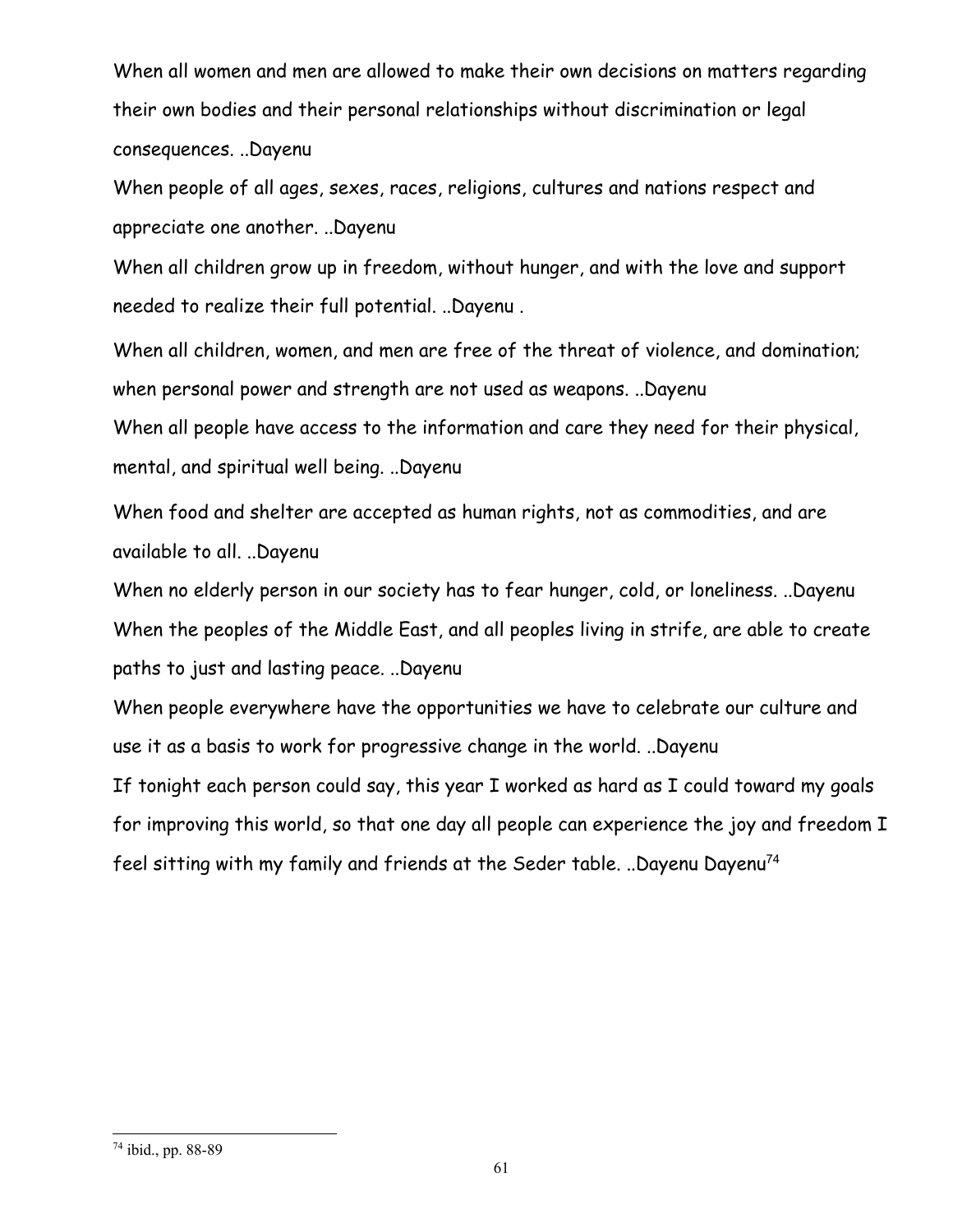#### 2. READING-

Another perspective on Dayenu:

If we could set the priority in our lives to worshiping HASHEM, to worshiping oneness and wholeness. rather than the gods of money, science, power, and pleasure. Dayeanu

If we could remember that each of us is created in the image of HASHEM, if we could treat all living creatures, starting with ourselves, with the loving kindness warranted by being a manifestation of the spark of the Divine. Dayeanu.

If we could only see how short and precious life is and take care of ourselves, without having to be reminded through tragedy or ill health. Dayeanu.

If we could catch ourselves about to speak Loshen Horah, gossip and tale-bearing, and instead, choose to vocally acknowledge that which we usually take for granted. Dayeanu

If we could realize that when we do harm to our neighbors, friends, employees, parents, children, animals, or environment, we are doing spiritual, psychological, or physical harm to ourselves. Dayeanu

If we could learn to see each other as we really are as opposed to projecting memories or images of other people onto each other. Dayeanu

If we could then listen to each other when we share; if we could regularly feel heard and understood. Dayeanu

62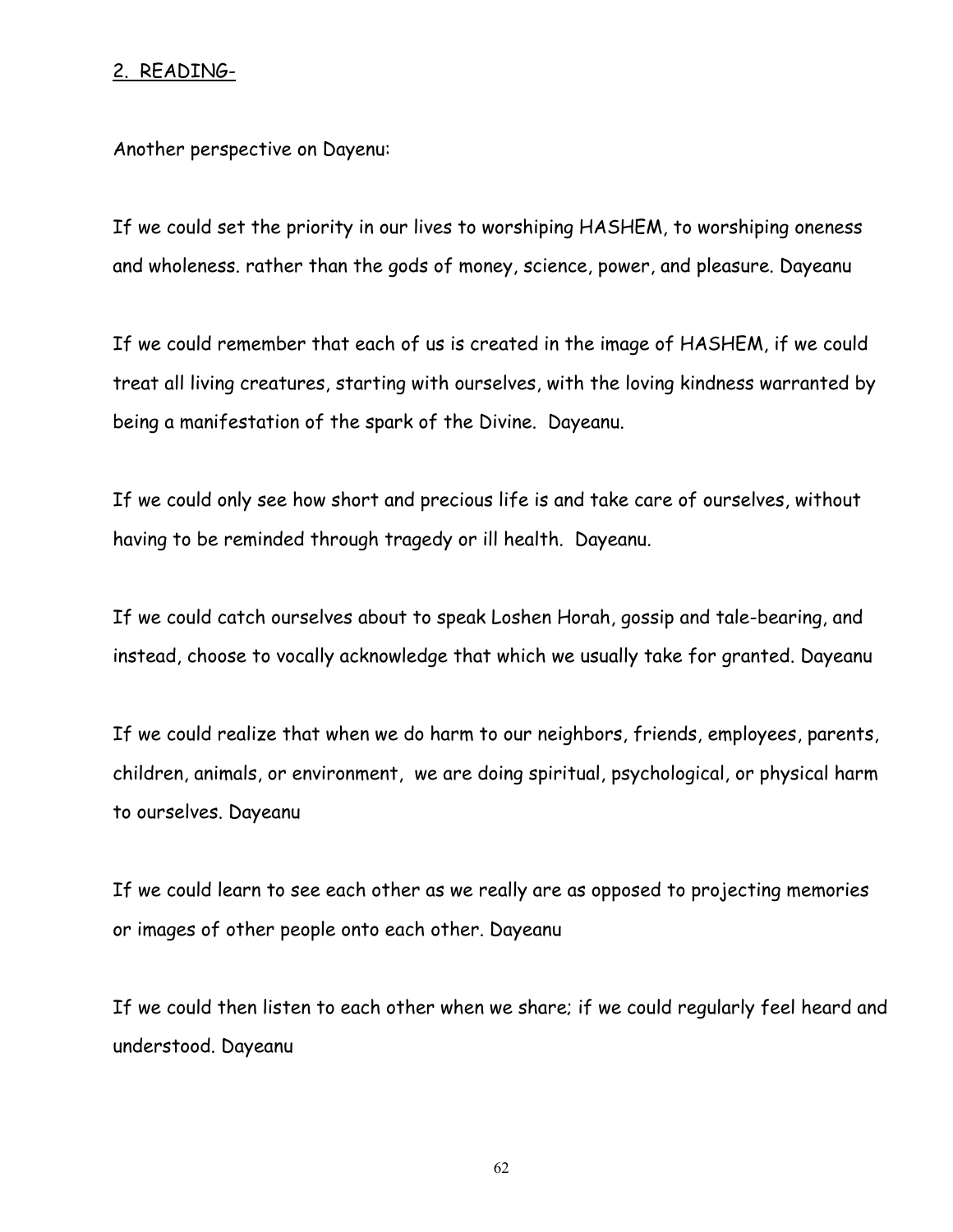If we could make it a practice to spend time being with ourselves, honest about the truths of our lives, getting clear about what we want to learn or work on. Dayeanu

If we could give and receive all of the intimacy, affection, support, nurturance, and sex we need on an ongoing basis, to and from appropriate sources. Dayeanu

If we could have fulfilling work, exciting play, creative endeavors, and no boredom. Dayeanu

If the children of the world could receive the good-enough parenting, schooling, and feeding that would allow them to grow into healthy and stable adults. Dayeanu

If the fears of ill-health, loneliness and poverty could be dispelled so that aging would be seen as part of the process of living as opposed to being something to be feared. Dayeanu

If the commitment to lifetime learning, growth, risk-taking and expanded consciousness could become intense enough to allow for a critical mass of awakened, concerned and fully alive human beings to once again walk the planet at the same time. Dayeanu

If we could then see Tikkun Olam, universal healing, in our lifetimes. Dayeanu

If we could go out into the world and share the joyous message of the Haggadah and the redemption and the way we feel tonight celebrating Passover together. Dayeanu Dayeanu<sup>75</sup>

 $75$  Roekard, op. cit., pp. 33-34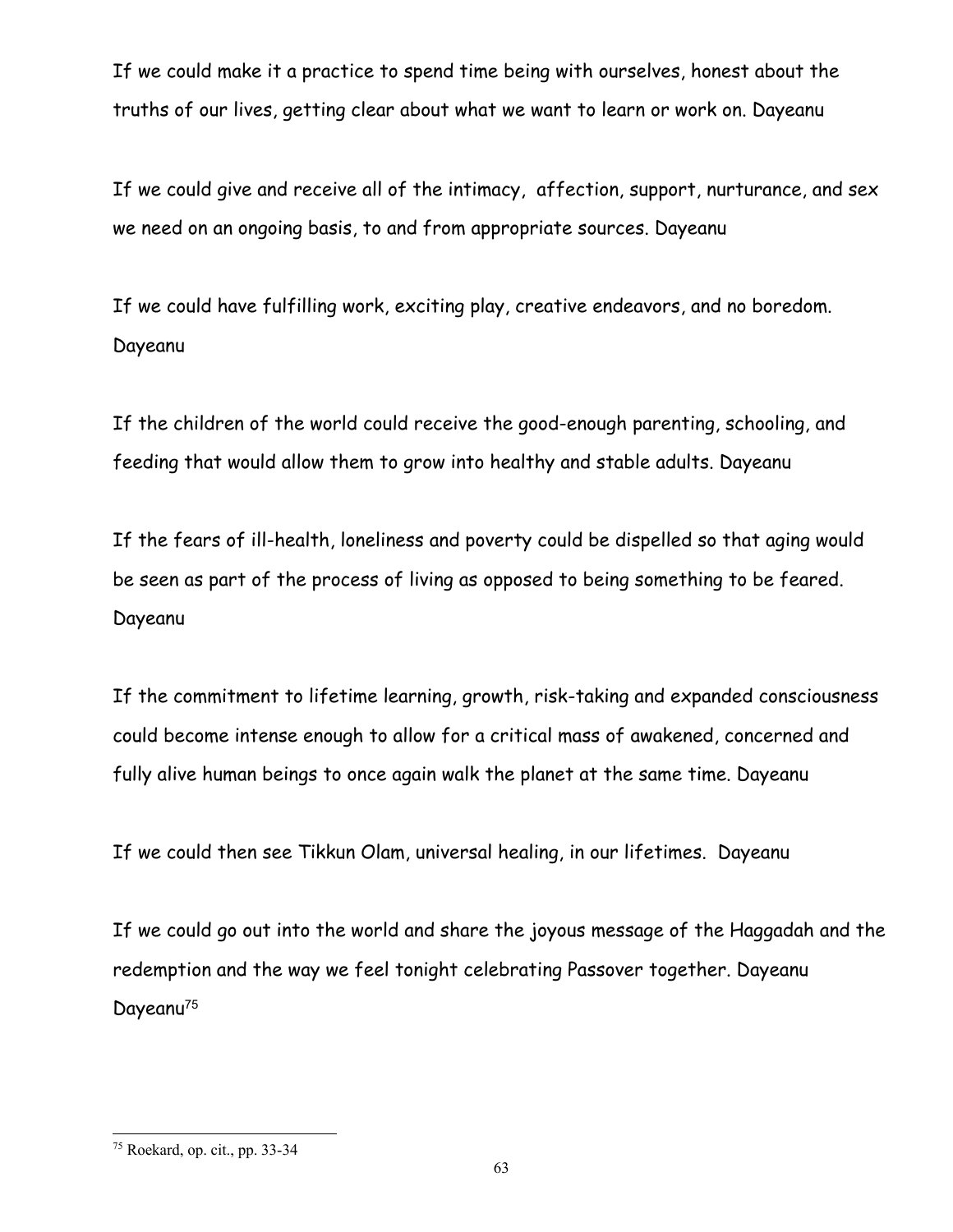## 3. A THOUGHT-

If things at your seder are slowing down and people seem drowsy, try the Afghani custom of distributing green onions. Beginning with the ninth stanza, "Even if you had supplied our needs in the desert for forty years, but not fed us manna from heaven," the participants hit each other (gently) with the green onion stalks every time they sing the refrain- Dayenu.

Perhaps this custom is tied to the biblical story of the Jews who complained about the manna God had given them and recalled with longing the onions in Egypt. "We remember the fish that we used to eat in Egypt, the cucumbers, the melons, the leeks, the ONIONS and the garlic. Now are gullets are shriveled. There is nothing at all. Nothing but this manna to look at." (Numbers 11:5-6) By beating each other with onions we admonish ourselves not to yearn for the fleshpots of Egypt and not to forget the Egyptian bondage.<sup>76</sup>

## 4. READING- "Red Sea/Atlantic Ocean"

"Then did God Himself provide them with a Moses who led them through the Red Sea. You, my friends, were also treated as slaves in dark Russia and were also led through the Red Sea, but it was red from the blood which the Russian barbarians have shed of many innocent men, women and children, red from the flames which issued from your burnt houses. Instead of being rewarded as your ancestors were, who left Egypt, you were even robbed of all your worldly possessions; from behind you were pursued by the Czar with his officers, and in front of you were confronted by the Atlantic ocean. But instead of a single Moses in Egypt, there were several hundred such founding America, who have not only emancipated you, but are endeavoring to provide for your future." Address at Ward's Island, New York, Seder for Immigrants, April 1882*<sup>77</sup>*

 $76$  Zion and Dishon, op. cit., p. 107

 $77$  Geffen, op. cit., p. 35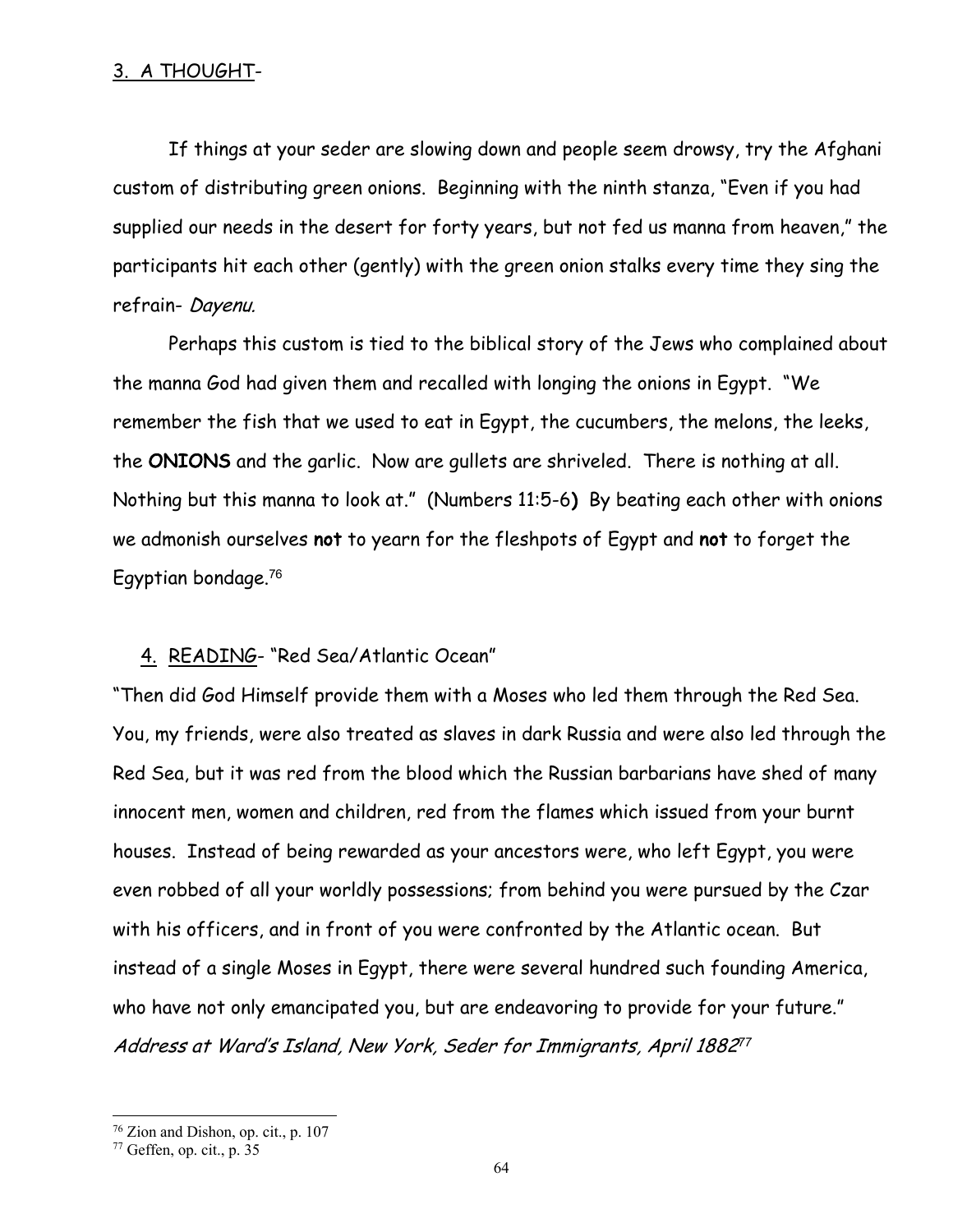## 5. READING-

There is a great confusion, especially in our times, between our 'needs' and our 'wants'. We are always being persuaded that our wants are really our needs. This is the goal of advertising. It plays into our fear of scarcity, of not having enough, our survivor mentality. It is a very unfriendly way of living on this planet. If only we could remember to make our needs our wants.<sup>78</sup>

## 6. A THOUGHT-

The "*House of Choseness"*? What a strange term for the Temple! God opens the door but we have to choose to go in. Then we become chosen. We choose to turn to God and then God will turn to us. But the truth is that we are all chosen already- we just have to act on it.

"To atone for our misguided ways." This is the essence of Judaism: we are human; we know what we should do; we try; we try harder; we somehow don't quite make it; we fall; we recognize our mistakes; we pray for forgiveness; we resolve not to repeat them; we make the necessary changes in our life so as not to fall into the same trap again; we pray for help; we get up and get on with our lives.<sup>79</sup>

# HALLEL

## 1. READING-

This is one of the transitional moments of the Haggadah, when we move from story to song, from prose to poetry, from recitation (Maggid) to praise (Hallel). We have told the story of the Exodus. Now, like the Israelites 3,300 years ago, we sing a song of praise.

<sup>78</sup> Kagan, op. cit., p. 113

 $79$  ibid., p. 114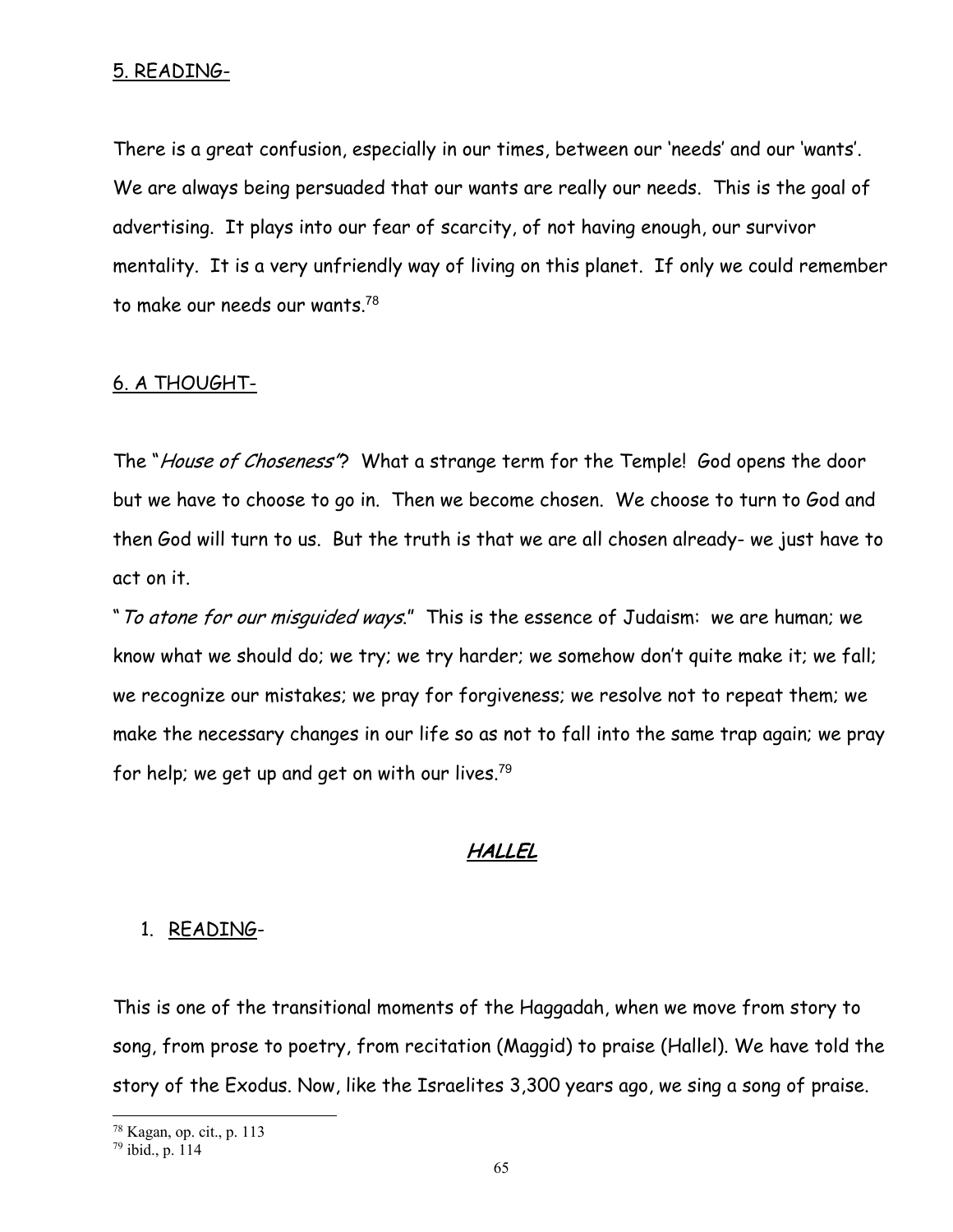We lift the cup at this point, fulfilling the words of the Psalm, "I will lift the cup of salvation and call on the name of God" (Psalm 116:13).

Song plays a vital part in Judaism. At the end of his life Moses gave the Israelites the last of the commands – that in every generation we should write a new Sefer Torah. On that occasion he used an unusual word. He called the Torah a 'song' (Deuteronomy 31:9). Words are the language of the mind. Music is the language of the soul. Whenever speech is invested with deep emotion it aspires to the condition of song. Thus we do not say our prayers; we sing them. We do not read the Torah; we chant it. We do not study Talmud; we intone it. Each kind of text, and each period of the Jewish year, has its own melody. Thus, Moses was saying; to transmit Torah across the generations as a living faith, it must be, not just a code of law, but also the song of the Jewish people.<sup>80</sup>

# PESACH, MATZAH, MAROR

# 1. A THOUGHT-

Rabban Gamliel said: "Those who do not explain the following three things on Passover have not fulfilled their obligation: Pesach- the Passover sacrifice, Matza- the unleavened bread, Maror- the bitter herbs.

Pesach- What sacrifices would we make for freedom today? What would we leave? How deeply would we look within ourselves?

 $80$  Sacks, op. cit., pp. 66-67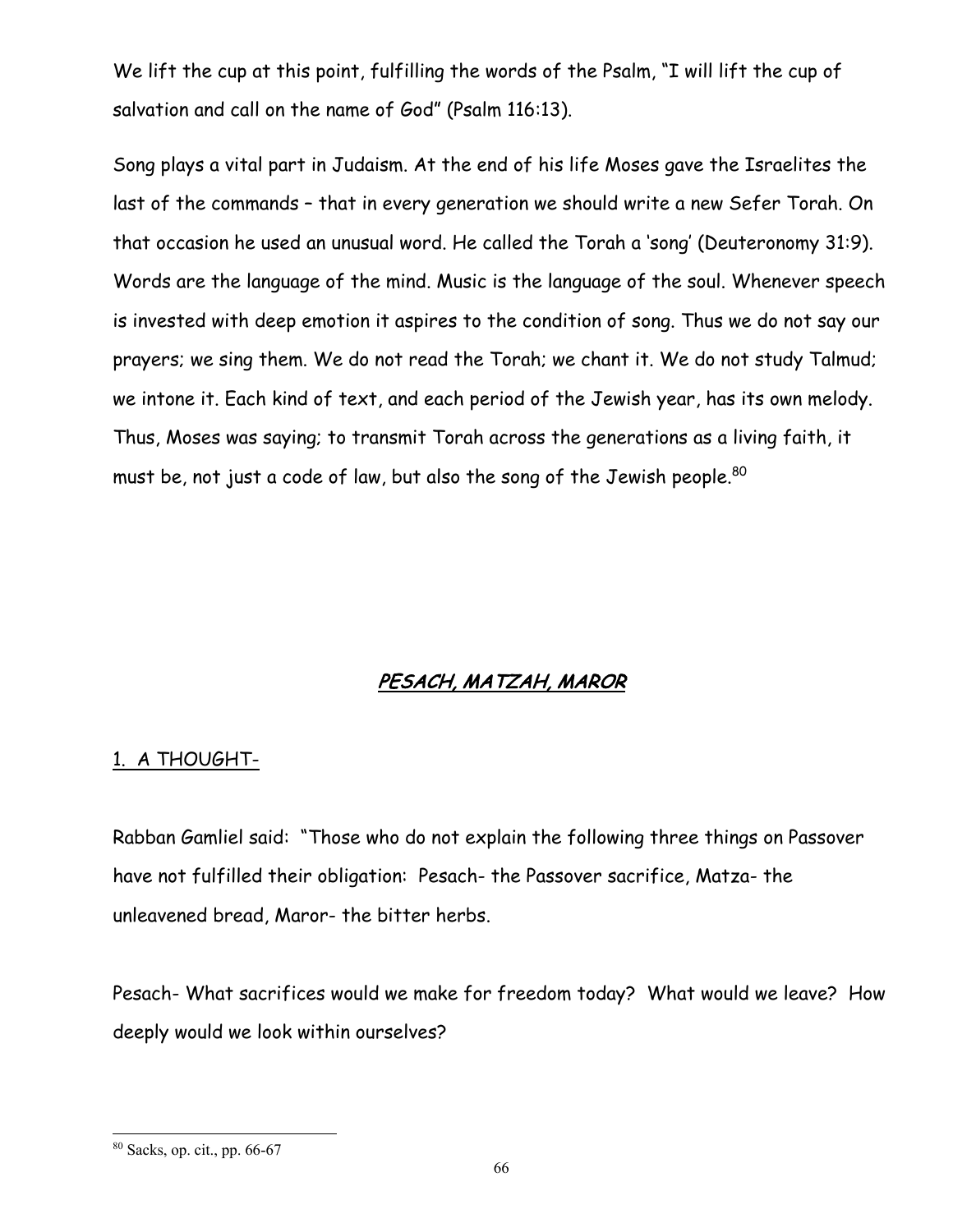Matza- Our ancestors had no time to await the rising of the bread. Yet we, who have that time, what do we do to be worthy of our precious inheritance? Maror- We were slaves in Egypt. . . but now we are free. How easy it is for us to relive the days of our bondage as we sit in the warmth and comfort of our Seder. How much harder to relieve the pain of those who live in the bitterness of slavery today.<sup>81</sup>

#### 2. READING- (Hillel sandwich)

From darkness to light, from slavery to freedom, from winter to spring, and now from bitterness to sweetness. But with the light, there is still darkness in the world. With our freedom, there are still those who are enslaved. It is still winter for some, and life remains bitter for many throughout our world.

Even in our own lives, we live within the tapestry of these contradictions. It is dark, and it is light; we are trapped, and we are liberated; we are cold, and we are warm; we experience pain and joy, just as we have eaten the *maror* with the *kharoset*, taking the bitter with the sweet.

Through this act, we acknowledge the fullness of life, shaded by the gradations of experience; never black and white but a reflection of the full range of possibilities. Joy Levitt*<sup>82</sup>*

#### 3. READING- (matzah)

Before eating chametz in the concentration camp seder, Jews recited a special prayer: "Our Father in Heaven! It is well known to you that we desire to follow your will and celebrate Pesach with matza- strictly avoiding chametz. Yet our hearts are pained that the enslavement prevents us from doing so for our lives are in danger. We are here, ready to observe the positive commandment of "living by your laws" (Leviticus

<sup>81</sup> Congregation Beth El of the Sudbury River Valley, V'Taher Libenu, MA.: 1980, p. 132

<sup>82</sup> Levitt and Strassfeld, op. cit., p. 84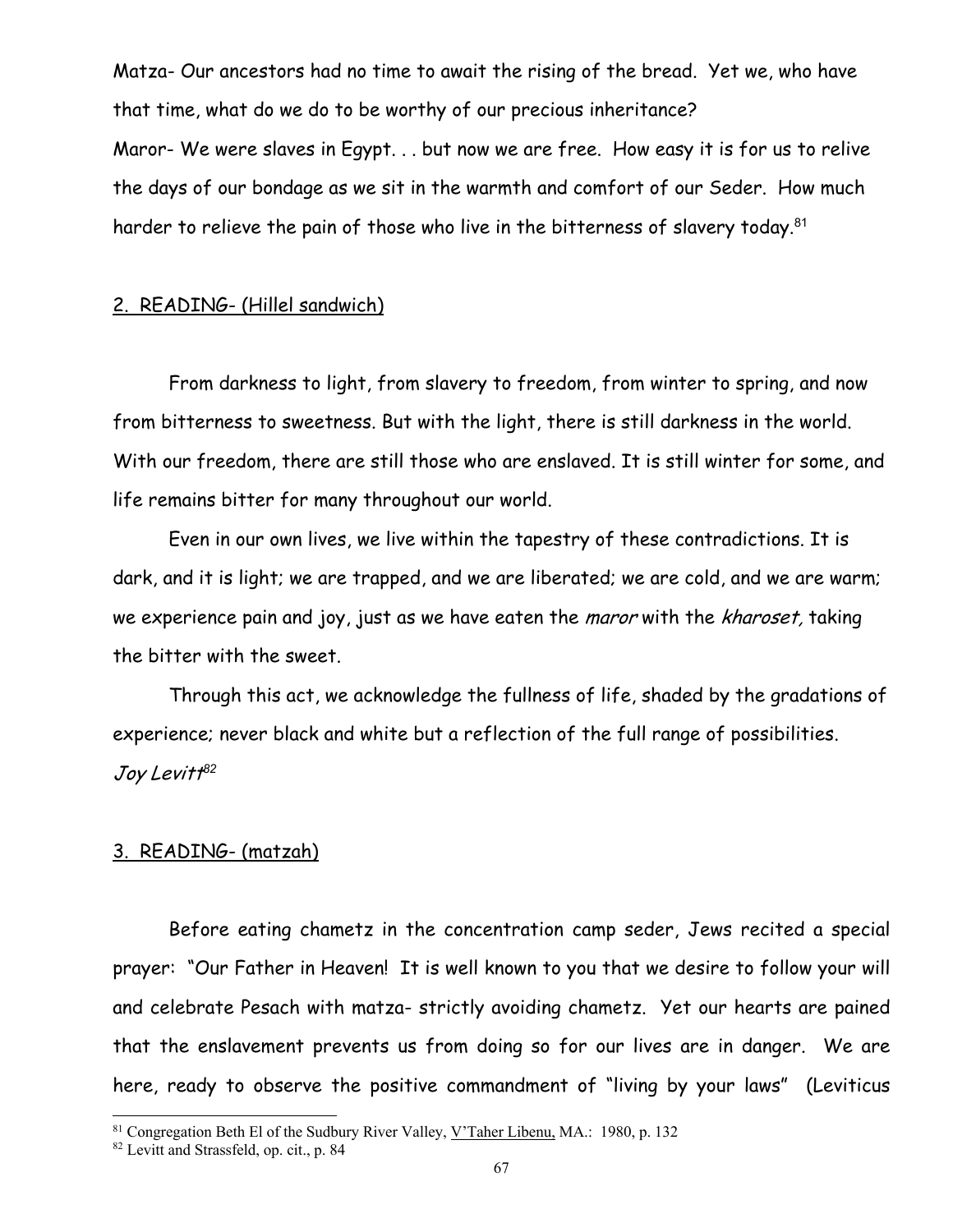18:5)- not dying by them. We must take care not to violate the negative commandment, "beware and guard yourself well", lest we endanger our lives. Therefore, our prayer to You is to preserve our lives and redeem us quickly, so that we may observe Your will and serve You wholeheartedly. Amen."

## 4. READING- (matzah)

The essential metaphor expressed by Matzah is the need for speed and intervention to prevent the normal leavening process from occurring. What became obvious in Egypt was that our thoughts, behaviors and social patterns would only lead us further down the path to slavery and self-destruction. We could not stop ourselves; our wounds had become chronic, acute, and pathological. Our souls were no longer capable of healing themselves. Our whole existence as a people, as family and as individuals was facing the certainty of imminent collapse. We could not wait for ourselves to heal ourselves. Our situation required intervention at every level. Just as the presence of yeast in the dough is a virtual guarantee of leavening, so was the malaise of Egypt in us a virtual guarantee of destruction. Just as dough displays symptoms of its progress, a whitening across its face, the development of fissures over its surface and smell of fermentation, so did we Jewish people display all the signs of our process.

Some degenerative diseases can be arrested, some may even be reversed. Most, though, reach a point after which they can neither be arrested nor reversed. So it was with us in Egypt. We had reached that point. Notwithstanding the spiritual awakening we had undergone that night, regardless of the fact we had glimpsed sanity and tasted intimacy, we were very ill and could not wait for intervention, it had to come immediately.<sup>83</sup>

<sup>83</sup> Worch, op. cit., p. 94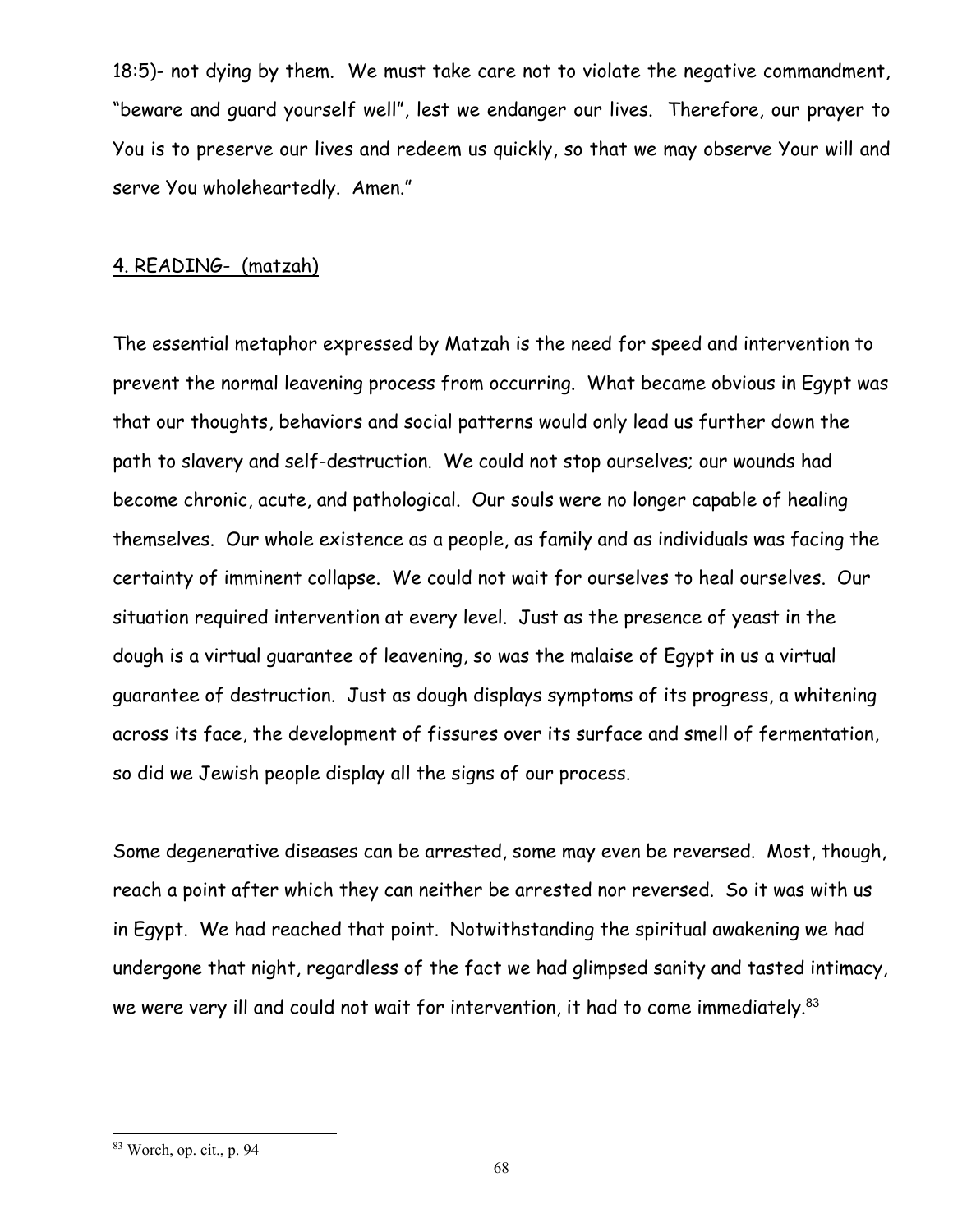## 5. READING- (charoset)

One of the most literal yet inventive representations of charoset was conceived during the American Civil War, when a group of Jewish Union soldiers made a seder for themselves in the wilderness of West Virginia. They had none of the traditional ingredients for traditional charoset handy, so they put a real brick in its place on the seder plate.

## Ira Steingroot*<sup>84</sup>*

## 6. READING- (maror)

- 1. Hard work referred to in this context refers to unnatural work. Work that makes a slave bitter because, e.g. it is unnecessary work, which involves a person being forced to do things for which he has no talent simply in order to torture him, while not permitting him to do the work to which he may be suited.
- 2. Bricks and mortar refers to the bitterness caused by being forced to do work from which the slave will derive neither pleasure nor benefit. He has to watch the work of his hands go unacknowledged and unappreciated.
- 3. Fieldwork refers to the bitterness caused by being forced to work at tasks that have no foreseeable end or completion. The slave is faced with an unending, unremitting series of tasks whose number grows exponentially. Even as one task is completed it is shown only to be the precursor to a myriad others of ever increasing urgency. Nothing is ever enough, sufficient or adequate. The more work

<sup>84</sup> quoted in Zion and Dishon, op. cit., p. 113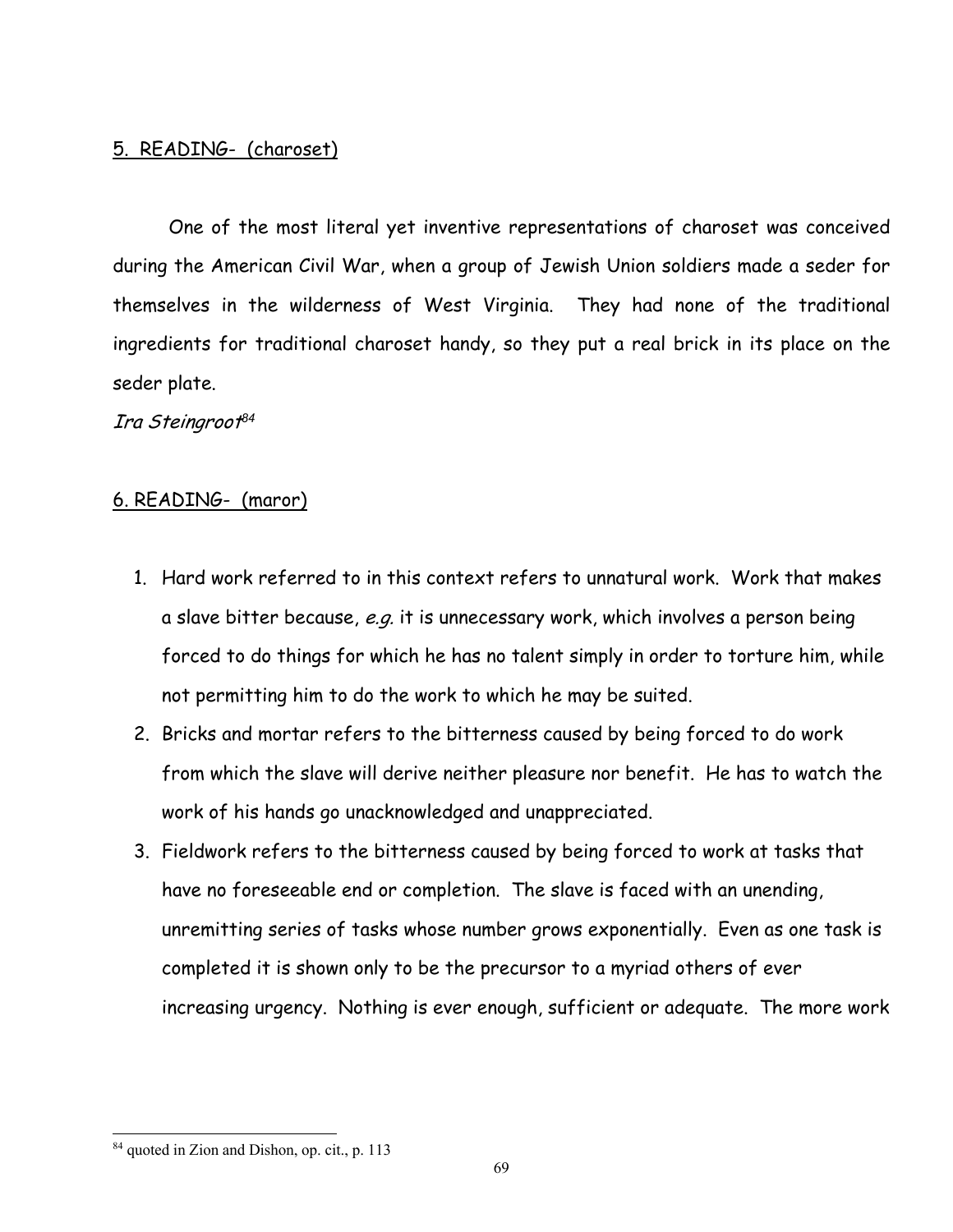the slave does, the more successfully he completes his task, the more pressured and stressed he is made to become.<sup>85</sup>

## 7.READING – (matzah)

As a paradoxical symbol of both oppression and liberation, the matzah embodies the creative tension of the seder itself, a complex interweaving of celebrating freedom while identifying with bondage. Those bearing the burdens of suffering, pain and disruption can easily relate to this ambiguity- treatments can be both healing and worse than the disease, care can be helpful and harmful, medical struggles can be both stifling and life-affirming, disease may bring secondary gains alongside weakness and diminishment, and emergence can feel like a curse and a blessing. Just as one must not deny the horror and the loss, one must also not neglect the moments of joy, love, peace and fulfillment.<sup>86</sup>

## 8. READING- (matzah)

The seder ritual seems to have it backwards: One would think that we should first eat the *marror*, the bitter herbs, just as the bitter slavery preceded the liberation, when matzah was created. But in truth, our chronology is not so simple- we need to have tasted freedom to deeply understand oppression. As flat and tasteless as it may seem to our jaded palates, freedom/matzah ought to be savored first- maybe its lingering aftertaste can help see us through suffering and affliction. This matzah-then-marror order also points to the ongoing need to free ourselves, again and again, or more and more, and urges us to confront every form of slavery, at each stage of life. Finally, the marror "sandwich" compels us to integrate its bitterness with the sweetness of the

<sup>85</sup> Worch, op. cit., p. 96

<sup>86</sup> Weintraub, Rabbi Simkha, "The Outstretched Arm: Seven Healing Lessons of the Matzah", Spring 1997, p. 1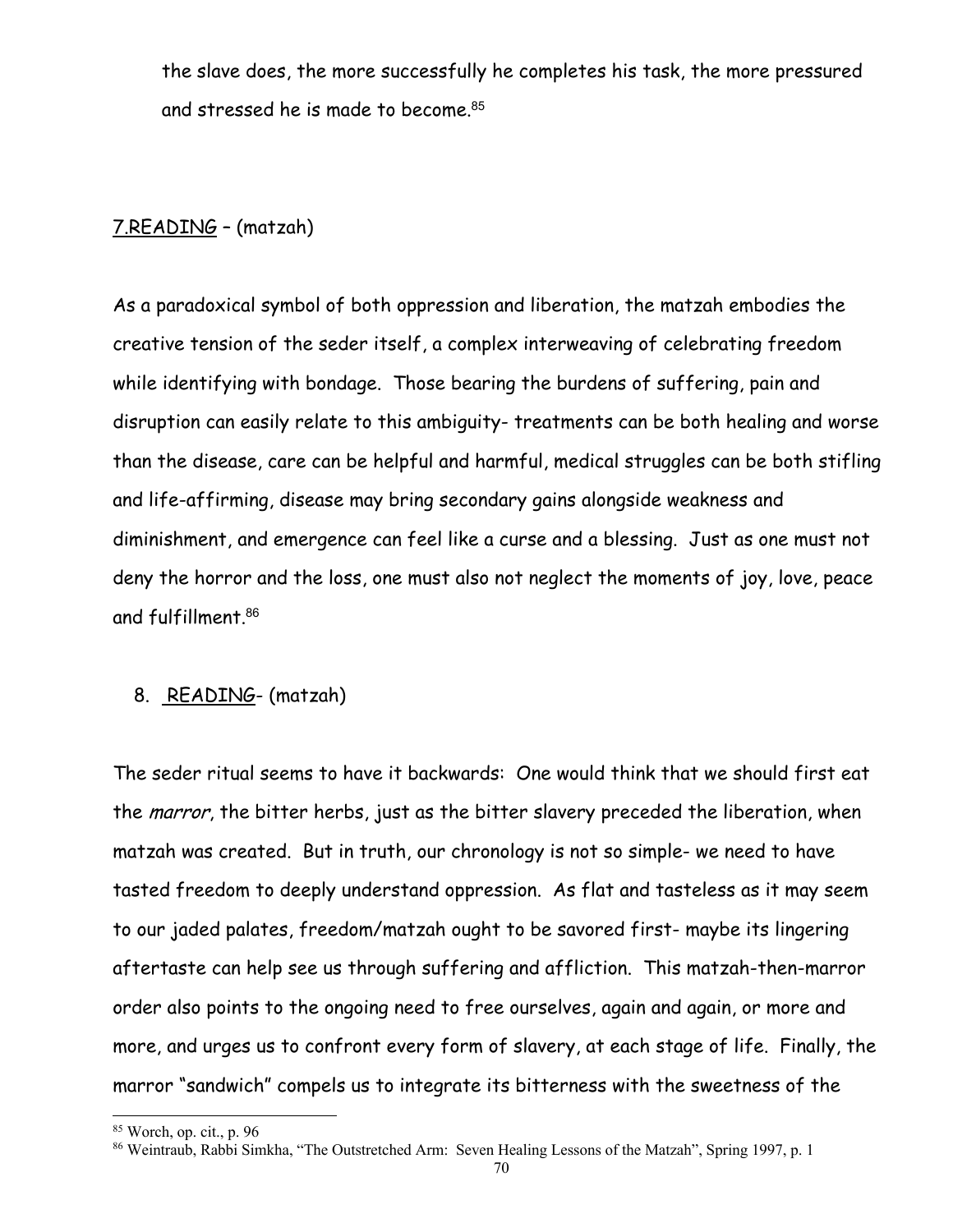haroset (ironic, in itself, since, one would think, these "bricks of slave labor" ought not be sweet!)- and to frame it between two pieces (of) matzah, our "freedom bread."<sup>87</sup>

# 9. READING- (maror)

As a lesson from our bitter experience in Egypt, where Pharaoh oppressed the Jews with "harsh labor", the Torah forbids a Jew from forcing a slave to do "harsh labor" (Leviticus 25:46). As Maimonides explains: "What is harsh labor? It is labor that has no limit or a job that it is not needed, but rather had been conceived only to keep the slave from resting. . . One cannot say to one's slave: "Dig in this place" if there is no need for it. Even if the command (is) to heat up a cup of water, or to cool one, if it isn't needed it is forbidden." (Mishneh Torah, Legislation regarding Slaves, 1:6) Though he acknowledged that slavery was a legal part of the economic system in the Bible and even in his own era in Egypt, Maimonides recommends that slave owners and by analogy, employers treat those working for them in ways much more humane than even the law might allow. "It is pious and wise to be compassionate and to seek justice, not to add to the burden on one's slave and not to cause the slave distress. . . The earliest Rabbis would share the very same foods they ate with their slaves, making sure the slaves ate before the master's own meal. Also the master should never humiliate the slave with violence, physical or verbal, nor should one shout or show anger to a slave. Rather speak always politely and be attentive to their complaints. . . Strive to behave like God showing compassion to God's creatures." (ibid., 9:8)<sup>88</sup>

10.READING- (Hillel Sandwich)-

 $87$  ibid., p. 8

<sup>88</sup> Zion and Zion, p. 89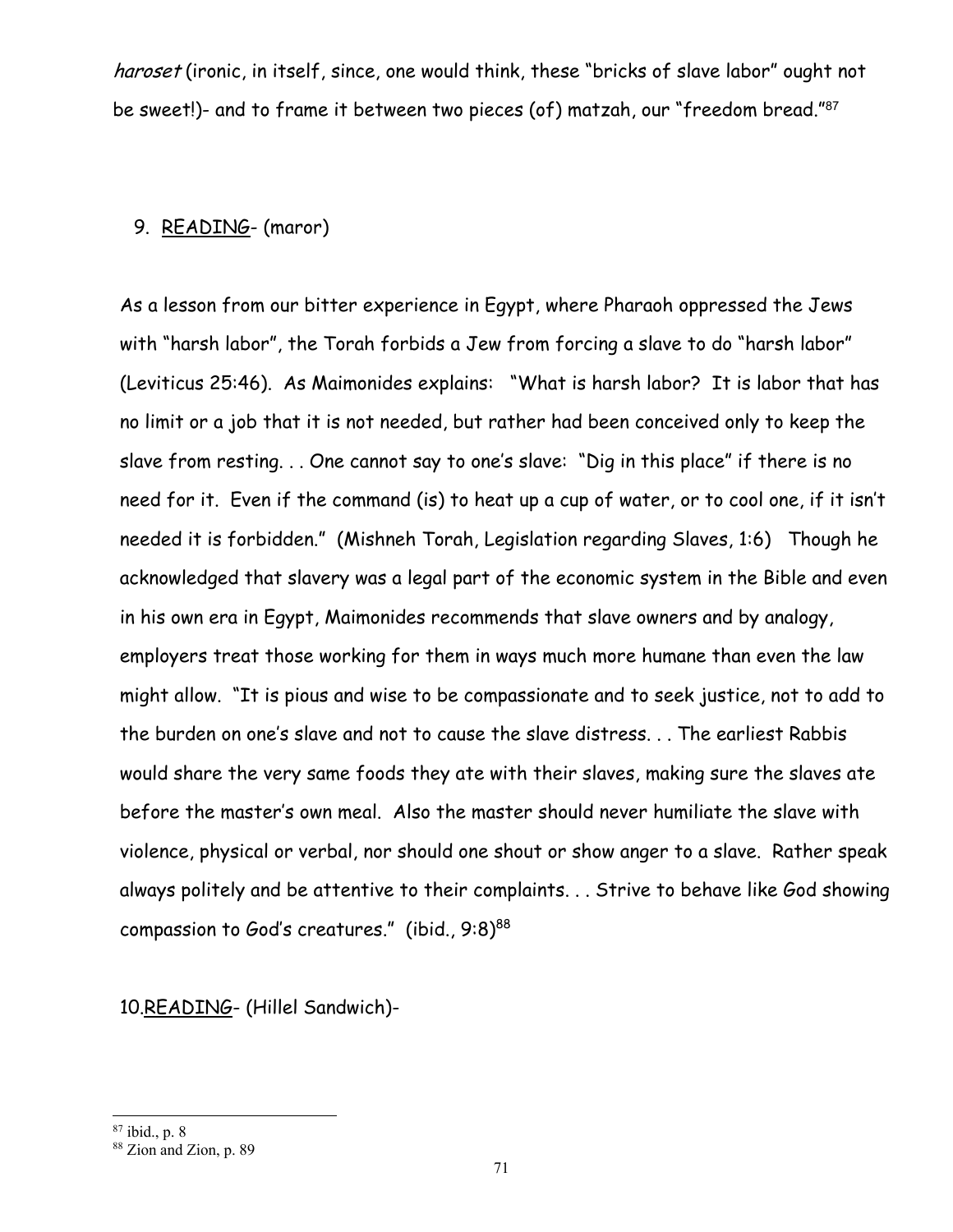While we may understand that maturity means accepting that life is the integration of the bitter and the sweet, the sandwich also reminds us that we live our lives 'in-between'. We hang in the balance, alive, but not immortal, sandwiched between a fragile, limited, animal self and our eternal Divine image.<sup>89</sup>

## 11.READING (matzah)-

The making of matzah (mixing the flour with water, perforating the dough, getting it into the oven) must be completed very quickly- in no more than eighteen minutes. Chamets, on the other hand, results from a lengthy, delayed process. (Indeed because of the natural fermenting agents in the air, anything left lying around will eventually become chamets.) Since the production of matzah requires immediacy, no delays, it is associated with the ever fresh, brand-new. Kabbalistic imagery characterizes this as yesh ("something") from ayin ("nothing"). Matzah symbolizes a continuous renewal of the creative process and of the very work of creation itself. And, therefore, to the extent that we internalize this approach of perpetual renewal, we effectively devote ourselves to seeking what is newly born each day.

We don't eat anything else after the *afikoman* because we don't want to dilute or dull the memory of the taste of matzah. We want the novelty of each moment, the literally awesome thrill of "something from nothing," to linger in our mouths throughout the entire year.

Of course, after Pesach ends, we revert to eating chamets. And that is why, the Berditchever concludes, we need the 248 performative commandments: to remind us of the reality of God during the rest of the year. A truly radical thought: if the taste of matzah- of the immediacy of God's creative power- could truly stay with us

<sup>89</sup> Dickstein, op. cit., p. 12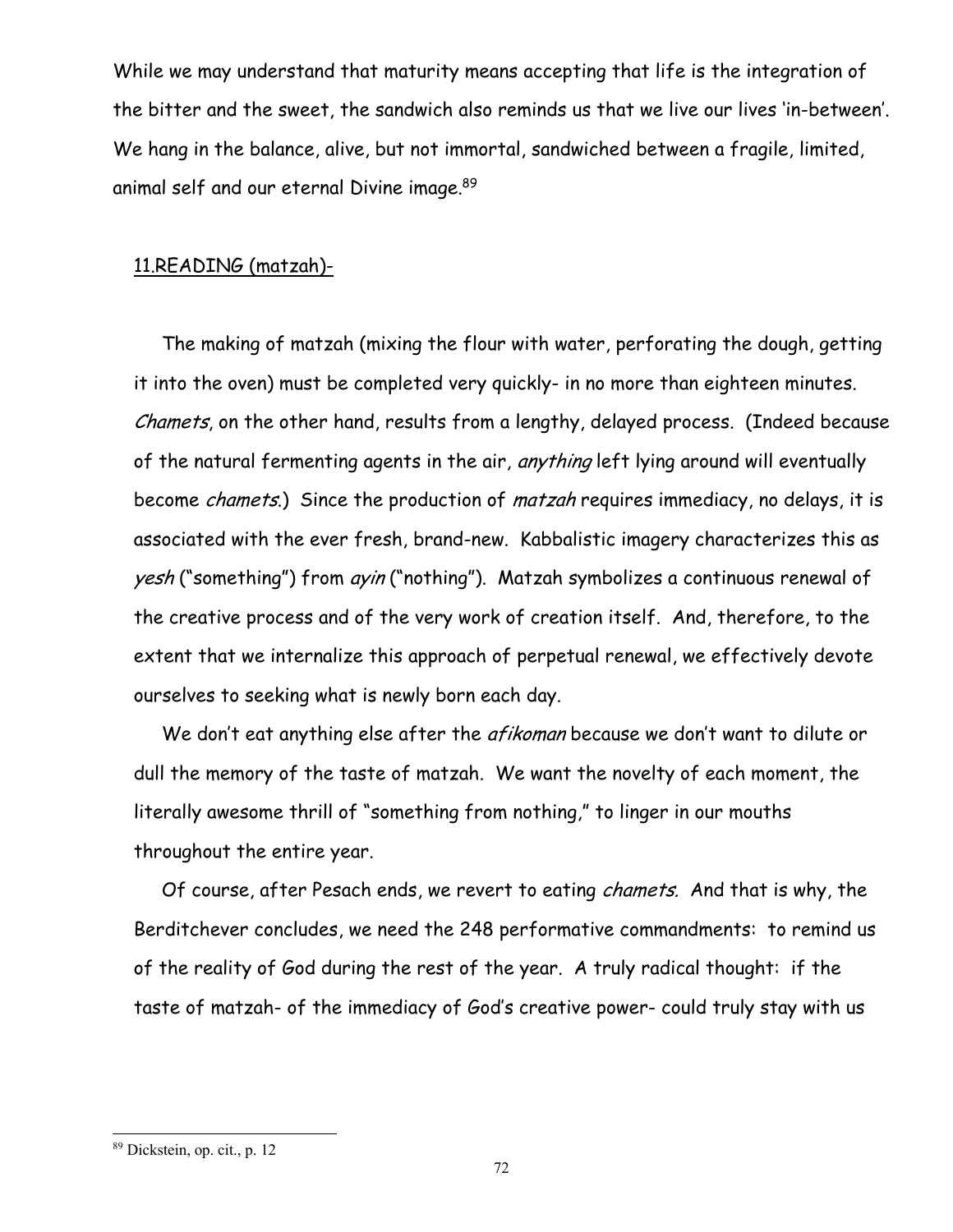throughout the year, then that would be the only *mitzvah* we would need to remain in the presence of God!<sup>90</sup>

# 12. READING (matzah)-

This is a very poor bread we eat in this Exile. . . as long as we not have our own home. . . we can only be called guests. . . we sit by strange tables. . .even if the table is broad and affluent. . . the greatest thing we can say is that we are eating very poor bread. . . even the fame that Jews achieve here in these lands can only be called a subtle variation of slavery. . . the souls of the leaders are bound up with others. . . only when we establish our own homeland can we truly be called a free people. . . but what are we doing to attain this noble state of being truly free?<sup>91</sup>- Rabbi Israel of Rizhin, 19<sup>th</sup> century

### WASHING OUR HANDS

### 1. READING-

Before eating, we wash our hands, thanking God for the commandment which impels us to mindfulness. What does washing our hands tell us? That we can become clean; that our bodies are sacred and deserving of care. Why wash hands, and not feet, as our Middle Eastern ancestors did? Not just because it's impractical for seder guests to doff shoes, but because hands are the instruments with which we work in the world. It is our hands which plant and write, which caress and create—and also our hands which strike and poison and smash. We wash our hands not to absolve ourselves of responsibility, but to

<sup>90</sup> Hoffman and Arnow, Volume One, op. cit., p. 204

 $91$  Klein, op. cit., p. 52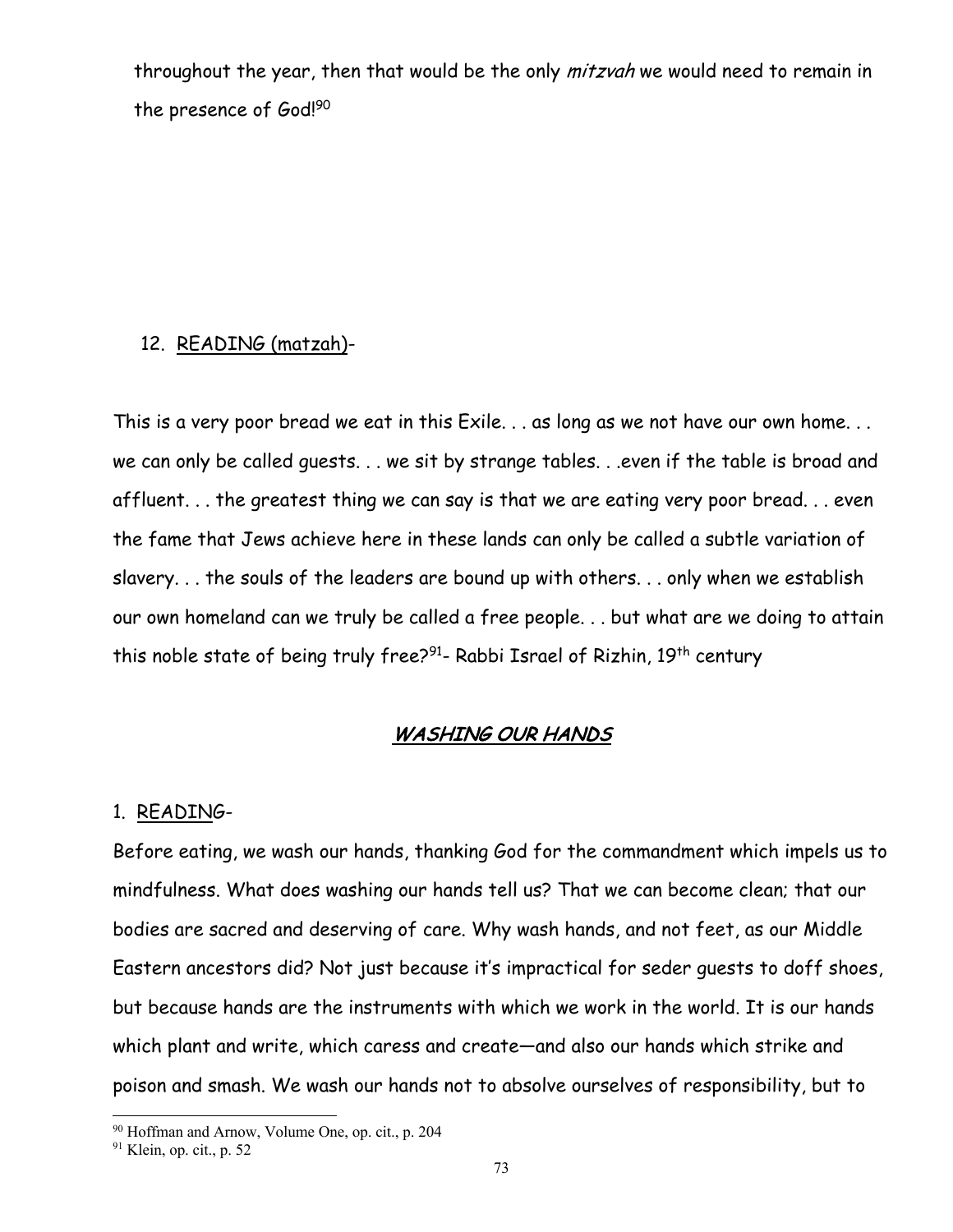affirm the need to make our hands holy. At this season of freedom and rebirth, we consecrate our hands to the task of building freedom for all who suffer. <sup>92</sup>

# SHULCHAN ARUCH-LETS EAT

#### 1. READING-

Eggs: The eggs are a symbol of springtime, fertility, the giving of life. We are reminded of Pharaoh's threat to kill newborn Jewish babies, and of the courageous midwives who refused to carry out his orders. The egg also teaches us, "the longer things are in hot water, the tougher they become." Such is the case in the "oppression cooker" of life.

We dip the eggs in salt water to taste the tears which accompany birth and death in times of slavery and freedom.<sup>93</sup>

### 2. READING-

An egg symbolizes an intermediate stage between the hen and the chick. It is perpetually in a state of *about-to-become*- no longer a hen, not yet a chick. In this way an egg hovers between the generations, just as we constantly hover between who we were and who we will become.<sup>94</sup>

<sup>&</sup>lt;sup>92</sup> The Velveteen Rabbi's Haggadah for Pesach

<sup>93</sup> New Jewish Agenda, op. cit., p. 78

 $94$  Hoffman and Arnow, Vol. I, op. cit., p. 101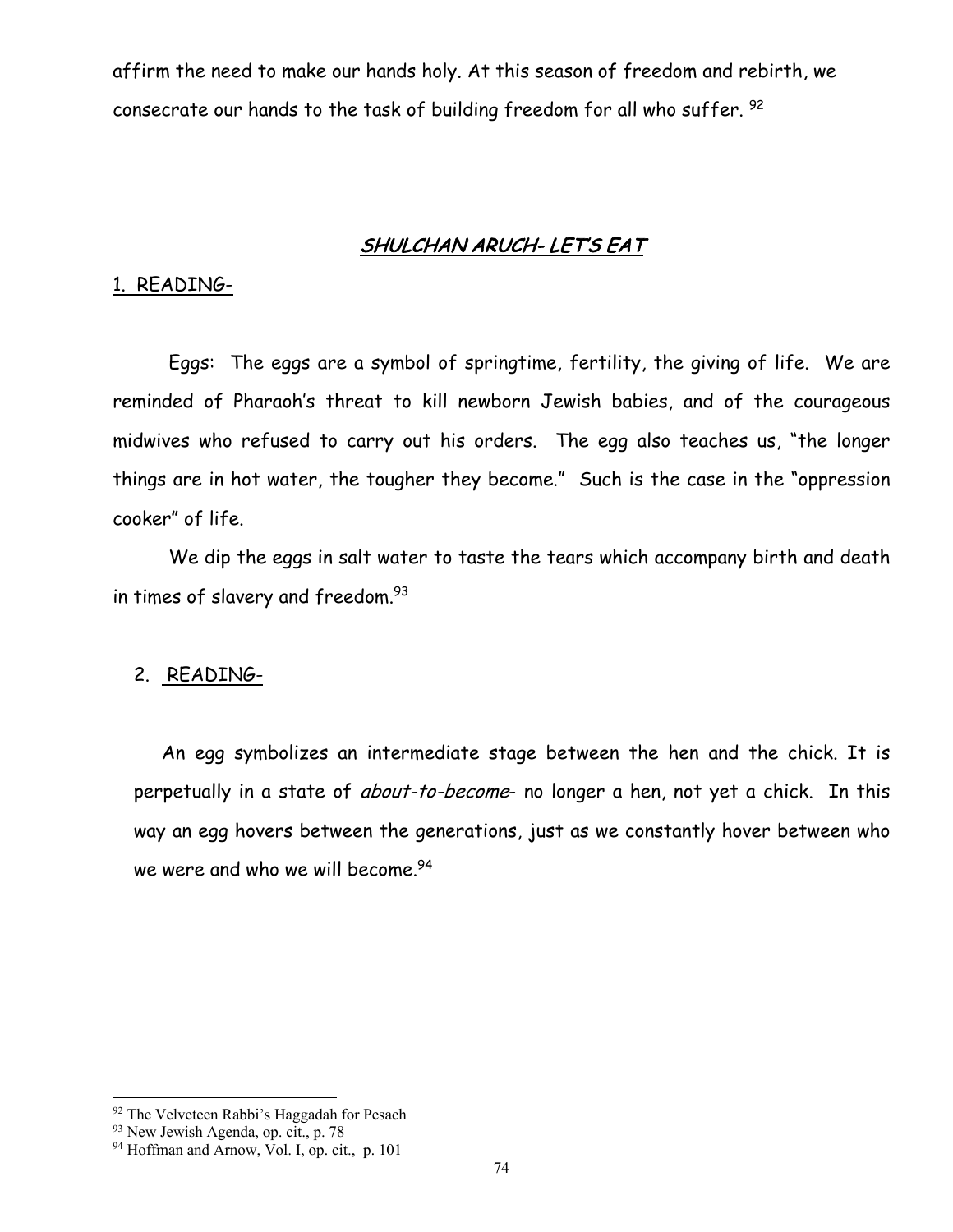### AFIKOMAN

#### 1. READING-

When some of us were children, this moment was the high point of the seder. This was the time we would search for, and always find, the afikoman, a portion of the middle matza that had been hidden at the beginning of the seder. We knew that the seder could not be completed until the afikoman had been found and redeemed with gifts so that everyone could be given a piece to nibble for desert.

Even as children, we knew that it wasn't possible to find everything that was missing in life. As much as we prized the gift we received from our bargaining, it was the hunt that we really loved, running through the rooms and turning everything upside down.

The older we get, the harder the search becomes. We aren't always sure now what we are seeking, what the afikoman means to us, which dessert will bring us a sense of completion and satisfaction. Unlike during our childhood search, there are now fewer loving and reliable coaches in the next room giving us clues. There are no guarantees that we will find what we are looking for. But this we know: it is still the search that is important, the looking, the running, and the turning everything upside down.

# Joy Levitt<sup>95</sup>

# 2. A THOUGHT

One of the most unusual aspects of the seder is that it can't continue until the children find the afikoman. This means that the kids have a lot of power. Can you think of other times when children have that much power? Why did the people who made up the seder want to make children so important to it?

Sheila Peltz Weinberg<sup>96</sup>

<sup>&</sup>lt;sup>95</sup> Levitt and Strassfeld, op. cit., p. 89 <sup>96</sup> ibid.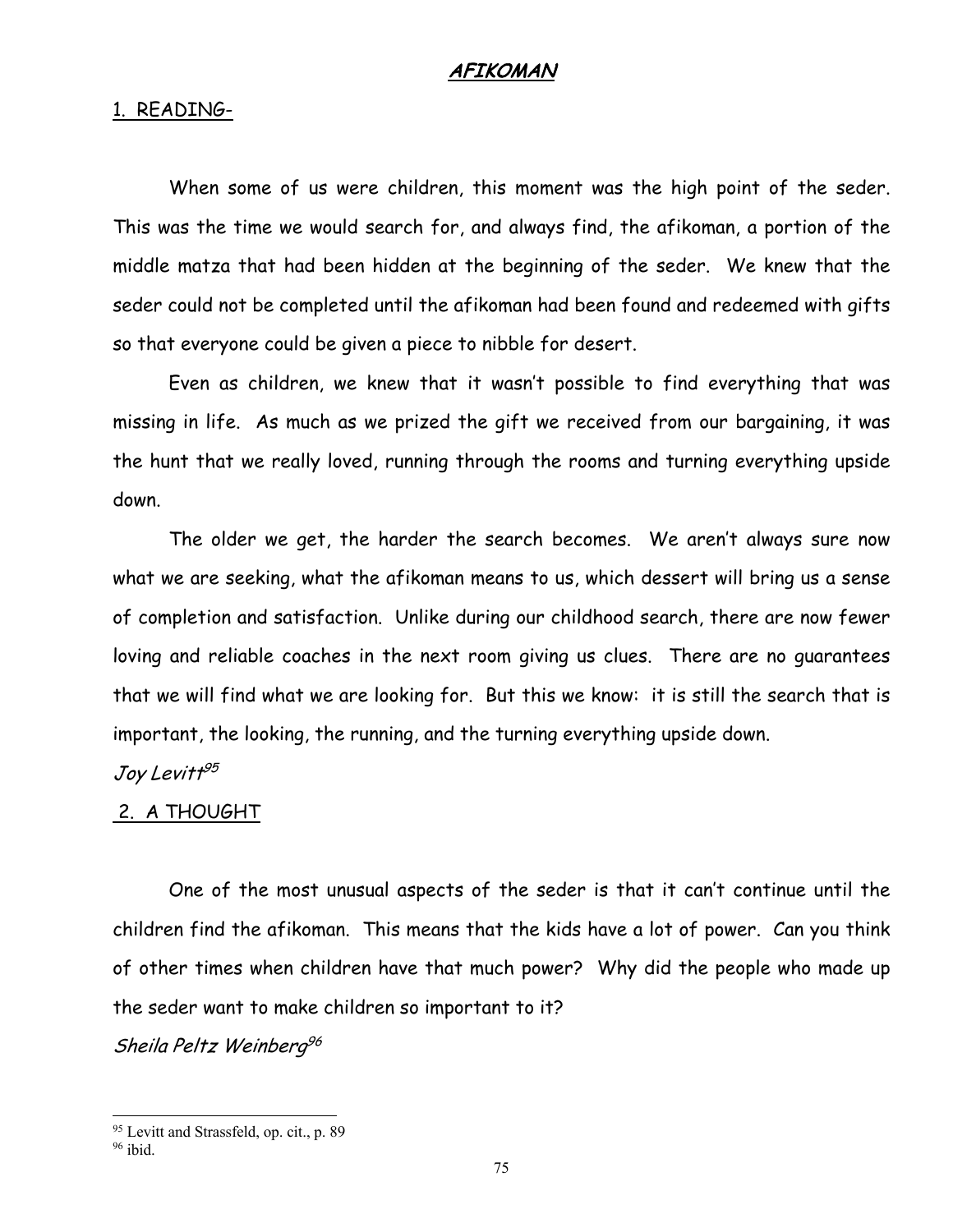# 3. ON BIRKAT HAMAZON

I once heard a beautiful explanation from R. Moses Feuerstein of Boston. The key phrase of the verse is lo ra'iti, standardly translated as 'I have not seen'. The verb, ra'iti, though, occurs twice in the Book of Esther with a quite different meaning. 'How can I bear to watch (eichachah uchal vera'iti) the disaster which will befall my people? And how can I bear to watch the destruction of my family?' (Esther 8:6).

The verb here does not mean 'to see'. It means 'to stand by and watch, to be a passive witness, a disengaged spectator'. Ra'iti in this sense means to see and do nothing to help. That, for Esther as for the Psalmist, is a moral impossibility. We may not 'stand idly by the blood of our neighbor'. We are our brother's keeper.

Translated thus, the verse states: 'I was young and now am old and I have not merely stood still and watched when the righteous was forsaken and his children forced to beg for bread.' Read this way, not only does it make sense, it also emerges from the core of Jewish sensibility. It ends the grace after meals with a moral commitment. Yes, we have eaten and are satisfied. But that has not made us indifferent to the needs of others.

The conclusion of the meal, so understood, echoes the opening of the seder service with its invitation to 'all who are needy – come and eat.' Maimonides writes about the command to rejoice on the festivals: 'And while one eats and drinks himself, it is a duty to feed the stranger, the orphan, the widow and other poor and unfortunate people, for he who locks the doors of his courtyard and eats and drinks with his wife and family, without giving anything to eat and drink to the poor and bitter in soul – his meal is not a rejoicing in a divine commandment but a rejoicing in his own stomach…Rejoicing of this kind is a disgrace to those who indulge in it.' (Hilkhot Yom Tov 6:18).<sup>97</sup>

 $97$  Sacks, op. cit., pp. 66-67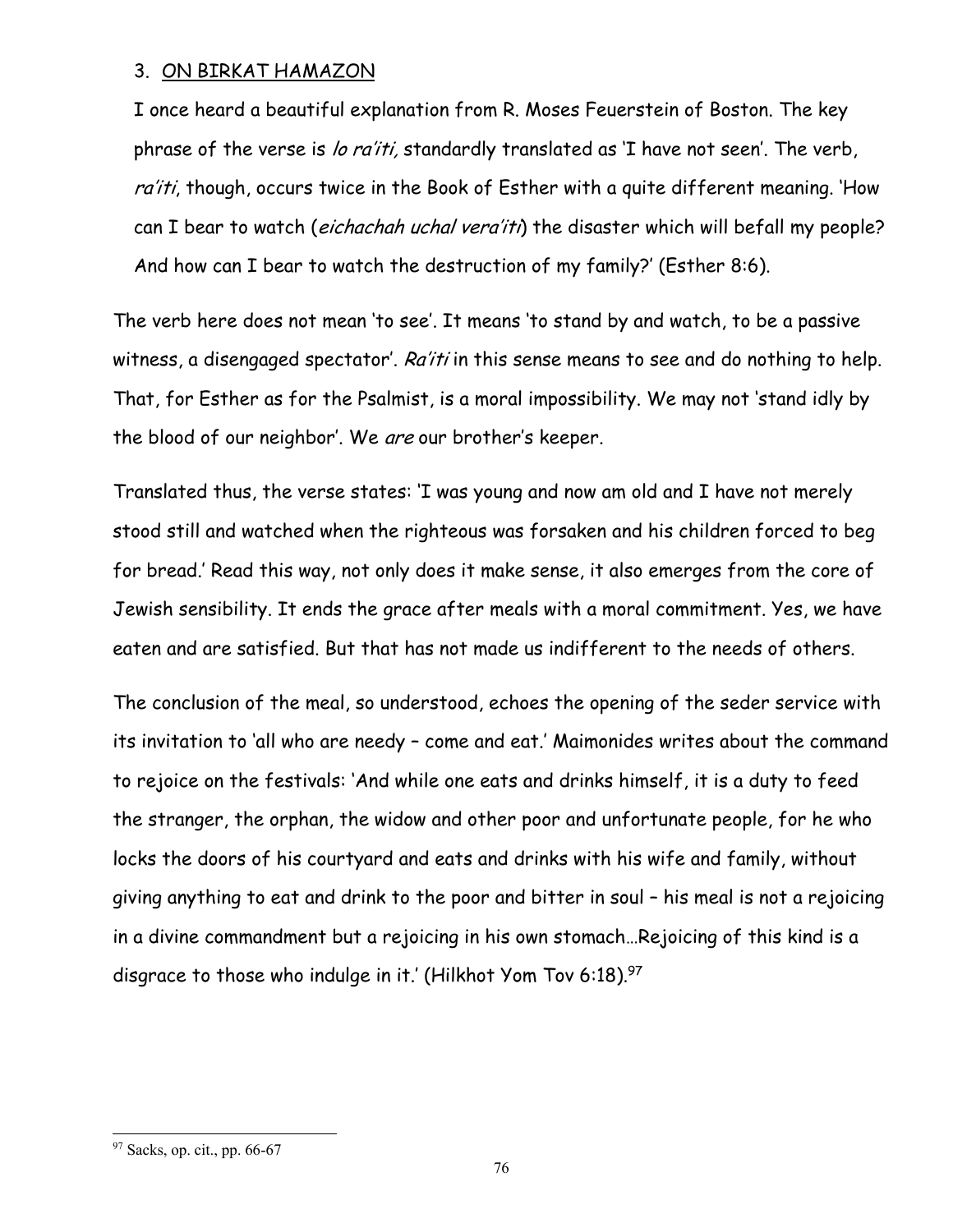# OPENING THE DOOR FOR ELIJAH AND DRINKING FROM THE CUP OF MIRIAM

## 1. READING-

Medieval folklore suggests a pragmatic reason for opening the door: the fear of spies and informers who might accuse the Jews of drinking the blood of a Christian child or using it for making matza. The Jews wanted to see who might be eavesdropping and spreading malicious -in fact, deadly -rumors about the seder. <sup>98</sup>

### 2. READING-

# THE CUPS OF MIRIAM AND ELIJAH DRAWING FROM THE PRESENT / WAITING FOR THE FUTURE

# Lift Miriam's Cup and recite: (a cup of water)

In the years of wandering in the desert, Miriam's well accompanied the Israelites. According to tradition, Miriam's well is still with us. Every Saturday night, at the end of Shabbat, its waters flow out into wells everywhere in the world.

While the return of Elijah is left to the future and all its potential, Miriam is present with us always. She is here to provide healing, inspiration, and wisdom. She and her waters sustain us as we await Elijah.

There is still a long journey to freedom, a long while before Elijah can herald the messianic age. Miriam the prophet calls us to work for- not wait for- that day.

She sustains us with the most basic substance on earth- water that cleanses and heals. She lifts our hearts as she leads us once again in song and dance.

Elijah's cup remains untouched by us. But we now drink from Miriam's cup, the nurturing waters of Miriam's well.

<sup>&</sup>lt;sup>98</sup> Zion and Dishon, op. cit., p. 139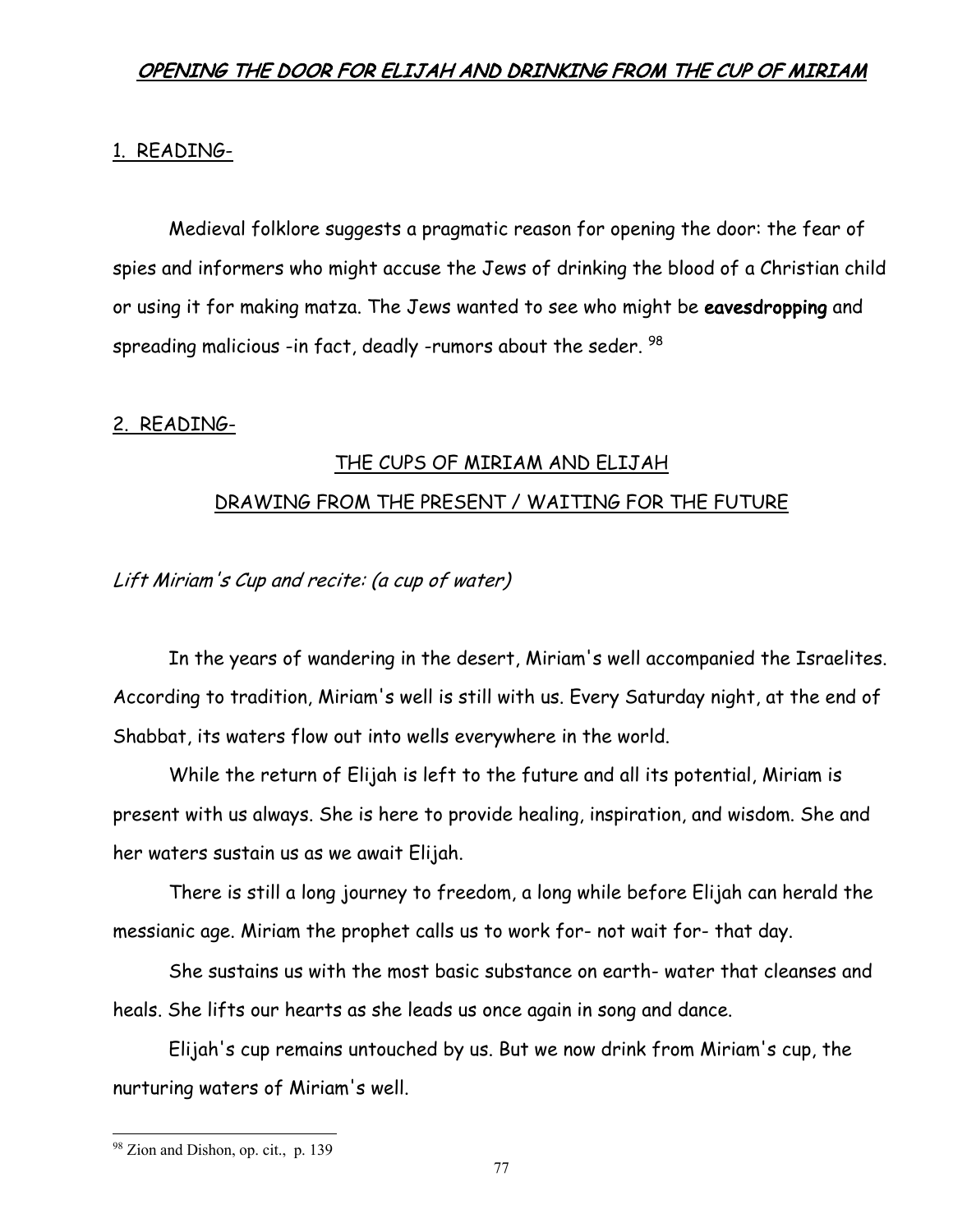### Barukh atah adonay elohenu melekh ha'olam shehakol nihyeh bidvaro.

Praised are you, Eternal One our God, sovereign of all worlds who creates all things.

or

Nevarekh et ruakh ha'olam shehakol nihyeh bidvareha.

We bless the spirit of the world, who creates all things.

# Everyone sips from Miriam's Cup as it is passed around the table.<sup>99</sup>

# 3. READING-

A midrash teaches us that a miraculous well accompanied the Hebrews throughout their journey in the desert, providing them with water. This well first appears in the story of Hagar (Genesis 21:19) where we find Hagar stranded out in the desert with her son, Ishmael, with no water left to drink. She lifts up her voice and cries. In response (actually, to the cries of her son) her eyes are opened, revealing a well. The same well was given by God to Miriam, the prophetess, to honor her bravery and devotion to the Children of Israel. Both Miriam and her well were spiritual oases in the desert, sources of sustenance and healing. Her words of comfort gave the Hebrews the faith and confidence to overcome the hardships of the Exodus. We fill Miriam's Cup with water to honor her role in ensuring the survival of the Jewish people. Like Miriam, Jewish women in all generations have been essential for the continuity of our people.<sup>100</sup>

<sup>&</sup>lt;sup>99</sup> Levitt and Strassfeld, op. cit., p. 118

<sup>100</sup> Kagan, op. cit., p. 131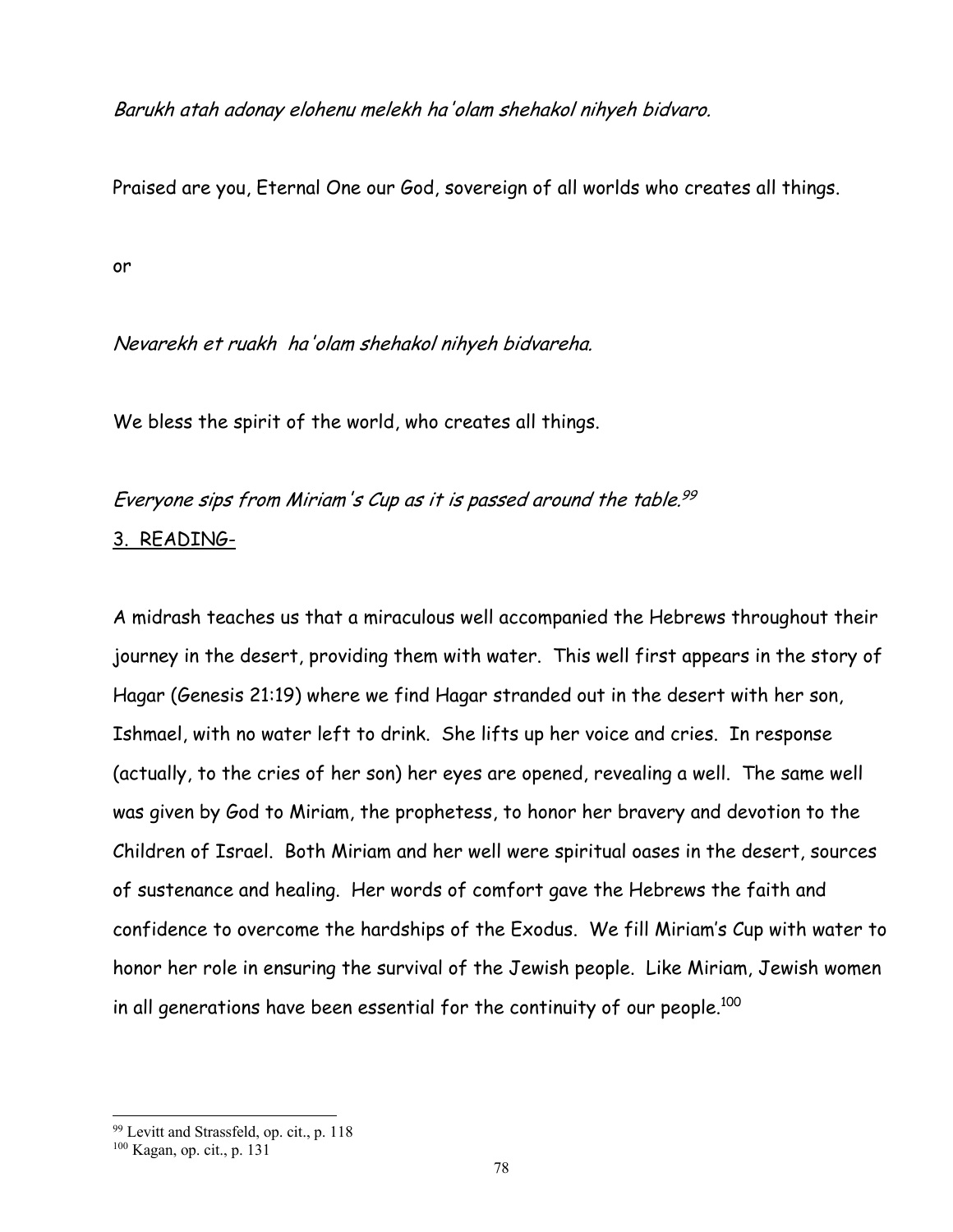### 4. READING-

What an incredible contrast these two images present! We open the door to let Elijah the Prophet, the harbinger of peace, enter, and at the same time we let our anger out and call for the destruction of our enemies and the enemies of God. How can we explain this dichotomy?

Look at the way the Psalmist recommends dealing with our own anger, for we cannot and must not deny our anger. Anger management involves expressing our anger and then handing it over to God. Let the Lord of Justice, the Lover of Righteousness, do what has to be done. It is not for us to wreak revenge upon the ignorant. Holding on to anger is another attachment, another Mitzraim. Those who "call upon the Name of God" are called upon to detach from their anger and by doing so become transformed into God's Peacemakers.

We were abused in every generation- Mitzraim being the archetype- but the Torah teaches us that we must transcend the "normal" or human response of revenge. Mitzraim received the karmic response directly from the Holy One Blessed be She. We are not to hate the Mitzrim for what they did to us, but rather must rise up into a state of compassion for the blindness of God's shadows.<sup>101</sup>

# 5. READING-

# We ask that those who with their actions plant the seeds of misery or the seeds of hypocrisy or the seeds of pollution or the seeds of destruction be allowed to see, feel and taste of the fruit of these actions:

Those who instigate wars, who force children out to kill or be killed, to learn a lesson of "it's them or us".

<sup>101</sup> ibid., p. 173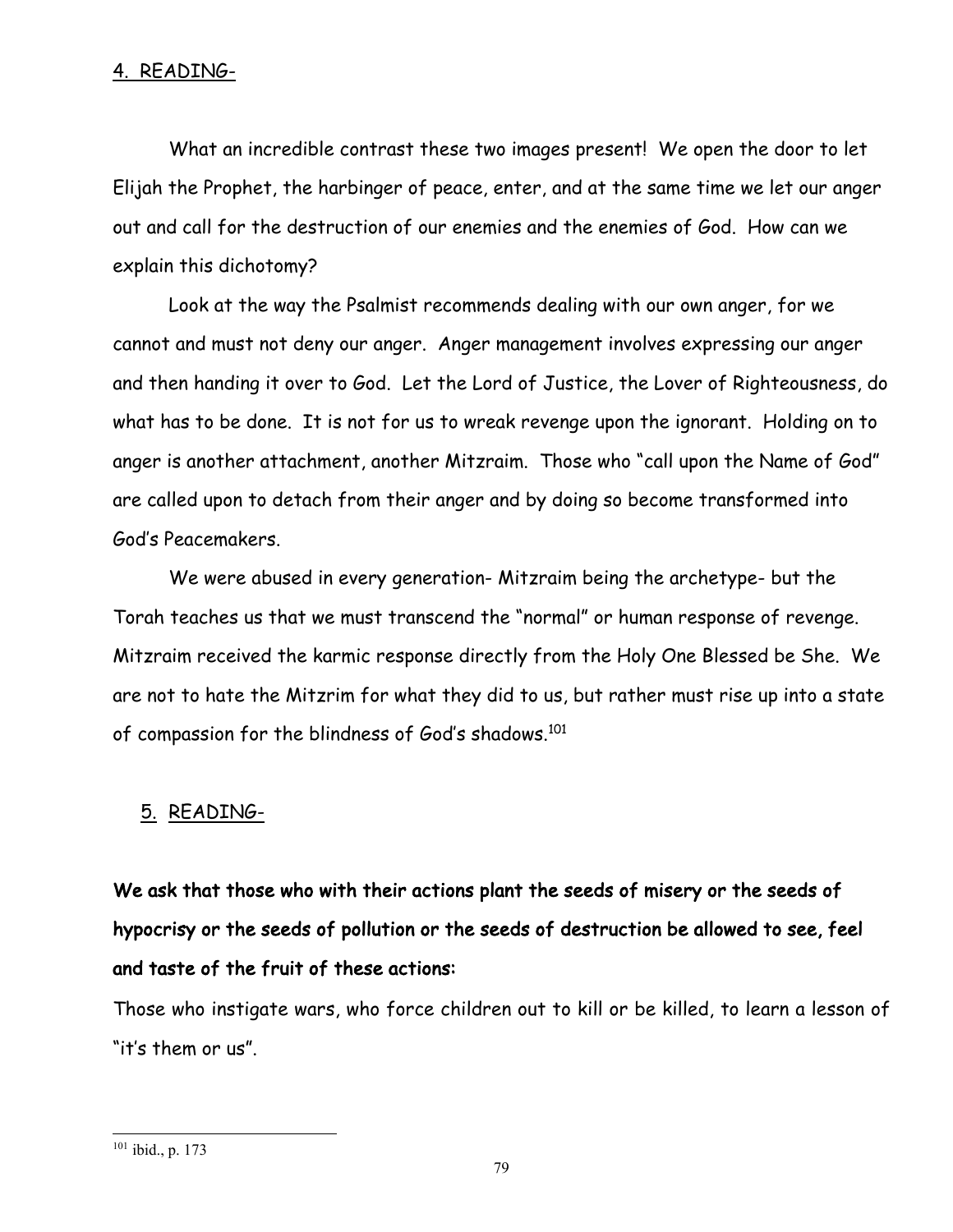Those who participate in creating untrue reality maps when they lie by commission or omission.

Those who use their religious or political belief systems to create distance and disharmony between themselves and their fellow travelers on planet earth.

Those who trick, cheat or steal from those more helpless than themselves- - the elderly, the widow, the immigrant, the employee.

Those who physically, emotionally or sexually abuse their spouses, children, parents, or animals and then don't even seek psychological help.

Those who first, last and always only think of themselves, who behave thoughtlessly and dishonor the concept of "friendship".

Those who are unwilling to take responsibility; those who are quick to blame others without seeking to understand the part they play(ed) in a given outcome.

Those who self-righteously condemn other countries for doing what they or their country did at another time in history. . . Those who ask other people and other nations to do what they themselves are unwilling to do.

Those who put profit before life. . . those who burn grain rather than give it away; those who cut down the rain forests; those who use animals for cosmetics testing; those who create internal and external pollution; those who make the decisions to allow toxic gases to be emitted in the workplace and hazardous waste to be disposed of in an unacceptable fashion.

Those who are unwilling to change their lifestyle to ensure the survival of the planet.

(Are there any others whose deeds need to be mentioned here?)

And if after tasting the fruit of their actions, they still choose to continue with these actions, then onto them we say SHEFACH CHAHMATCHAH, may an appropriate form of chamah, of wrath, be spilled upon them.102

<sup>102</sup> Roekard, op. cit., pp. 53-54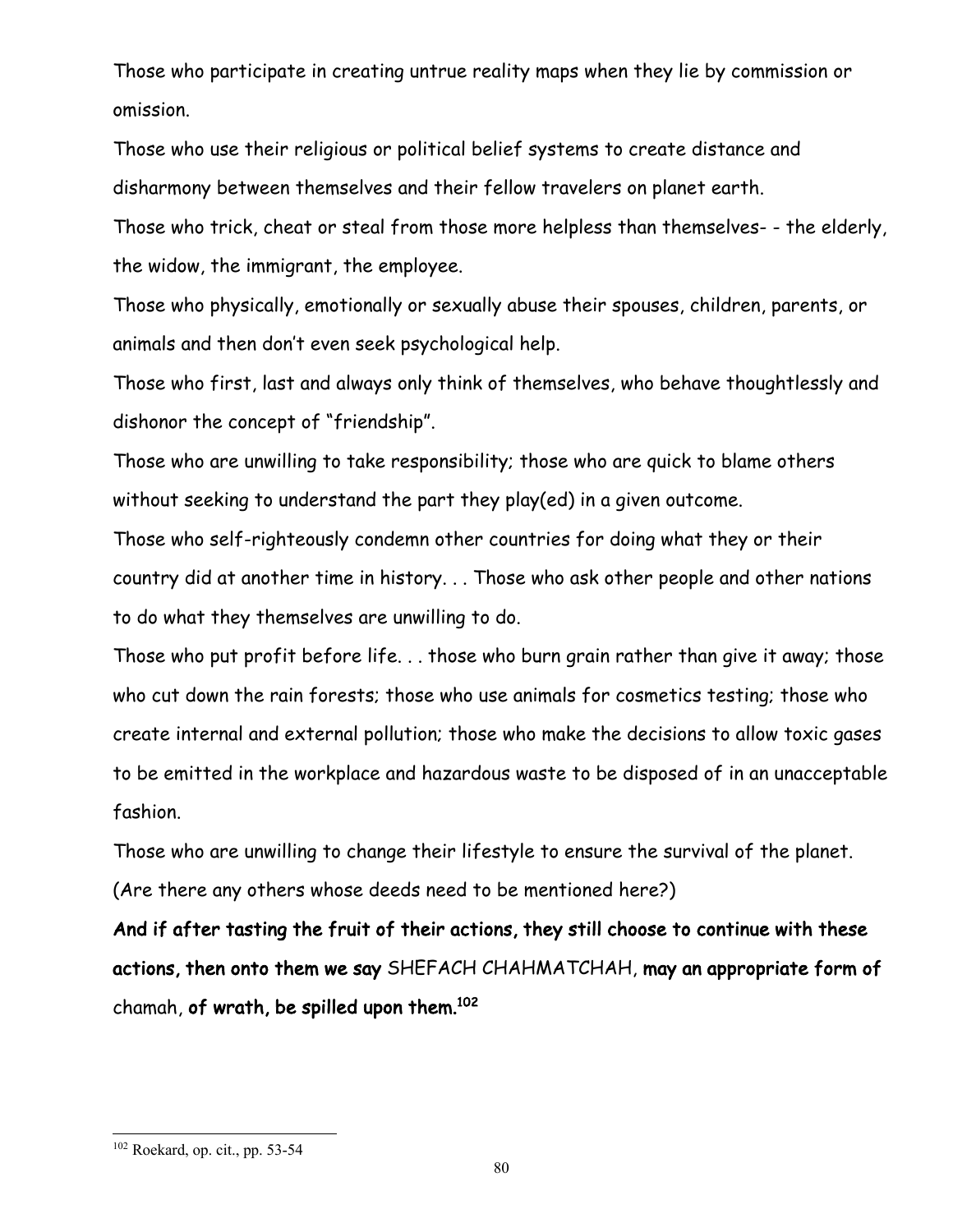# 6. A THOUGHT-

IRAQ 2006- Forward Operating Base Sykes- As we began the seder and were introducing ourselves, one participant said- "I'm glad that we are locked in this CONNEX behind closed doors in a relatively secure place, for our own protection." When we opened the door for Elijah, there was a moment of hesitation and a collective intake of breath. Wow! There was a real feeling of risk and some danger, but I decided that it was critical that we open the door and proudly sing Eliyahu HaNavi. We read about other doors in history, flung open by the Spanish Inquisition, the Crusaders, the Nazis. (see below #7) It was a powerful, powerful moment and a huge assertion of freedom in this hostile place.<sup>103</sup>

# 7. READING-

This door could be the Temple door, opened in Jerusalem on the seder night to receive those who came on foot from all around the country to appear in the place where God could be most intimately encountered.

This door could be the door of every synagogue, opened throughout the ages to demonstrate Jewish innocence before the slanderers who spread rumors of terrible things Jews did behind closed portals on the Seder night.

This door could be the door of every Jewish home, opened before the hostile neighbors to show that the Seder celebration was meant to harm none, but to promise justice for the oppressed- and retribution for the oppressors.

This door has also been opened by our oppressors themselves: by the Spanish Inquisition, taking our people out to false trials and executions; by the SS troops of Hitler, dragging our people from their hiding places or their dining tables; by the secret police of the Soviet KGB, hustling our people off to torture in prison or to the Siberian wastes.

<sup>103</sup> Rabbi Bonnie Koppell, from my Iraqi Journal, 2006, Forward Operating Base Sykes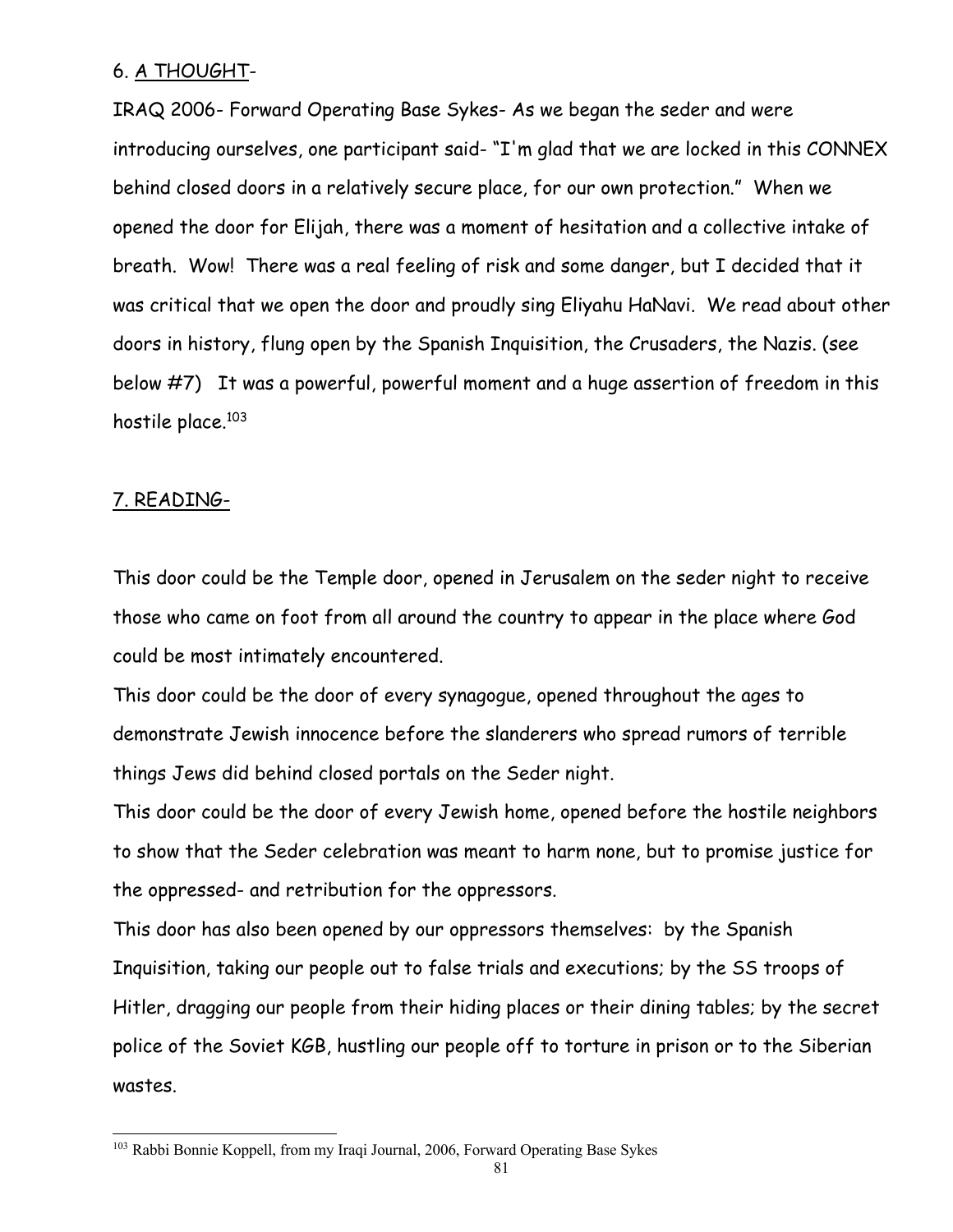But doors have two sides. We spend some moments now recalling how this door has been opened to throw us into the terrifying night of suffering, but let us also recall how it has been opened to rescue us from that night and hold aloft the hope of suffering's end. May God punish those who have thrown innocents into the void; may God protect those who have saved them.<sup>104</sup>

### 8. READING-

What do we do with the prayer "Pour out your wrath"? Is it possible to strike it out of our Haggadah? These awful words! Nowadays there are people who love us. And there are people who don't. But how can we curse even those who hate us with these horrible words? I can't hate. And I won't teach our children to hate. I understand the pain of the Jews, the pain and the fury that went into this prayer hundreds of years ago. The ugly face of anti-Semitism exists today, too, but not to the extent where, God forbid, we should teach our children this prayer. The foolish and the malicious can be condemned. They can be pitied. But we can't hate them- and make God part of this hatred.- Yehiel Weingarten, 1936<sup>105</sup>

### 9. READING-

Many liberal and feminist Haggadot take issue with the wrathful, adversarial stance adopted in this section of the Haggadah. While we must continue to be vigilant with respect to those who seek to harm us as Jews, we must also be open to the possibilities of mutual understanding. In the Bible, Elijah the prophet, the figure whom we invite to our homes at this point in the Seder, represents an uncompromising, combative attitude with respect to those who reject monotheistic belief. In Malachi 3:24, however, it is Elijah who will reconcile (v'heshiv) estranged parents and children. But in the Talmud,

<sup>104</sup> Levy, Rabbi Richard, On Wings of Freedom, NJ: Ktav Publishing House, 1989, pp. 95-96

 $105$  Zion and Zion, op. cit., p. 115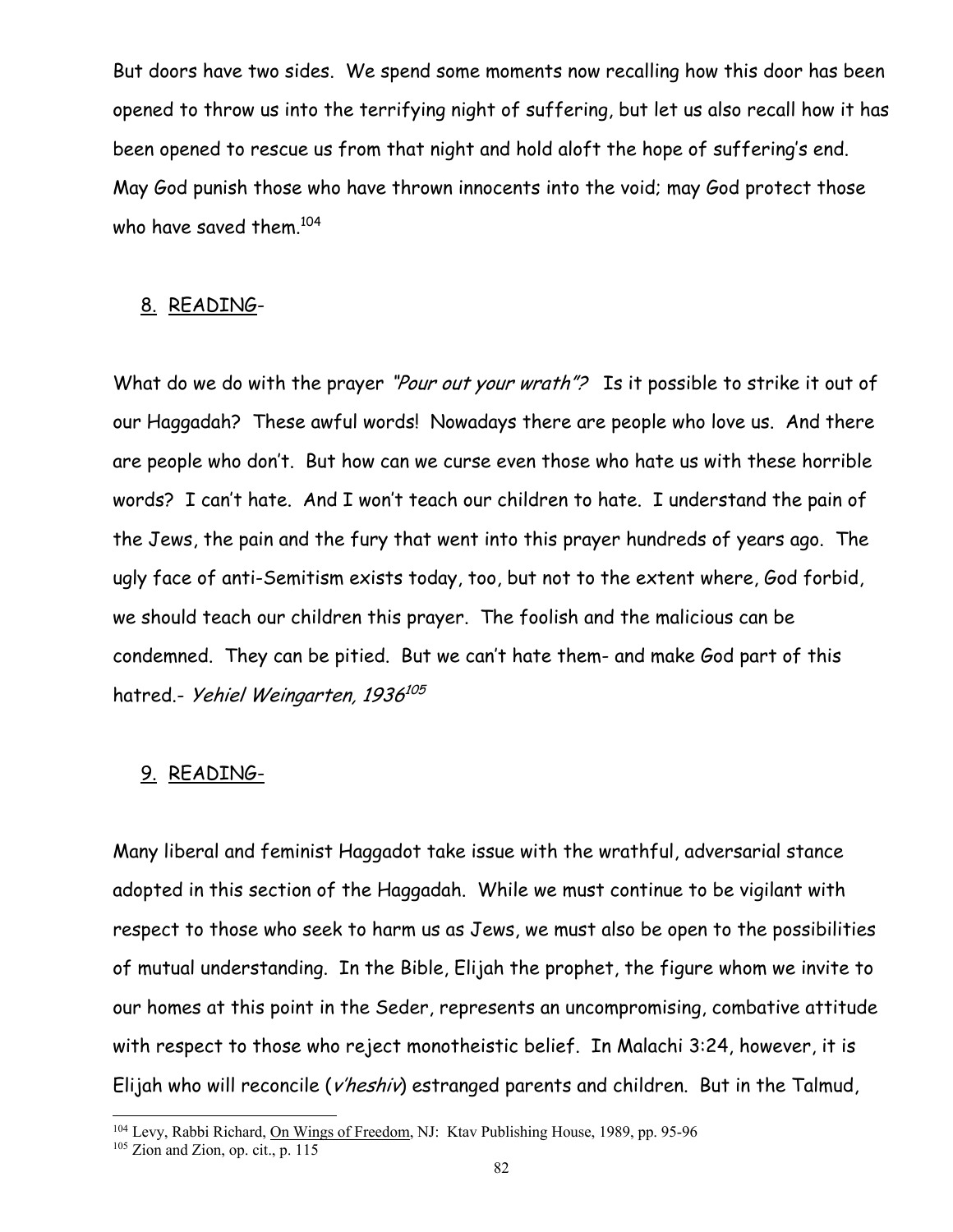Elijah is invoked as the figure who will answer (meshiv, a different form of the same verb used in Malachi) open questions and resolve nagging legal controversies. When we welcome Elijah to the Seder, it helps to think of him not only as an emissary of rage and revenge, but as an ambassador of understanding and reconciliation, as a *meshiv kushyot*, "an answerer of questions," and a *meshiv lev avot al banim*, "a reconciler of parents and children."106

### 10. READING-

Tonight, it is the custom to leave our doors unlocked to show we have absolutely no fear from any temporal body.

We fear only the highest authority. And the highest authority transcends fear. Remember that.

Likewise, may we allow our psychic armor, which is constantly protecting ourselves from negativity, to become unlocked and vulnerable on this sacred night, so we may connect with each other and experience God's love.107

### 11. READING-

In one manuscript from Worms, 1521, there is a unique addition to the Haggadah alongside 'Pour out Your wrath'. It is a prayer of thanks for the righteous gentiles throughout history who, rather than persecuting Jews, befriended them and protected them at times of danger.

> Pour out Your love on the nations who have known You, And on the kingdoms who call upon Your name. For they show loving-kindness to the seed of Jacob, And they defend Your people Israel from those

<sup>106</sup> Hoffman and Arnow, op. cit., Vol. 2, pp. 152-3

<sup>107</sup> Klein, op. cit., p. 147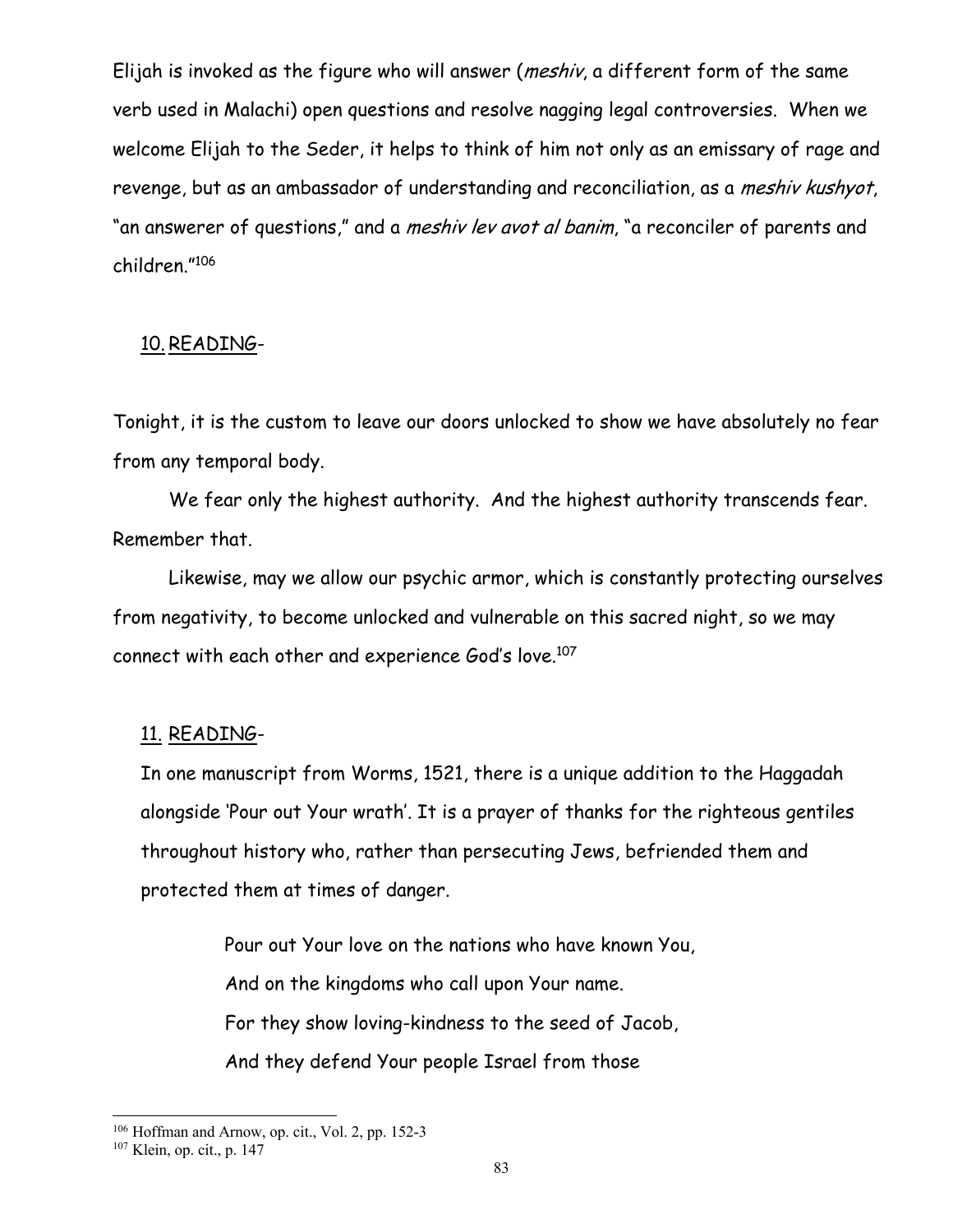Who would devour them alive.

May they live to see the sukkah of peace spread over Your chosen ones, And to participate in the joy of your nations.<sup>108</sup>

### 12. READING-

At this point in the seder, Jewish communities, beset by persecution during the Crusades, opened their doors and recited the angry plea Sh'foch Chamat'cha... "Pour out Your wrath upon the nations who do not know You." In other communities during the same period, the hope for redemption was so intense that families sang to invoke the Prophet Elijah who, according to legend, would herald an era of Messianic peace, justice, and healing. We open our doors now with the need to act on both impulses. The crimes of humanity that we continue to see – mass rape and torture, ethnic cleansing, the destruction of entire cities and cultures – cry out for just retribution beyond our limited capacity. And our longings for peace, for healing of earth, body and spirit, still bring the hope-drenched melody of Eiliyahu Hanavi to our lips. With that melody we bridge our hopes for the future with our commitment to the present. We thus invite to our seders not just Elijah, harbinger of the Messiah, but Miriam, inspiration for the journey.<sup>109</sup>

# 13. POEM-

Cup of Elijah

The cup of Elijah holds wine;

the cup of Miriam holds water.

Wine is more precious

until you have no water.

<sup>108</sup> Sacks, op. cit,, pp. 69-70

<sup>109</sup> *The Journey Continues: The Ma'yan Passover Haggadah*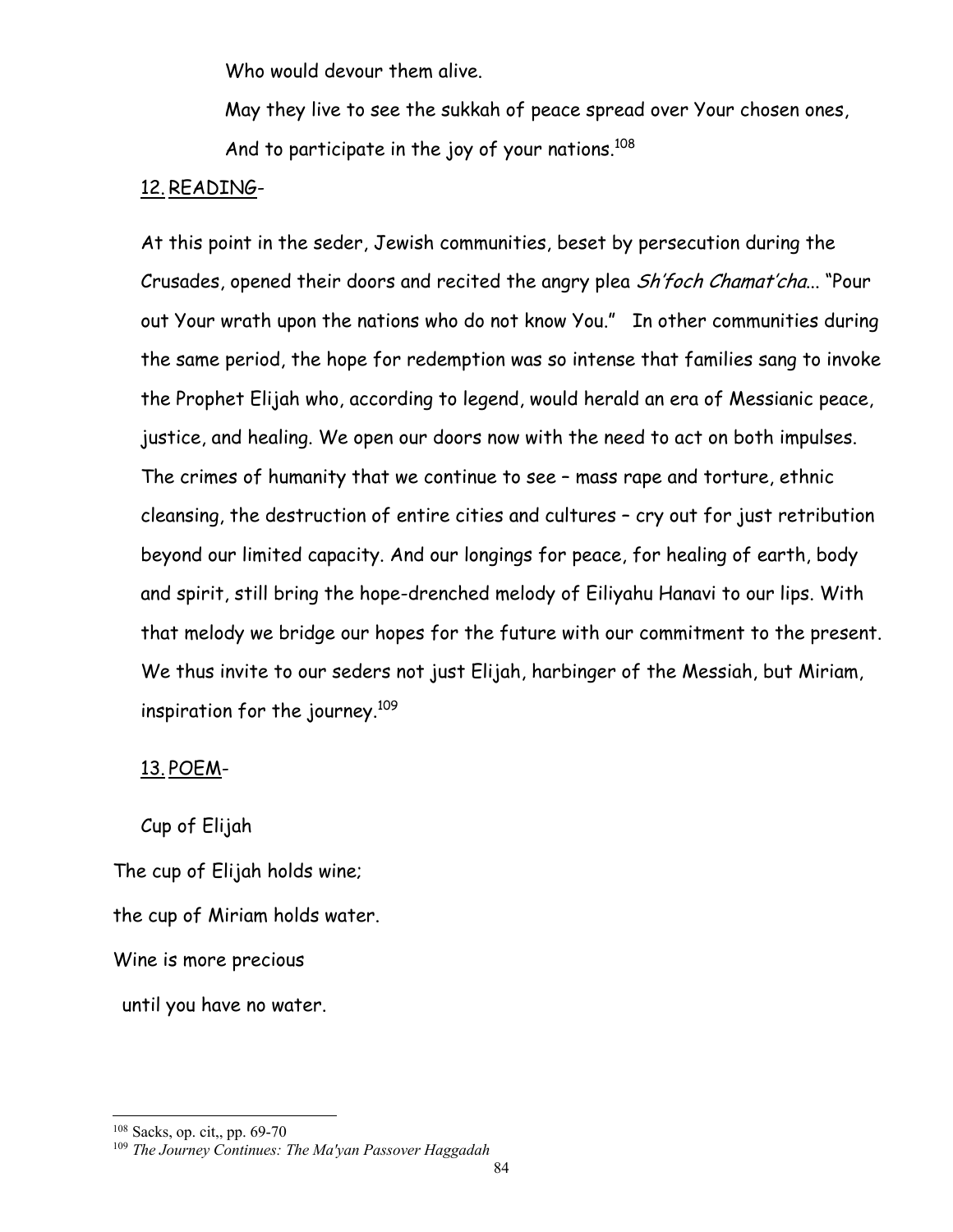Water that flows in our veins, water that is the stuff of life, for we are made of breath and water, vision

and fact. Elijah is the extraordinary; Miriam brings the daily wonders: the joy of a fresh morning

like a newly prepared table, a white linen cloth on which nothing has yet spilled. The descent into the heavy

waters of sleep healing us. The scent of baking bread, roasting chicken, fresh herbs, The faces of friends across

the table: what sustains us every morning, every evening, t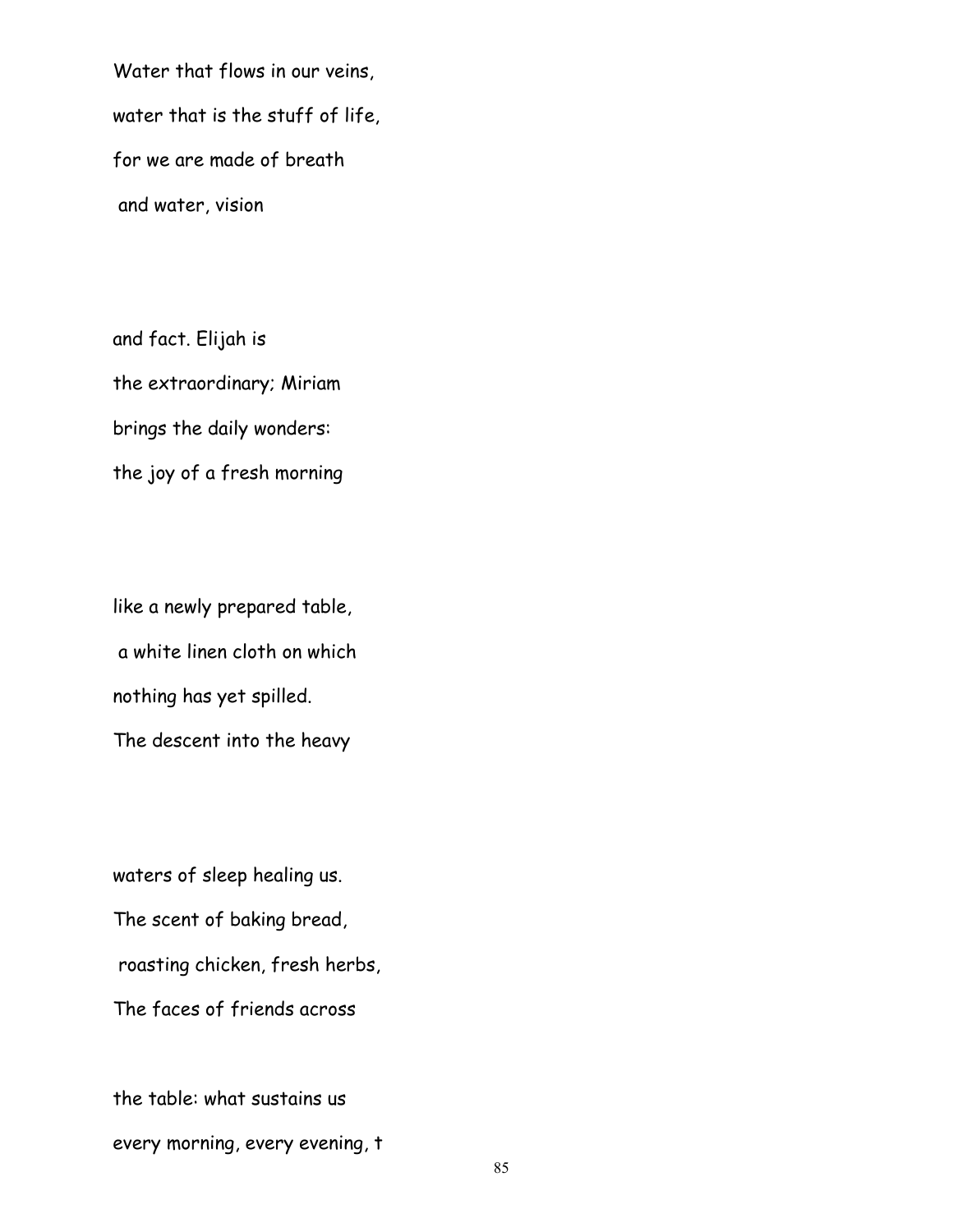he common daily miracles

like the taste of cool water.- Marge Piercy

# HALLEL

### 1. READING-

The Torah never mentions 'joy' in relation to the holiday of Pesach as it does for Shavuot and Sukkot. On Pesach- unlike the other pilgrimage holidays- we do not recite all the Psalms of Hallel (except the first day) because as Shmuel quotes from Proverbs: In the downfall of your enemy, do not rejoice. We celebrate the Exodus from Egypt, not the downfall of the Egyptians."

Rabbi Simcha Cohen from Divinsk (Lithuanian Talmudist)

# NEXT YEAR IN JERUSALEM

# 1. READING-

It is said that Napoleon, passing a synagogue on Tishah B'Av, was struck by the sounds of lament coming from the building. 'What,' he asked one of his officers, 'are the Jews crying for?' 'For Jerusalem,' came the reply. 'How long ago did they lose Jerusalem?' 'More than seventeen hundred years ago.' Napoleon was silent for a moment and then said, 'A people that can remember Jerusalem for so long will one day have it restored to them.' So it has come to pass in our time.<sup>110</sup>

<sup>110</sup> Sacks, op. cit., p. 99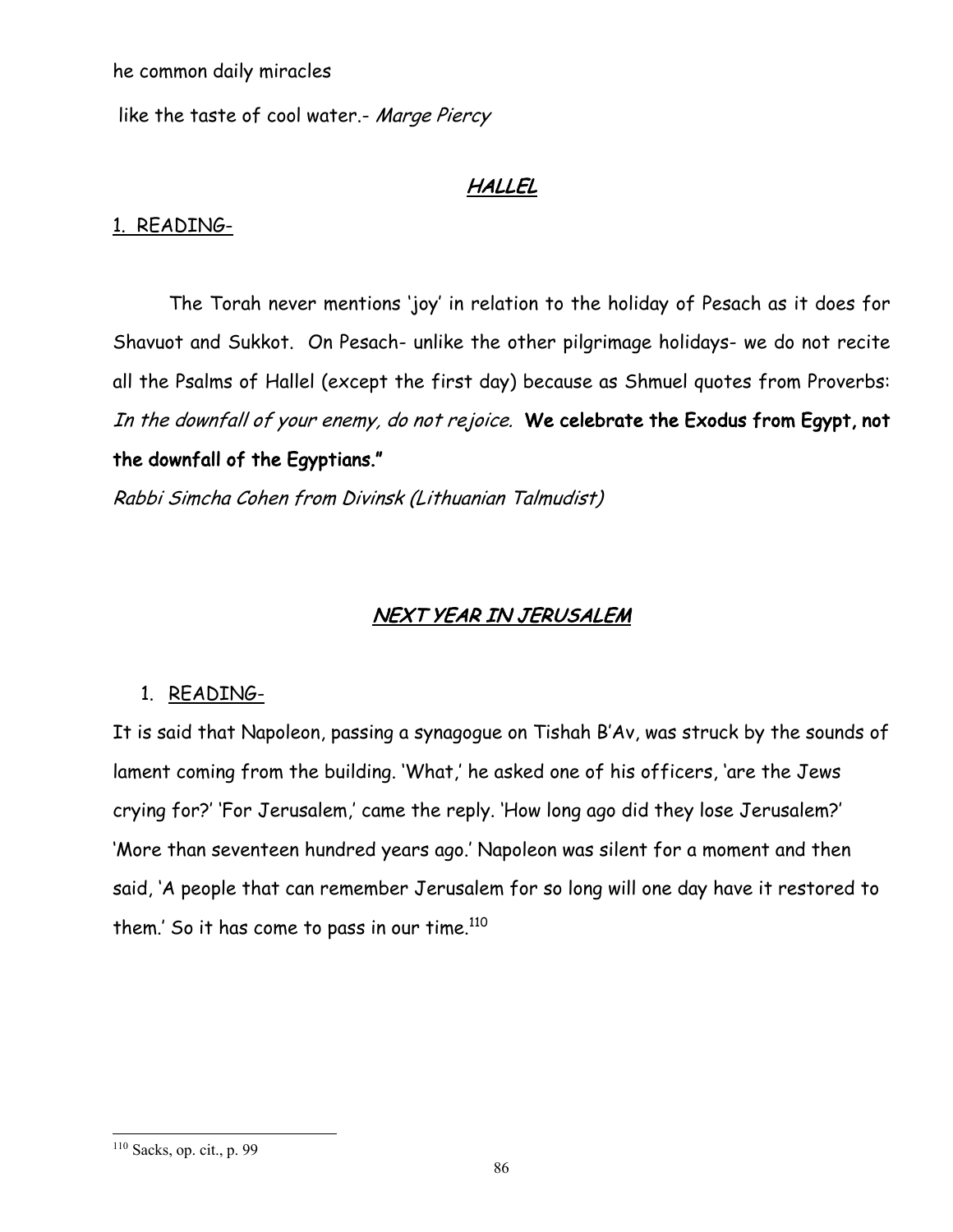# 2. A THOUGHT-

Standing on the parted shores of history we still believe what we were taught before ever we stood at Sinai's foot; that wherever we go, it is eternally Egypt that there is a better place, a promised land; that the winding way to that promise passes through the wilderness that there is no way to get from here to there except by joining hands, marching together.- adapted from Michael Walzer

# COUNTING THE OMER

# 1. READING-

Freedom in Jewish tradition is always yoked to responsibility. Freedom is not some abstract concept- it contains specific obligations, spelled out in detail in the stories, texts and traditions of our people. Beginning with the second night of Pesach, we mark the period of seven weeks that link Pesach to Shavuot through the counting of the Omer.

Shavuot, celebrating the receiving of the Torah at Mount Sinai, is the necessary complement to Pesach, for it alerts us to what may be the essential paradox of the Haggadah; that our ancestors, in escaping slavery in Egypt, willingly accepted the servitude of Sinai. Our ancestors used their new-found freedom to choose whom they would serve, how they would serve, and the means by which they would serve. Richard Hirsh<sup>111</sup>

<sup>&</sup>lt;sup>111</sup> Levitt and Strassfeld, op. cit., p. 99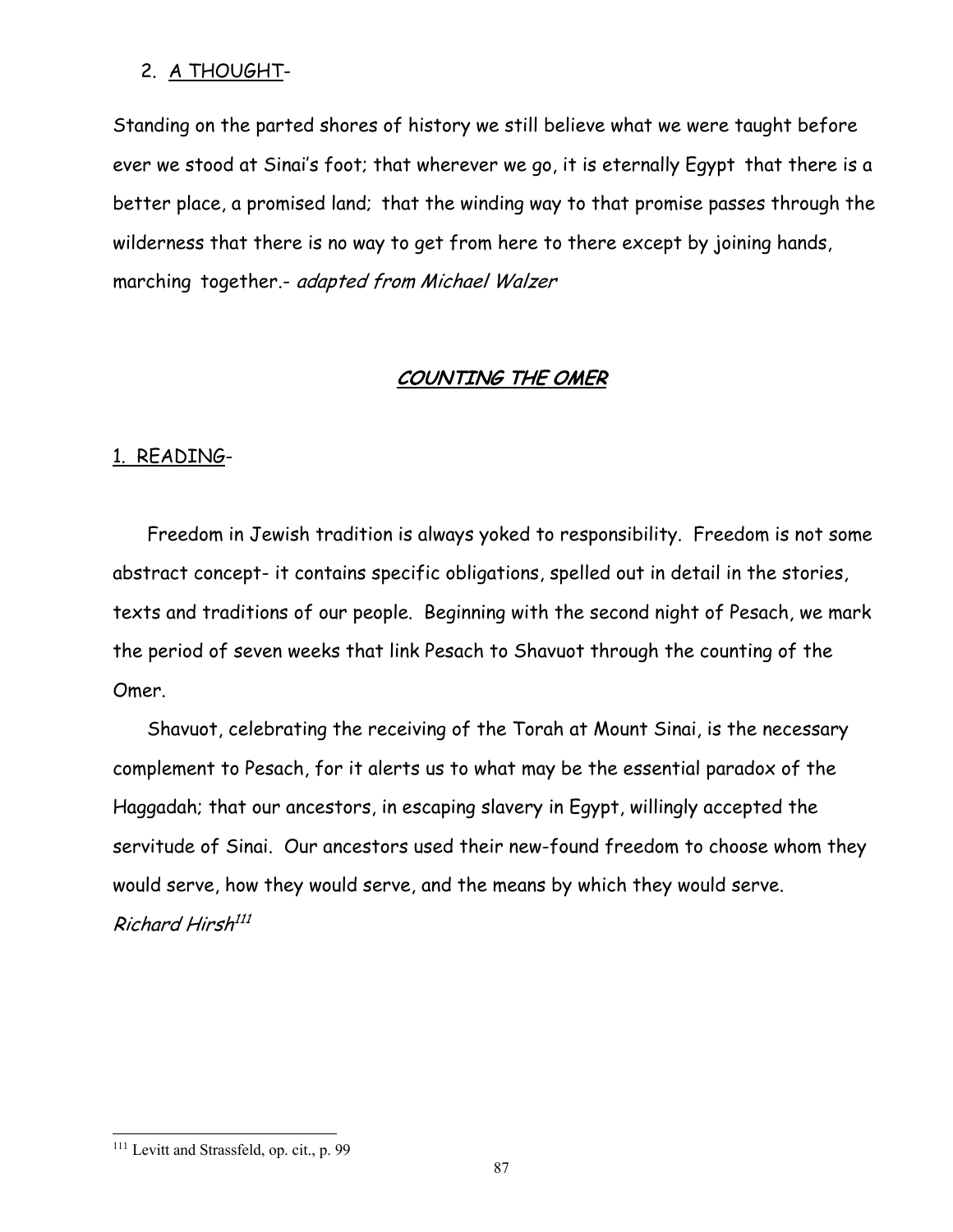# CONCLUDING SONG: CHAD GADYA

### 1. READING-

We recited the customary blessings, the Psalms, and to finish we sang Khad Gadya, that terrifying song in which, in the name of justice, evil catches evil, death calls death, until the angel of destruction, in his turn, has his throat cut by the Eternal. I loved this naive little song in which everything seemed so simple, so primitive: the cat and the dog, the water and the fire, executioners and victims turn and turn about, all undergoing the same punishment inside the same scheme. But that evening the song upset me. I rebelled against the resignation it implied. Why does God always act too late? Why didn't God get rid of the Angel of Death before he even committed his first murder?

Elie Wiesel<sup>112</sup>

### 2.READING-

We have downed four cups of wine, the afikomen has been found, and Elijah has left the building. As we yawningly wind down the seder, an oddity catches our weary eyes. We chant 'Chasal Sidur Pesach K'hilchata-we have concluded the Seder according to traditional law, but discover a deceptive finality that, indeed, many pages still remain in the Haggadah. Why are we told of the end only to find that the book continues? Were the authors mistaken? Perhaps Manischewitz inebriated or matza bloated that confusingly resulted in verses misplaced? On close examination of the remaining text we come across the songs Adir Hu, Echad Mi Yodaya and Chad Gadya. After Chasal Sidur Pesach we raise our voices in melody, and therein lies a beautiful life message, not a sequential editorial blunder.

 $112$  ibid., p. 106